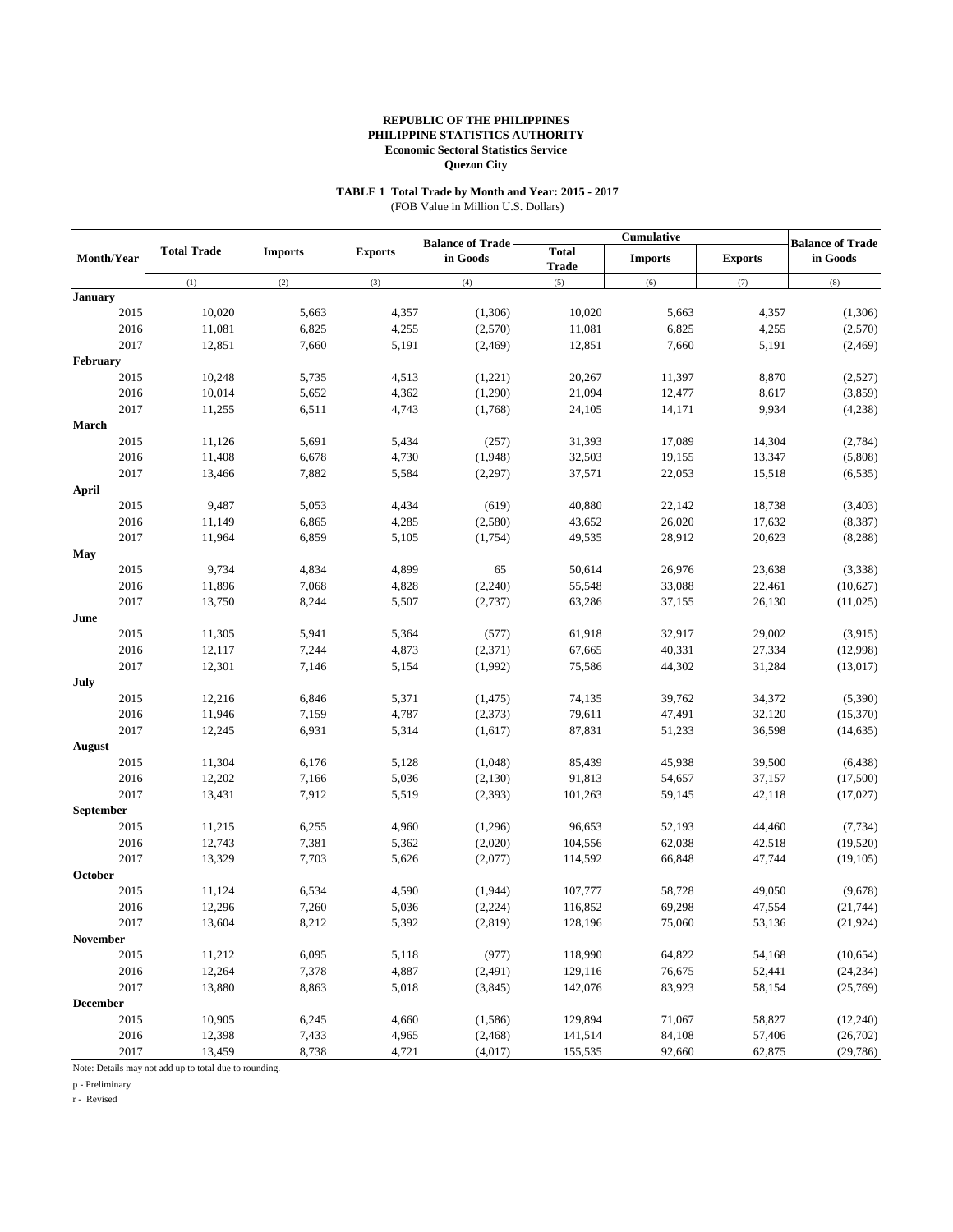## **TABLE 1a Growth Rate by Month and Year: 2015 - 2017**

|                   |                    |                |                | <b>Balance of</b>        |                              | Cumulative     |                | <b>Balance of</b>        |
|-------------------|--------------------|----------------|----------------|--------------------------|------------------------------|----------------|----------------|--------------------------|
| <b>Month/Year</b> | <b>Total Trade</b> | <b>Imports</b> | <b>Exports</b> | <b>Trade in</b><br>Goods | <b>Total</b><br><b>Trade</b> | <b>Imports</b> | <b>Exports</b> | <b>Trade in</b><br>Goods |
|                   | (1)                | (2)            | (3)            | (4)                      | (5)                          | (6)            | (7)            | (8)                      |
| <b>January</b>    |                    |                |                |                          |                              |                |                |                          |
| 2015              | (3.3)              | (5.7)          | (0.0)          | (20.8)                   | (3.3)                        | (5.7)          | (0.0)          | (20.8)                   |
| 2016              | 10.6               | $20.5\,$       | (2.3)          | 96.8                     | 10.6                         | 20.5           | (2.3)          | 96.8                     |
| 2017              | 16.0               | 12.2           | 22.0           | (3.9)                    | 16.0                         | 12.2           | 22.0           | (3.9)                    |
| February          |                    |                |                |                          |                              |                |                |                          |
| 2015              | 7.8                | 18.1           | (3.0)          | 496.1                    | 2.0                          | 4.9            | (1.5)          | 36.3                     |
| 2016              | (2.3)              | (1.4)          | (3.4)          | 5.6                      | 4.1                          | 9.5            | (2.8)          | 52.7                     |
| 2017              | 12.4               | 15.2           | 8.7            | 37.1                     | 14.3                         | 13.6           | 15.3           | 9.8                      |
| March             |                    |                |                |                          |                              |                |                |                          |
| 2015              | 3.5                | 3.7            | 3.1            | 18.4                     | 2.5                          | 4.5            | 0.2            | 34.5                     |
| 2016              | 2.5                | 17.3           | (13.0)         | 657.6                    | 3.5                          | 12.1           | (6.7)          | 108.6                    |
| 2017              | 18.0               | 18.0           | 18.1           | 17.9                     | 15.6                         | 15.1           | 16.3           | 12.5                     |
| April             |                    |                |                |                          |                              |                |                |                          |
| 2015              | (4.5)              | (5.8)          | (2.8)          | (22.9)                   | 0.8                          | 2.0            | (0.5)          | 18.5                     |
| 2016              | 17.5               | 35.9           | (3.4)          | 316.8                    | 6.8                          | 17.5           | (5.9)          | 146.5                    |
| 2017              | 7.3                | (0.1)          | 19.1           | (32.0)                   | 13.5                         | 11.1           | 17.0           | (1.2)                    |
| May               |                    |                |                |                          |                              |                |                |                          |
| 2015              | (11.5)             | (4.6)          | (17.4)         | (92.5)                   | (1.8)                        | 0.7            | (4.6)          | 66.1                     |
| 2016              | 22.2               | 46.2           | (1.4)          | (3,547.8)                | 9.7                          | 22.7           | (5.0)          | 218.3                    |
| 2017              | 15.6               | 16.6           | 14.0           | 22.2                     | 13.9                         | 12.3           | 16.3           | 3.7                      |
| June              |                    |                |                |                          |                              |                |                |                          |
| 2015              | 9.9                | 23.0           | (1.8)          | (191.1)                  | 0.1                          | 4.1            | (4.1)          | 184.2                    |
| 2016              | 7.2                | 21.9           | (9.2)          | 311.0                    | 9.3                          | 22.5           | (5.8)          | 232.0                    |
| 2017              | 1.5                | (1.3)          | 5.8            | (16.0)                   | 11.7                         | 9.8            | 14.5           | 0.2                      |
| July              |                    |                |                |                          |                              |                |                |                          |
| 2015              | 11.2               | 23.0           | (1.0)          | 961.6                    | 1.8                          | 7.0            | (3.6)          | 255.4                    |
| 2016              | (2.2)              | 4.6            | (10.9)         | 60.8                     | 7.4                          | 19.4           | (6.6)          | 185.2                    |
| 2017              | 2.5                | (3.2)          | 11.0           | (31.8)                   | 10.3                         | 7.9            | 13.9           | (4.8)                    |
| August            |                    |                |                |                          |                              |                |                |                          |
| 2015              | (0.1)              | 5.7            | (6.3)          | 180.8                    | 1.5                          | 6.8            | (4.0)          | 240.7                    |
| 2016              | 7.9                | 16.0           | (1.8)          | 103.2                    | 7.5                          | 19.0           | (5.9)          | 171.8                    |
| 2017              | 10.1               | 10.4           | 9.6            | 12.3                     | 10.3                         | 8.2            | 13.4           | (2.7)                    |
| September         |                    |                |                |                          |                              |                |                |                          |
| 2015              | (3.6)              | 8.2            | (15.2)         | (2, 145.7)               | 0.9                          | 6.9            | (5.4)          | 323.4                    |
| 2016              | 13.6               | $18.0\,$       | 8.1            | 55.9                     | 8.2                          | 18.9           | (4.4)          | 152.4                    |
| 2017              | 4.6                | 4.4            | 4.9            | 2.9                      | 9.6                          | 7.8            | 12.3           | (2.1)                    |
| October           |                    |                |                |                          |                              |                |                |                          |
| 2015              | 3.6                | 16.9           | (10.8)         | 340.7                    | 1.2                          | 8.0            | (5.9)          | 326.8                    |
| 2016              | 10.5               | 11.1           | 9.7            | 14.4                     | 8.4                          | 18.0           | (3.0)          | 124.7                    |
| 2017              | 10.6               | 13.1           | $7.1\,$        | 26.8                     | 9.7                          | $8.3\,$        | 11.7           | 0.8                      |
| November          |                    |                |                |                          |                              |                |                |                          |
| 2015              | 4.7                | 10.1           | (1.1)          | 170.3                    | 1.5                          | 8.2            | (5.5)          | 305.3                    |
| 2016              | 9.4                | 21.0           | (4.5)          | 155.0                    | $8.5\,$                      | 18.3           | (3.2)          | 127.5                    |
| 2017              | 13.2               | 20.1           | 2.7            | 54.4                     | 10.0                         | 9.5            | 10.9           | 6.3                      |
| <b>December</b>   |                    |                |                |                          |                              |                |                |                          |
| 2015              | 6.2                | 14.2           | (3.0)          | 137.5                    | 1.9                          | 8.7            | (5.3)          | 271.3                    |
| 2016              | 13.7               | 19.0           | 6.6            | 55.6                     | 8.9                          | 18.3           | (2.4)          | 118.2                    |
| 2017              | 8.6                | 17.6           | (4.9)          | 62.8                     | 9.9                          | 10.2           | 9.5            | 11.5                     |

Note: Details may not add up to total due to rounding.

p - Preliminary

r - Revised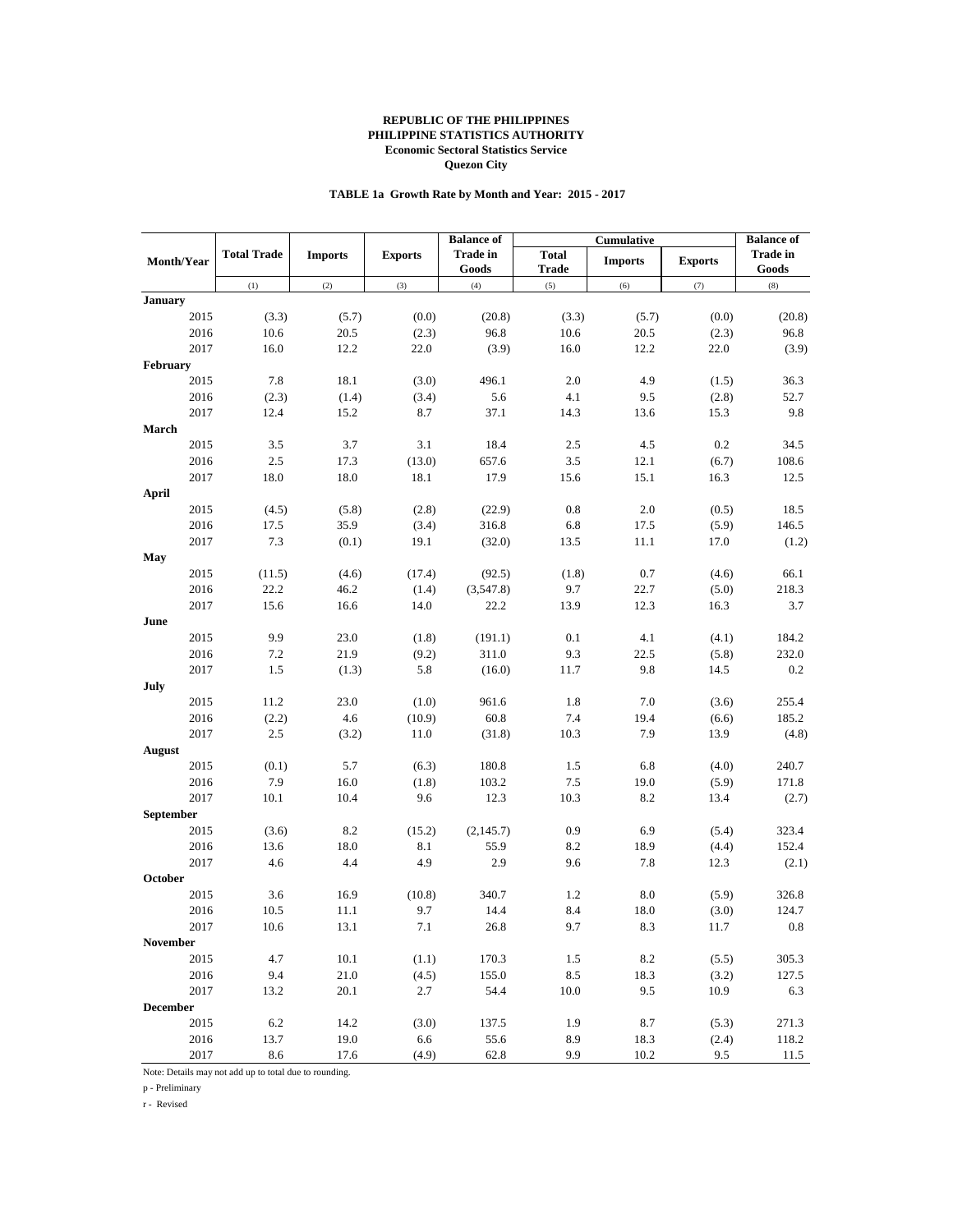# **TABLE 2 Philippine Exports by Commodity Groups December 2017 and 2016**<br>(FOB Value in Million U.S. Dollars)

|                |                                                                                |                               |                    | 2016                  |                          |                            |
|----------------|--------------------------------------------------------------------------------|-------------------------------|--------------------|-----------------------|--------------------------|----------------------------|
|                | <b>Commodity Groups</b>                                                        | 2017<br>December <sup>p</sup> | % Share            | December <sup>r</sup> | % Share                  | Growth                     |
|                |                                                                                | (1)                           | (2)                | (3)                   | (4)                      | Rate%<br>(5)               |
|                |                                                                                |                               |                    |                       |                          |                            |
|                | <b>Total Exports</b>                                                           | 4,721.11                      | 100.0              | 4,965.05              | 100.0                    | (4.9)                      |
| 1              | <b>Electronic Products</b>                                                     | 2,859.00                      | 60.6               | 2,485.40              | 50.1                     | 15.0                       |
|                | a) Components/Devices (Semiconductors)                                         | 2,150.70                      | 45.6               | 1,808.52              | 36.4                     | 18.9                       |
|                | b) Electronic Data Processing                                                  | 456.59                        | 9.7                | 430.15                | 8.7                      | 6.1                        |
|                | c) Office Equipment                                                            | 48.54                         | 1.0                | 41.75                 | 0.8                      | 16.3                       |
|                | d) Consumer Electronics                                                        | 29.57                         | 0.6                | 39.64                 | 0.8                      | (25.4)                     |
|                | e) Telecommunication                                                           | 34.54                         | 0.7                | 32.07                 | 0.6                      | 7.7                        |
|                | f) Communication/Radar                                                         | 64.76                         | 1.4                | 47.57                 | 1.0                      | 36.1                       |
|                | g) Control and Instrumentation                                                 | 62.97                         | 1.3                | 72.44                 | 1.5                      | (13.1)                     |
|                | h) Medical/Industrial Instrumentation                                          | 3.56                          | 0.1                | 7.82                  | 0.2                      | (54.5)                     |
|                | i) Automotive Electronics                                                      | 7.78                          | 0.2                | 5.44                  | 0.1                      | 43.1                       |
| 2<br>3         | Machinery & Transport Equipment                                                | 347.60                        | 7.4                | 213.58                | 4.3                      | 62.8                       |
| $\overline{4}$ | Other Manufactured Goods<br>Cathodes & Sections Of Cathodes, Of Refined Copper | 263.77<br>124.60              | 5.6<br>2.6         | 348.74<br>0.01        | 7.0<br>0.0               | (24.4)                     |
| 5              | Ignition Wiring Set and Other Wiring Sets Used in Vehicles,                    |                               |                    |                       |                          | a                          |
|                | Aircrafts and Ships 1/                                                         | 119.60                        | 2.5                | 164.03                | 3.3                      | (27.1)                     |
| 6              | Gold 2/                                                                        | 115.22                        | 2.4                | 38.56                 | 0.8                      | 198.8                      |
| 7              | <b>Metal Components</b>                                                        | 113.49                        | 2.4                | 116.98                | 2.4                      | (3.0)                      |
| 8              | Electronic Eqpt. and Parts                                                     | 78.57                         | 1.7                | 65.31                 | 1.3                      | 20.3                       |
| 9<br>10        | Misc. Manufactured Articles, n.e.s.                                            | 57.90                         | 1.2                | 52.37                 | 1.1                      | 10.6                       |
|                | Coconut Oil 3/                                                                 | 55.89                         | 1.2                | 129.21                | 2.6                      | (56.7)                     |
|                | TOP TEN EXPORTS TOTAL                                                          | 4,135.63                      | 87.6               | 3,614.18              | 72.8                     | 14.4                       |
|                | 11 Woodcrafts and Furniture                                                    | 52.45                         | 1.1                | 202.31                | 4.1                      | (74.1)                     |
|                | 12 Chemicals                                                                   | 43.48                         | 0.9                | 179.54                | 3.6                      | (75.8)                     |
|                | 13 Travel Goods and Handbags                                                   | 41.92                         | 0.9                | 38.68                 | 0.8                      | 8.4                        |
| 14             | Other Mineral Products                                                         | 41.32                         | 0.9                | 119.71                | 2.4                      | (65.5)                     |
| 15             | Articles of Apparel and Clothing Accessories<br>16 Tuna 4/                     | 37.05<br>27.53                | 0.8<br>0.6         | 91.32<br>37.67        | 1.8<br>0.8               | (59.4)<br>(26.9)           |
| 17             | Other Products Manufactured from Materials Imported on                         |                               |                    |                       |                          |                            |
|                | <b>Consignment Basis</b>                                                       | 24.41                         | 0.5                | 38.76                 | 0.8                      | (37.0)                     |
|                | 18 Pineapple and Pineapple Products                                            | 22.78                         | 0.5                | 68.24                 | 1.4                      | (66.6)                     |
| 19             | Textile Yarns/Fabrics                                                          | 17.03                         | 0.4                | 15.20                 | 0.3                      | 12.0                       |
|                | 20 Fish, fresh or preserved of which: Shrimps & Prawns                         | 16.87                         | 0.4                | 32.71                 | 0.7                      | (48.4)                     |
| 21             | Processed Food and Beverages                                                   | 15.25                         | 0.3                | 75.40                 | 1.5                      | (79.8)                     |
|                | 22 Bananas (Fresh)                                                             | 15.12                         | 0.3                | 66.86                 | 1.3                      | (77.4)                     |
| 24             | 23 Non-Metallic Mineral Manufactures                                           | 13.95<br>11.31                | 0.3<br>0.2         | 11.02                 | 0.2<br>0.3               | 26.7                       |
|                | Baby Carr., Toys, Games, and Sporting Goods<br>25 Iron & Steel                 | 8.63                          | 0.2                | 15.57<br>16.23        | 0.3                      | (27.3)<br>(46.8)           |
|                | 26 Seaweeds and Carageenan                                                     | 8.55                          | 0.2                | 17.57                 | 0.4                      | (51.3)                     |
| 27             | Plywood                                                                        | 7.38                          | 0.2                | 0.00                  | $\overline{\phantom{a}}$ |                            |
|                | 28 Processed Tropical Fruits                                                   | 7.34                          | 0.2                | 21.47                 | 0.4                      | (65.8)                     |
|                | 29 Lumber                                                                      | 6.94                          | 0.1                | 5.09                  | 0.1                      | 36.4                       |
|                | 30 Footwear                                                                    | 6.22                          | 0.1                | 6.81                  | 0.1                      | (8.6)                      |
| 31             | <b>Activated Carbon</b>                                                        | 5.49                          | 0.1                | 9.23                  | 0.2                      | (40.5)                     |
| 32             | <b>Dessicated Coconut</b>                                                      | 5.14                          | 0.1                | 22.37                 | 0.5                      | (77.0)                     |
| 33             | Unmanufactured Tobacco                                                         | 4.80                          | 0.1                | 3.60                  | 0.1                      | 33.5                       |
| 34             | Petroleum Products 5/                                                          | 3.70                          | 0.1                | 38.05                 | 0.8                      | (90.3)                     |
| 35             | Copra Oil Cake or Meal<br>36 Chromium Ore                                      | 3.16<br>2.62                  | 0.1<br>0.1         | 6.54<br>0.04          | 0.1<br>$0.0\,$           | (51.8)<br>$\boldsymbol{a}$ |
| 37             | <b>Basketworks</b>                                                             | 2.25                          | 0.0                | 4.11                  | 0.1                      | (45.2)                     |
| 38             | Fine Jewelry                                                                   | 2.07                          | 0.0                | 3.09                  | 0.1                      | (33.1)                     |
| 39             | Other Agro-based                                                               | 1.84                          | $0.0\,$            | 5.36                  | 0.1                      | (65.7)                     |
| 40             | Shrimps and Prawns, Fresh, Chilled or Frozen                                   | 1.79                          | $0.0\,$            | 3.36                  | 0.1                      | (46.6)                     |
| 41             | Other Fruits and Vegetables                                                    | 1.38                          | 0.0                | 1.81                  | 0.0                      | (23.8)                     |
| 42             | Christmas Decor                                                                | 1.29                          | $0.0\,$            | 0.98                  | 0.0                      | 32.3                       |
|                | 43 Other Forest Products                                                       | 1.21                          | 0.0                | 0.17                  | 0.0                      | 597.1                      |
|                | 44 Fertilizers, Manufactured                                                   | 1.03                          | $0.0\,$            | 3.25                  | 0.1                      | (68.2)                     |
| 45             | Natural Rubber                                                                 | 0.87                          | $0.0\,$            | 7.55                  | 0.2                      | (88.5)                     |
|                | 46 Abaca Fibers                                                                | 0.77                          | $0.0\,$            | 2.55                  | 0.1                      | (69.9)                     |
| 47<br>48       | Mangoes<br>Wood Manufactures                                                   | 0.74<br>0.56                  | $0.0\,$<br>$0.0\,$ | 0.83<br>0.00          | 0.0<br>$\blacksquare$    | (11.0)                     |
| 49             | Others                                                                         | 119.24                        | 2.5                | 177.86                | 3.6                      | (33.0)                     |
|                |                                                                                |                               |                    |                       |                          |                            |

a - growth rate greater than 1000 percent and above

1/ consists only of electrical wiring harness for motor vehicles

2/ extracted from copper ores and concentrates

3/ includes crude and refined

4/ includes fresh, frozen, prepared or preserved in airtight containers

5/ includes refined petroleum products, manufactures from crude petroleum oil imported on consignment basis

p preliminary

r revised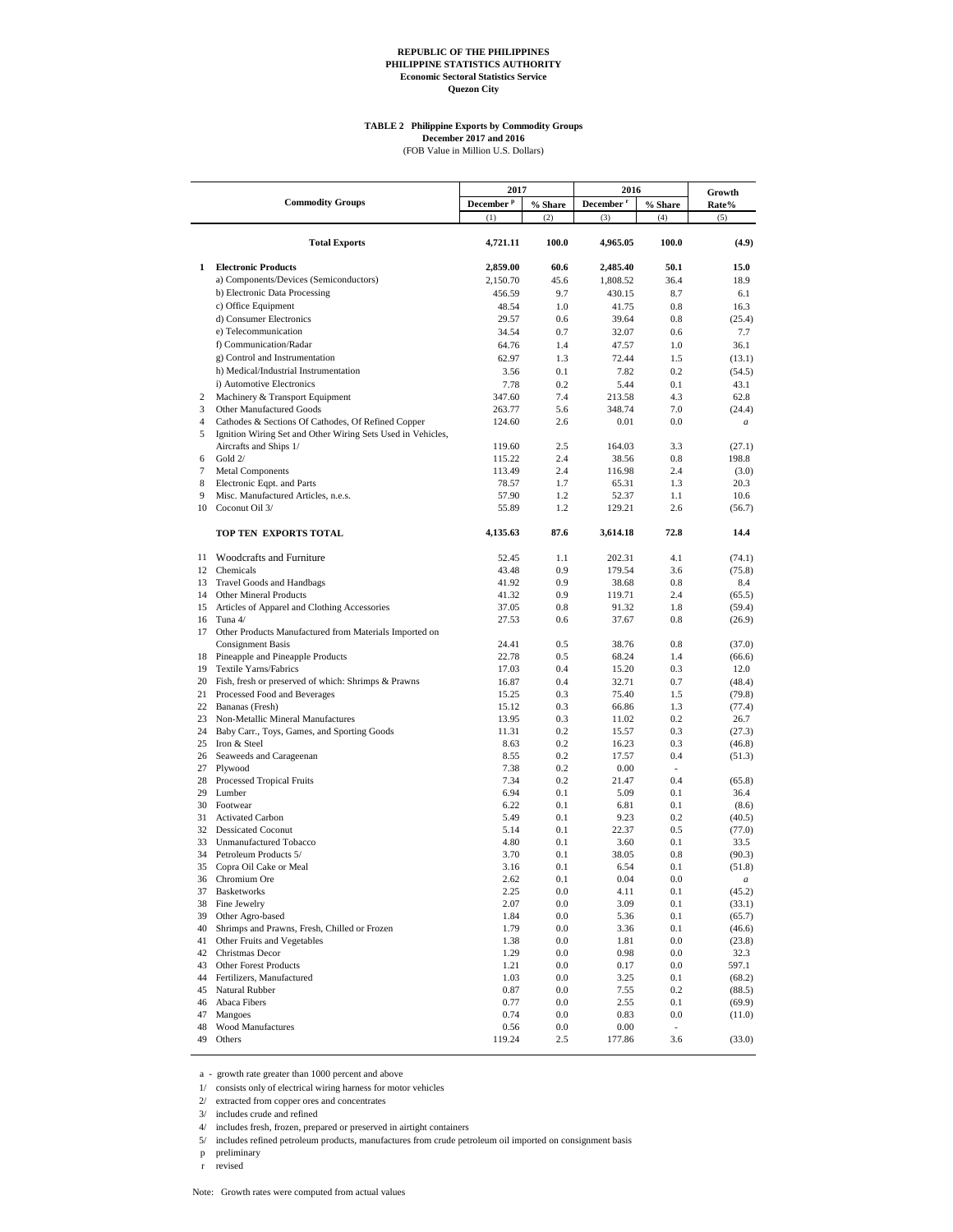#### **TABLE 2a Philippine Exports by Commodity Groups**

**January to December 2017 and 2016**

|   |                                                                                                                     | 2017                         | 2016                       | Growth           |
|---|---------------------------------------------------------------------------------------------------------------------|------------------------------|----------------------------|------------------|
|   | <b>Commodity Groups</b>                                                                                             | Jan-Dec <sup>p</sup>         | Jan-Dec <sup>r</sup>       | Rate %           |
|   |                                                                                                                     | (1)                          | (2)                        | (3)              |
|   | <b>Total Exports</b>                                                                                                | 62,874,635,444               | 57,406,123,708             | 9.5              |
| 1 | <b>Electronic Products</b>                                                                                          | 32,704,497,104               | 29,417,543,584             | 11.2             |
|   | a) Components/Devices (Semiconductors)                                                                              | 23,735,095,207               | 21,159,403,682             | 12.2             |
|   | b) Electronic Data Processing                                                                                       | 5,799,874,885                | 5,322,283,308              | 9.0              |
|   | c) Office Equipment                                                                                                 | 653,585,151                  | 431,698,999                | 51.4             |
|   | d) Consumer Electronics                                                                                             | 324,817,593                  | 286,923,215                | 13.2             |
|   | e) Telecommunication<br>f) Communication/Radar                                                                      | 495,167,447                  | 716,363,108<br>474,978,678 | (30.9)<br>52.7   |
|   | g) Control and Instrumentation                                                                                      | 725,478,694<br>805,203,879   | 758,550,856                | 6.2              |
|   | h) Medical/Industrial Instrumentation                                                                               | 70,531,968                   | 117,067,318                | (39.8)           |
|   | i) Automotive Electronics                                                                                           | 94,742,280                   | 150,274,420                | (37.0)           |
|   | 2 Machinery & Transport Equipment                                                                                   | 3,795,120,925                | 3,085,402,798              | 23.0             |
|   | 3 Other Manufactured Goods                                                                                          | 4,092,250,861                | 3,870,964,895              | 5.7              |
|   | 4 Cathodes & Sections Of Cathodes, Of Refined Copper<br>Ignition Wiring Set and Other Wiring Sets Used in Vehicles, | 1,269,866,370                | 125, 183, 786              | 914.4            |
|   | 5 Aircrafts and Ships 1/                                                                                            | 2,029,781,096                | 1,998,817,163              | 1.5              |
|   | $6$ Gold $2/$                                                                                                       | 1,210,705,793                | 535,207,981                | 126.2            |
|   | 7 Metal Components                                                                                                  | 1,495,789,601                | 1,209,483,132              | 23.7<br>40.3     |
|   | 8 Electronic Eqpt. and Parts<br>9 Misc. Manufactured Articles, n.e.s.                                               | 1,158,058,317<br>669,082,426 | 825,298,589<br>710,670,394 | (5.9)            |
|   | 10 Coconut Oil 3/                                                                                                   | 1,504,121,914                | 1,151,686,365              | 30.6             |
|   | 11 Woodcrafts and Furniture                                                                                         | 1,547,237,349                | 2,978,468,994              | (48.1)           |
|   | 12 Chemicals                                                                                                        | 1,370,135,402                | 1,603,102,704              | (14.5)           |
|   | 13 Travel Goods and Handbags                                                                                        | 482,030,635                  | 472,122,647                | 2.1              |
|   | 14 Other Mineral Products                                                                                           | 1,191,253,825                | 1,049,761,513              | 13.5             |
|   | 15 Articles of Apparel and Clothing Accessories                                                                     | 1,068,408,772                | 1,099,466,905              | (2.8)            |
|   | 16 Tuna 4/<br>Other Products Manufactured from Materials Imported on                                                | 399,432,454                  | 277,520,765                | 43.9             |
|   | 17 Consignment Basis                                                                                                | 333,407,486                  | 424,391,750                | (21.4)           |
|   | 18 Pineapple and Pineapple Products                                                                                 | 554,074,875                  | 709,508,877                | (21.9)           |
|   | 19 Textile Yarns/Fabrics                                                                                            | 233,644,696                  | 188,908,698                | 23.7             |
|   | 20 Fish, fresh or preserved of which: Shrimps & Prawns                                                              | 294,007,599                  | 348,605,194                | (15.7)           |
|   | 21 Processed Food and Beverages                                                                                     | 725,132,764                  | 745,467,835                | (2.7)            |
|   | 22 Bananas (Fresh)                                                                                                  | 662,269,632                  | 730,363,504                | (9.3)            |
|   | 23 Non-Metallic Mineral Manufactures                                                                                | 181,797,828                  | 133,591,231                | 36.1             |
|   | 24 Baby Carr., Toys, Games, and Sporting Goods                                                                      | 173,231,821                  | 186, 180, 829              | (7.0)            |
|   | 25 Iron & Steel<br>26 Seaweeds and Carageenan                                                                       | 126,958,010<br>164,183,362   | 119,005,484<br>199,805,021 | 6.7<br>(17.8)    |
|   | 27 Plywood                                                                                                          | 54,483,305                   | 487,709                    | $\boldsymbol{a}$ |
|   | 28 Processed Tropical Fruits                                                                                        | 239,740,640                  | 239,709,840                | $_{0.0}$         |
|   | 29 Lumber                                                                                                           | 100,164,930                  | 27,268,371                 | 267.3            |
|   | 30 Footwear                                                                                                         | 68,893,566                   | 49,313,306                 | 39.7             |
|   | 31 Activated Carbon                                                                                                 | 106,691,117                  | 106,345,843                | 0.3              |
|   | 32 Dessicated Coconut                                                                                               | 253,937,113                  | 210,039,130                | 20.9             |
|   | 33 Unmanufactured Tobacco<br>34 Petroleum Products 5/                                                               | 100,323,581                  | 74,851,828                 | 34.0             |
|   | 35 Copra Oil Cake or Meal                                                                                           | 264, 122, 754                | 282,111,642                | (6.4)<br>(21.2)  |
|   | 36 Chromium Ore                                                                                                     | 41,099,335<br>6,303,888      | 52,143,055<br>6,419,350    | (1.8)            |
|   | 37 Basketworks                                                                                                      | 42,801,336                   | 52,609,733                 | (18.6)           |
|   | 38 Fine Jewelry                                                                                                     | 26,991,482                   | 30,278,436                 | (10.9)           |
|   | 39 Other Agro-based                                                                                                 | 41,112,592                   | 54,000,966                 | (23.9)           |
|   | 40 Shrimps and Prawns, Fresh, Chilled or Frozen                                                                     | 55,557,716                   | 43,176,798                 | 28.7             |
|   | 41 Other Fruits and Vegetables                                                                                      | 30,676,867                   | 27,133,059                 | 13.1             |
|   | 42 Christmas Decor                                                                                                  | 35,400,499                   | 48,397,138                 | (26.9)           |
|   | 43 Other Forest Products                                                                                            | 12,212,481                   | 402,537                    | $\boldsymbol{a}$ |
|   | 44 Fertilizers, Manufactured                                                                                        | 26,995,270                   | 12,463,675                 | 116.6            |
|   | 45 Natural Rubber                                                                                                   | 92,988,904                   | 37,386,680                 | 148.7            |
|   | 46 Abaca Fibers<br>47 Mangoes                                                                                       | 29,642,744<br>21,911,057     | 20,235,805<br>13,318,957   | 46.5<br>64.5     |
|   | 48 Wood Manufactures                                                                                                | 3,310,163                    | 640,444                    | 416.9            |
|   | 49 Others                                                                                                           | 1,782,793,187                | 1,820,858,768              | (2.1)            |
|   |                                                                                                                     |                              |                            |                  |

a - growth rate greater than 1000 percent and above

1/ consists only of electrical wiring harness for motor vehicles

2/ extracted from copper ores and concentrates

3/ includes crude and refined

4/ includes fresh, frozen, prepared or preserved in airtight containers

5/ includes refined petroleum products, manufactures from crude petroleum oil imported on consignment basis

p preliminary

r revised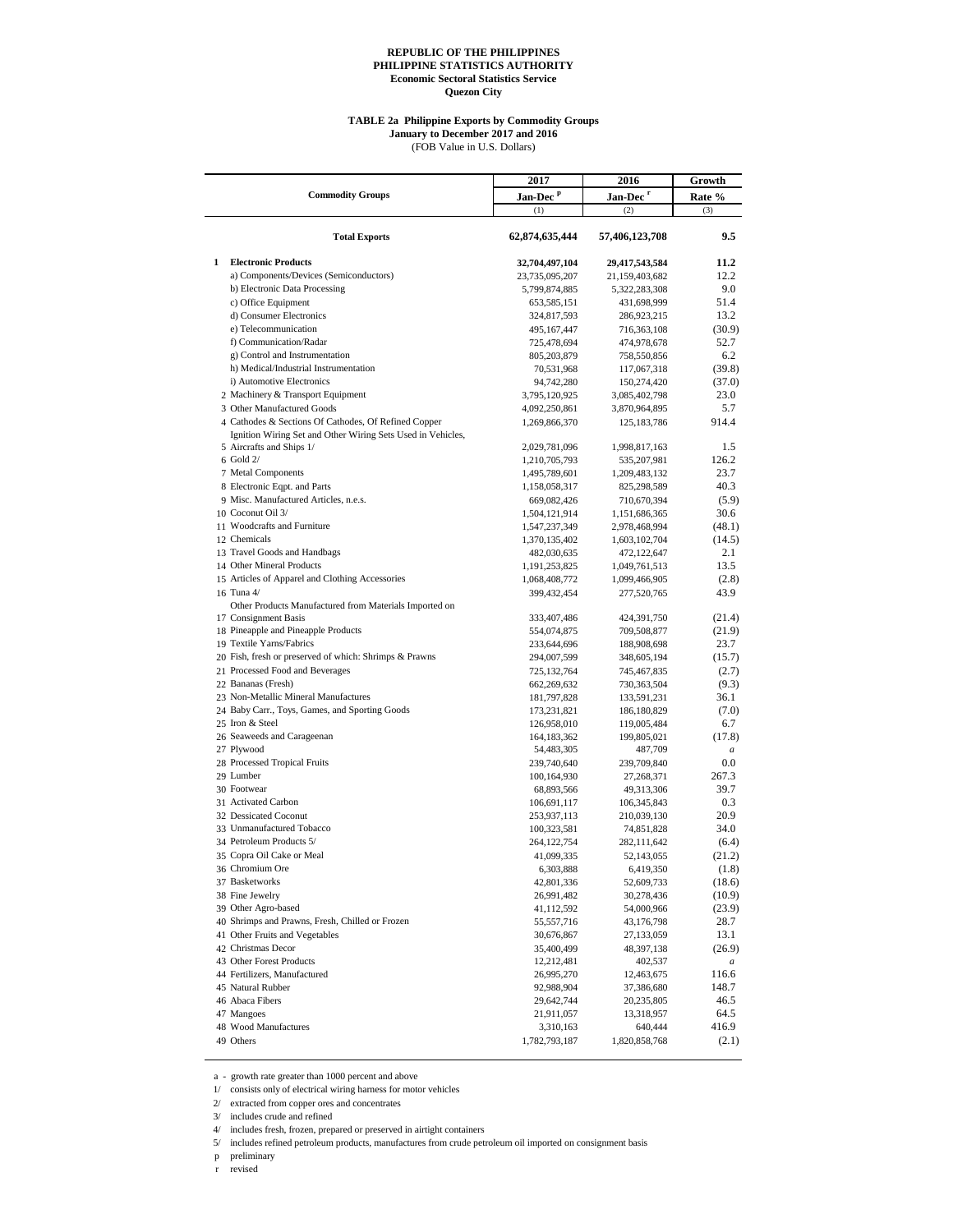#### **TABLE 3 Philippine Imports by Commodity Groups December 2017 and 2016**

(FOB Value in Million U.S.Dollars)

|                  |                                                                       |                       |                          | 2016                   |                          |              |  |
|------------------|-----------------------------------------------------------------------|-----------------------|--------------------------|------------------------|--------------------------|--------------|--|
|                  | <b>Commodity Groups</b>                                               | December <sup>p</sup> | 2017                     |                        |                          | Growth       |  |
|                  |                                                                       | (1)                   | % Share<br>(2)           | <b>December</b><br>(3) | % Share<br>(4)           | Rate%<br>(5) |  |
|                  |                                                                       |                       |                          |                        |                          |              |  |
|                  | <b>Total Imports</b>                                                  | 8,737.67              | 100.0                    | 7,432.67               | 100.0                    | 17.6         |  |
| 1                | <b>Electronic Products 1/</b>                                         | 2,153.49              | 24.6                     | 1,790.48               | 24.1                     | 20.3         |  |
|                  | a) Components/Devices (Semiconductors)                                | 1,577.82              | 18.1                     | 1,248.09               | 16.8                     | 26.4         |  |
|                  | b) Electronic Data Processing                                         | 205.03                | 2.3                      | 184.80                 | 2.5                      | 10.9         |  |
|                  | c) Office Equipment                                                   | 15.19                 | 0.2                      | 24.02                  | 0.3                      | (36.7)       |  |
|                  | d) Consumer Electronics                                               | 71.28                 | 0.8                      | 80.28                  | 1.1                      | (11.2)       |  |
|                  | e) Telecommunication                                                  | 112.50                | 1.3                      | 116.82                 | 1.6                      | (3.7)        |  |
|                  | f) Communication/Radar                                                | 86.20                 | 1.0                      | 76.46                  | 1.0                      | 12.7         |  |
|                  | g) Control and Instrumentation                                        | 62.96                 | 0.7                      | 42.18                  | 0.6                      | 49.3         |  |
|                  | h) Medical/Industrial Instrumentation                                 | 18.66                 | 0.2                      | 15.17                  | 0.2                      | 23.0         |  |
|                  | i) Automotive Electronics                                             | 3.84                  | 0.0                      | 2.66                   | 0.0                      | 44.6         |  |
| $\overline{2}$   | Mineral Fuels, Lubricants and Related Materials                       | 1,180.23              | 13.5                     | 729.60                 | 9.8                      | 61.8         |  |
| 3                | <b>Transport Equipment</b>                                            | 1,138.25              | 13.0                     | 1,096.51               | 14.8                     | 3.8          |  |
| $\overline{4}$   | Industrial Machinery and Equipment                                    | 519.02                | 5.9                      | 511.99                 | 6.9                      | 1.4          |  |
| 5                | Iron and Steel                                                        | 313.22                | 3.6                      | 265.69                 | 3.6                      | 17.9         |  |
| 6                | Miscellaneous Manufactured Articles                                   | 297.55                | 3.4                      | 235.07                 | 3.2                      | 26.6         |  |
| $\boldsymbol{7}$ | Telecommunication Equipment and Electrical Machinery 2/               |                       |                          |                        |                          |              |  |
|                  |                                                                       | 247.19                | 2.8                      | 209.08                 | 2.8                      | 18.2         |  |
| 8                | Other Food & Live Animals                                             | 243.17                | 2.8                      | 244.10                 | 3.3                      | (0.4)        |  |
| 9                | Metalliferous Ores and Metal Scrap                                    | 231.96                | 2.7                      | 202.91                 | 2.7                      | 14.3         |  |
|                  | 10 Plastics in Primary and Non-Primary Forms                          | 173.57                | 2.0                      | 167.75                 | 2.3                      | 3.5          |  |
|                  | TOP TEN IMPORTS TOTAL                                                 | 6,497.66              | 74.4                     | 5,453.18               | 73.4                     | 19.2         |  |
|                  | 11 Metal Products                                                     | 162.83                | 1.9                      | 114.10                 | 1.5                      | 42.7         |  |
| 12               | Organic and Inorganic Chemicals                                       | 155.12                | 1.8                      | 120.37                 | 1.6                      | 28.9         |  |
| 13               | Power Generating and Specialized Machinery                            | 139.82                | 1.6                      | 139.67                 | 1.9                      | 0.1          |  |
|                  | 14 Non-Metallic Mineral Manufactures                                  | 125.57                | 1.4                      | 98.65                  | 1.3                      | 27.3         |  |
|                  | 15 Cereals and Cereal Preparations                                    | 123.61                | 1.4                      | 97.62                  | 1.3                      | 26.6         |  |
|                  | 16 Fruits and Vegetables                                              | 117.64                | 1.3                      | 102.44                 | 1.4                      | 14.8         |  |
| 17               | Feeding Stuff For Animals (Not Including Unmilled Cereals)            |                       |                          |                        |                          |              |  |
|                  |                                                                       | 117.32                | 1.3                      | 118.39                 | 1.6                      | (0.9)        |  |
|                  | 18 Medicinal and Pharmaceutical Products                              | 116.68                | 1.3                      | 113.12                 | 1.5                      | 3.1          |  |
|                  | 19 Textile Yarn, Fabrics, Made-Up Articles and Related Products<br>3/ | 103.10                | 1.2                      | 92.78                  | 1.2                      | 11.1         |  |
|                  | 20 Professional, Scientific and Controlling Instruments;              |                       |                          |                        |                          |              |  |
|                  | Photographic and Optical Goods, n.e.s.; Watches and Clocks            |                       |                          |                        |                          |              |  |
|                  |                                                                       | 97.85                 | 1.1                      | 73.44                  | 1.0                      | 33.2         |  |
| 21               | Chemical Materials and Products, n.e.s.                               | 97.45                 | 1.1                      | 91.36                  | 1.2                      | 6.7          |  |
| 22               | Animal & Vegetable Oils & Fats                                        | 94.64                 | 1.1                      | 85.81                  | 1.2                      | 10.3         |  |
| 23               | Paper and Paper Products                                              | 94.17                 | 1.1                      | 74.49                  | 1.0                      | 26.4         |  |
|                  | 24 Non-Ferrous Metal                                                  | 92.47                 | 1.1                      | 84.56                  | 1.1                      | 9.4          |  |
|                  | 25 Other chemicals                                                    | 80.84                 | 0.9                      | 78.47                  | 1.1                      | 3.0          |  |
|                  | 26 Dairy Products                                                     | 71.19<br>62.57        | 0.8                      | 76.30                  | 1.0                      | (6.7)        |  |
| 27               | Other Manufactured Goods                                              |                       | 0.7<br>0.5               | 51.90<br>35.43         | 0.7                      | 20.5<br>34.2 |  |
| 29               | 28 Articles of Apparel, accessories                                   | 47.57<br>44.52        | 0.5                      | 24.73                  | 0.5<br>0.3               | 80.0         |  |
| 30               | Fish & Fish Preparations<br>Other Crude Materials, inedible           | 43.57                 | 0.5                      | 52.02                  | 0.7                      | (16.2)       |  |
| 31               | Rubber Manufacture                                                    | 43.33                 | 0.5                      | 37.83                  | 0.5                      | 14.5         |  |
|                  | 32 Fertilizers, Manufactured                                          | 42.96                 | 0.5                      | 45.37                  | 0.6                      | (5.3)        |  |
| 33               | Dyeing, Tanning and Coloring Materials                                | 34.67                 | 0.4                      | 28.70                  | 0.4                      | 20.8         |  |
| 34               | Home Appliances                                                       | 33.91                 | 0.4                      | 28.38                  | 0.4                      | 19.5         |  |
| 35               | Beverages and Tobacco Manufactures                                    | 28.37                 | 0.3                      | 24.68                  | 0.3                      | 15.0         |  |
| 36               | Textiles Fiber & Their Waste                                          | 11.39                 | 0.1                      | 12.72                  | 0.2                      | (10.5)       |  |
| 37               | Pulp & Waste Paper                                                    | 8.53                  | 0.1                      | 5.59                   | 0.1                      | 52.7         |  |
| 38               | Tobacco, unmanufactured                                               | 7.37                  | 0.1                      | 10.94                  | 0.1                      | (32.7)       |  |
| 39               | Corn                                                                  | 5.18                  | 0.1                      | 25.32                  | 0.3                      | (79.5)       |  |
| 40               | Articles of Temporarily Imported & Exported                           | 1.60                  | 0.0                      | 7.84                   | 0.1                      | (79.5)       |  |
| 41               | Office and EDP Machines                                               | 0.58                  | 0.0                      | 1.35                   | 0.0                      | (57.5)       |  |
| 42               | <b>Artificial Resins</b>                                              | 0.20                  | 0.0                      | 0.05                   | $0.0\,$                  | 286.9        |  |
| 43               | <b>Chemical Compounds</b>                                             | 0.06                  | 0.0                      | 0.00                   | 0.0                      | $\it a$      |  |
| 44               | Iron Ore, not agglomerated                                            | 0.00                  | $\overline{\phantom{a}}$ | 0.00                   | $\overline{\phantom{a}}$ |              |  |
| 45               | Other Mineral Fuels & Lubricant                                       | 0.00                  | $\frac{1}{2}$            | 0.00                   | $\overline{\phantom{a}}$ |              |  |
| 46               | Others                                                                | 33.32                 | 0.4                      | 25.06                  | 0.3                      | 32.9         |  |

a - growth rate greater than 1000 percent and above 1/ includes consigned and direct importation using the expanded coverage of electronic products

2/ includes telecommunications and sound recording and reproducing apparatus and equipment

3/ includes on consignment and not on consignment

p preliminary

r revised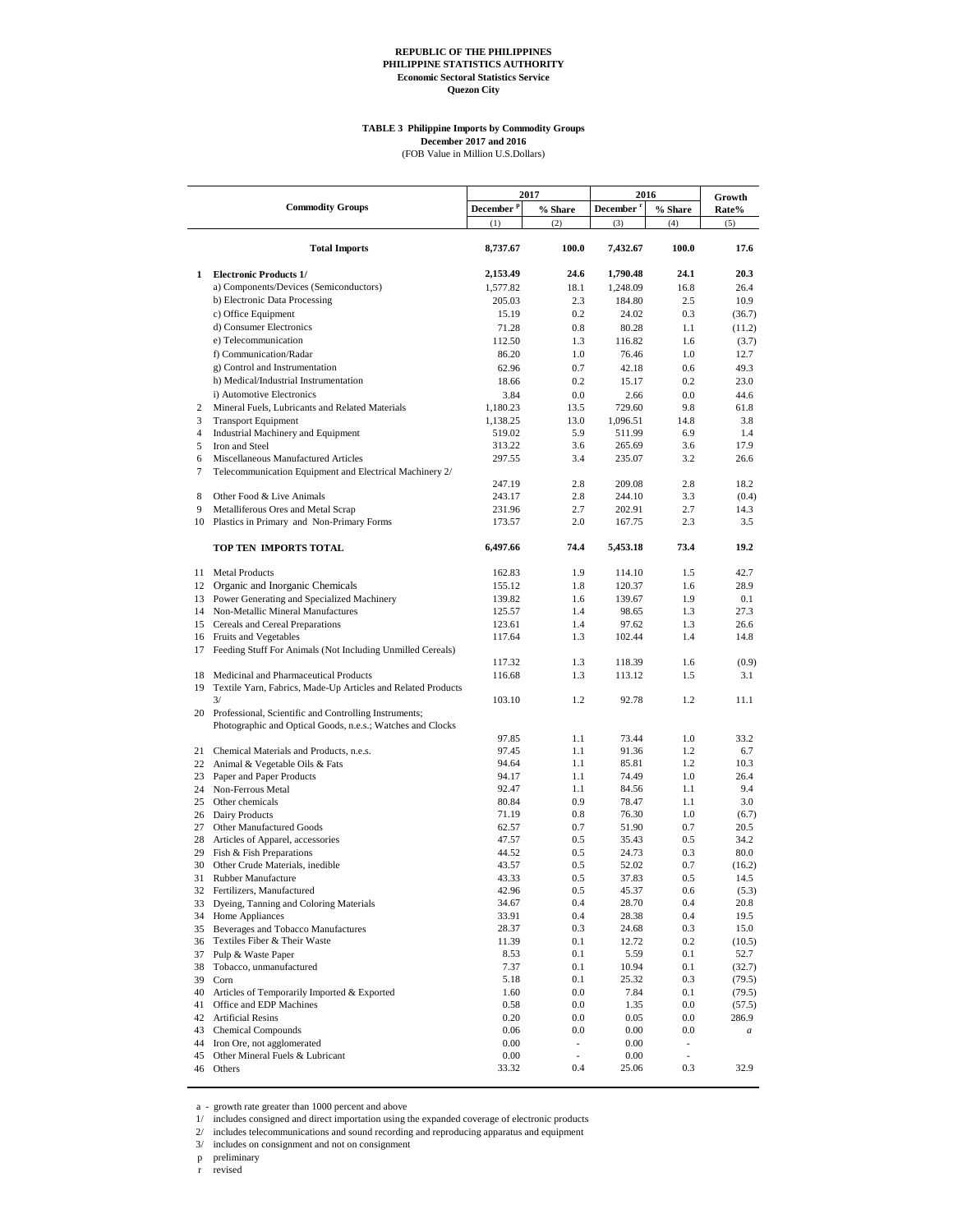#### **TABLE 3a Philippine Imports by Commodity Groups January to December 2017 and 2016**

(FOB Value in U.S. Dollars)

|                                                                                | 2017                             | 2016                           | Growth       |
|--------------------------------------------------------------------------------|----------------------------------|--------------------------------|--------------|
| <b>Commodity Groups</b>                                                        | Jan-Dec <sup>P</sup>             | Jan-Dec <sup>r</sup>           | Rate %       |
|                                                                                | (1)                              | (2)                            | (3)          |
| <b>Total Imports</b>                                                           | 92,660,272,151                   | 84,108,043,977                 | 10.2         |
| 1 Electronic Products 1/                                                       | 23,330,915,214                   | 22,299,168,395                 | 4.6          |
| a) Components/Devices (Semiconductors)                                         | 16,035,469,732                   | 14,740,369,368                 | 8.8          |
| b) Electronic Data Processing                                                  | 2,959,164,329                    | 2,698,074,572                  | 9.7          |
| c) Office Equipment                                                            | 159,590,553                      | 190,319,493                    | (16.1)       |
| d) Consumer Electronics                                                        | 971,764,375                      | 882,661,275                    | 10.1         |
| e) Telecommunication                                                           | 1,154,030,808                    | 1,967,717,742                  | (41.4)       |
| f) Communication/Radar                                                         | 1,276,971,111                    | 1,112,640,589                  | 14.8         |
| g) Control and Instrumentation                                                 | 530,591,070                      | 506,521,822                    | 4.8          |
| h) Medical/Industrial Instrumentation                                          | 209,060,516                      | 177,821,429                    | 17.6<br>48.7 |
| i) Automotive Electronics<br>2 Mineral Fuels, Lubricants and Related Materials | 34,272,720                       | 23,042,105                     | 32.9         |
| 3 Transport Equipment                                                          | 10,594,408,021<br>10,024,698,150 | 7,968,759,142<br>9,453,824,146 | 6.0          |
| 4 Industrial Machinery and Equipment                                           | 5,903,923,105                    | 6,025,507,380                  | (2.0)        |
| 5 Iron and Steel                                                               | 4,072,895,600                    | 3,321,077,233                  | 22.6         |
| 6 Miscellaneous Manufactured Articles                                          | 2,784,984,248                    | 2,584,445,186                  | 7.8          |
| 7 Telecommunication Equipment and Electrical                                   |                                  |                                |              |
| Machinery 2/                                                                   | 2,561,366,518                    | 2,299,021,671                  | 11.4         |
| 8 Other Food & Live Animals                                                    | 3,073,991,316                    | 3,188,209,969                  | (3.6)        |
| 9 Metalliferous Ores and Metal Scrap                                           | 2,059,367,768                    | 444,021,071                    | 363.8        |
| 10 Plastics in Primary and Non-Primary Forms                                   | 2,230,775,287                    | 2,239,743,357                  | (0.4)        |
| 11 Metal Products                                                              | 1,723,594,783                    | 1,437,613,460                  | 19.9         |
| 12 Organic and Inorganic Chemicals                                             | 1,801,024,575                    | 1,558,809,092                  | 15.5         |
| 13 Power Generating and Specialized Machinery                                  | 1,581,680,395                    | 1,599,022,352                  | (1.1)        |
| 14 Non-Metallic Mineral Manufactures                                           | 1,278,805,064                    | 1,214,695,566                  | 5.3          |
| 15 Cereals and Cereal Preparations                                             | 1,735,691,781                    | 1,646,977,270                  | 5.4          |
| 16 Fruits and Vegetables                                                       | 811,048,661                      | 767,010,706                    | 5.7          |
| 17 Feeding Stuff For Animals (Not Including                                    |                                  |                                |              |
| <b>Unmilled Cereals</b> )                                                      | 1,167,274,458                    | 1,347,676,640                  | (13.4)       |
| 18 Medicinal and Pharmaceutical Products                                       | 1,684,224,785                    | 1,505,078,381                  | 11.9         |
| 19 Textile Yarn, Fabrics, Made-Up Articles and                                 | 1,160,225,985                    | 1,175,880,524                  | (1.3)        |
| Related Products 3/<br>20 Professional, Scientific and Controlling             |                                  |                                |              |
| Instruments; Photographic and Optical Goods,                                   |                                  |                                |              |
| n.e.s.; Watches and Clocks                                                     | 1,128,324,608                    | 902,087,667                    | 25.1         |
| 21 Chemical Materials and Products, n.e.s.                                     | 1,349,949,309                    | 1,235,693,713                  | 9.2          |
| 22 Animal & Vegetable Oils & Fats                                              | 1,082,088,804                    | 891,265,377                    | 21.4         |
| 23 Paper and Paper Products                                                    | 1,158,118,623                    | 1,057,080,106                  | 9.6          |
| 24 Non-Ferrous Metal                                                           | 1,174,853,369                    | 1,022,405,970                  | 14.9         |
| 25 Other chemicals                                                             | 1,041,215,597                    | 1,045,368,274                  | (0.4)        |
| 26 Dairy Products                                                              | 900,296,411                      | 828,456,138                    | 8.7          |
| 27 Other Manufactured Goods                                                    | 655,871,439                      | 550,603,247                    | 19.1         |
| 28 Articles of Apparel, accessories                                            | 486,942,157                      | 419,015,099                    | 16.2         |
| 29 Fish & Fish Preparations                                                    | 484,534,831                      | 385,161,270                    | 25.8         |
| 30 Other Crude Materials, inedible                                             | 601,484,513                      | 655,140,423                    | (8.2)        |
| 31 Rubber Manufacture                                                          | 510,987,346                      | 492,624,262                    | 3.7          |
| 32 Fertilizers, Manufactured                                                   | 515,467,773                      | 484,706,986                    | 6.3          |
| 33 Dyeing, Tanning and Coloring Materials                                      | 437,522,631                      | 423,636,368                    | 3.3          |
| 34 Home Appliances                                                             | 380,970,630                      | 331,655,987                    | 14.9         |
| 35 Beverages and Tobacco Manufactures                                          | 320,149,889                      | 297,989,243                    | 7.4          |
| 36 Textiles Fiber & Their Waste                                                | 127,374,991                      | 136,040,415                    | (6.4)        |
| 37 Pulp & Waste Paper                                                          | 87,035,722                       | 81,734,562                     | 6.5          |
| 38 Tobacco, unmanufactured                                                     | 170,555,196                      | 162,516,087                    | 4.9          |
| 39 Corn                                                                        | 83,768,499                       | 162,884,317                    | (48.6)       |
| 40 Articles of Temporarily Imported & Exported                                 | 56,479,144                       | 85,697,619                     | (34.1)       |
| 41 Office and EDP Machines                                                     | 11,516,413                       | 11,379,456                     | 1.2          |
| 42 Artificial Resins                                                           | 2,934,370                        | 1,018,780                      | 188.0        |
| 43 Chemical Compounds                                                          | 1,422,509                        | 703,979                        | 102.1        |
| 44 Iron Ore, not agglomerated<br>45 Other Mineral Fuels & Lubricant            |                                  |                                |              |
| 46 Others                                                                      | 309,511,663                      | 366,637,091                    |              |
|                                                                                |                                  |                                | (15.6)       |

1/ includes consigned and direct importation using the expanded coverage of electronic products

 $2\prime$   $\,$  includes telecommunications and sound recording and reproducing apparatus and equipment

3/ includes on consignment and not on consignment

p preliminary

r revised

Note: Growth rates were computed from actual values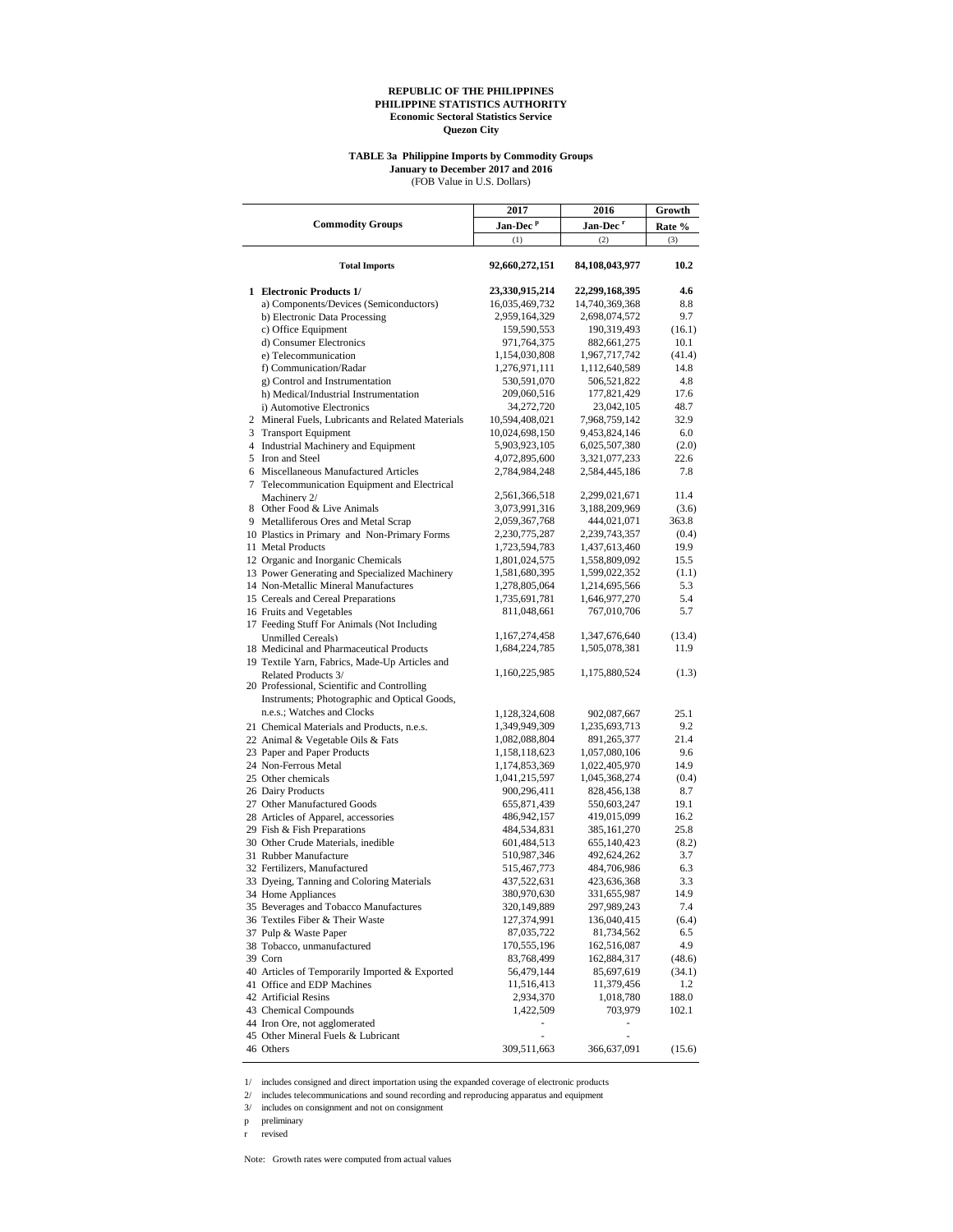**Quezon City**

#### **TABLE 4 Philippine Exports by Major Type of Goods December 2017 and 2016**<br>(FOB in Thousand U.S. Dollars)

| <b>Major Type of Goods</b><br>December <sup>p</sup><br>December <sup>r</sup><br>% Share<br>% Share<br>Rate%<br>(1)<br>(2)<br>(3)<br>(4)<br>(5)<br>100.0<br>100.0<br><b>Total Exports</b><br>4,721,113<br>4,965,050<br><b>Total Agro-Based Products</b><br>150.398<br>392,743<br>7.9<br>3.2<br>(61.7)<br>108,791<br>2.3<br>303,361<br><b>Agro-Based Products</b><br>6.1<br>(64.1)<br>64,618<br>159,442<br><b>Coconut Products</b><br>1.4<br>3.2<br>(59.5)<br>Copra<br>÷,<br>$\overline{\phantom{a}}$<br>$\overline{a}$<br>$\overline{a}$<br>55,894<br>Coconut Oil<br>1.2<br>129,209<br>2.6<br>(56.7)<br>5,138<br>22,371<br>0.5<br><b>Desiccated Coconut</b><br>0.1<br>(77.0)<br>0.1<br>Copra Meal/Cake<br>3,156<br>6,540<br>0.1<br>(51.8)<br>Others<br>0.0<br>1,323<br>0.0<br>b<br>(67.5)<br><b>Sugar and Products</b><br>0.0<br>b<br>b<br>0.0<br>(86.2)<br>Centrifugal and Refined<br>0.0<br>b<br>b<br>0.0<br>(87.8)<br>Molasses<br>a<br>÷<br>$\boldsymbol{a}$<br>÷<br>$\overline{a}$<br>0.0<br>Others<br>b<br>0.0<br>b<br>(86.1)<br><b>Fruits and Vegetables</b><br>44,093<br>0.9<br>143,341<br>2.9<br>(69.2)<br><b>Canned Pineapple</b><br>7,431<br>0.2<br>37,547<br>0.8<br>(80.2)<br>Pineapple Juice<br>0.0<br>4,580<br>0.1<br>(100.0)<br>$\overline{a}$<br>Pineapple Concentrates<br>7,484<br>0.2<br>2,569<br>0.1<br>191.3<br><b>Bananas</b><br>15,125<br>0.3<br>66,859<br>1.3<br>(77.4)<br>Mangoes<br>0.0<br>b<br>0.0<br>b<br>(11.0)<br>Others<br>13,318<br>0.3<br>30,960<br>0.6<br>(57.0)<br><b>Other Agro-Based Products</b><br>41,608<br>0.9<br>89,382<br>1.8<br>(53.4)<br>Fish, Fresh or Preserved Of Which: Shrimps and<br>Prawns<br>24,989<br>0.5<br>52.685<br>1.1<br>(52.6)<br>Coffee, Raw, not Roasted<br>0.0<br>(100.0)<br>$\boldsymbol{a}$<br>b<br>$\sim$<br>0.0<br>Abaca Fibers<br>2,551<br>0.1<br>b<br>(69.9)<br>Tobacco Unmanufactured<br>4.801<br>0.1<br>3,595<br>0.1<br>33.5<br>Natural Rubber<br>0.0<br>0.2<br>b<br>7,545<br>(88.5)<br>Ramie Fibers, Raw or Roasted<br>a<br>÷<br>$\overline{a}$<br>0.0<br>Seaweeds, Dried<br>0.0<br>(82.9)<br>b<br>1.363<br>Rice<br>b<br>0.0<br>(100.0)<br>÷.<br>a<br>9,948<br>Others<br>0.2<br>21,565<br>0.4<br>(53.9)<br><b>Forest Products</b><br>15,532<br>0.3<br>5,261<br>0.1<br>195.2<br>Logs<br>÷<br>$\boldsymbol{a}$<br>$\overline{a}$<br>a<br>Lumber<br>6,940<br>0.1<br>5,088<br>0.1<br>36.4<br>Plywood<br>7,380<br>0.2<br>$\boldsymbol{a}$<br>$\overline{a}$<br>Veneer Sheets/Corestocks<br>$\boldsymbol{a}$<br>$\overline{a}$<br>Others<br>0.0<br>0.0<br>597.1<br>1,212<br>174<br><b>Mineral Products</b><br>283,748<br>6.0<br>254,010<br>5.1<br>11.7<br><b>Copper Concentrates</b><br>80,706<br>÷,<br>1.6<br>(100.0)<br>$\boldsymbol{a}$<br>Copper Metal<br>124,596<br>2.6<br>b<br>0.0<br>$\boldsymbol{c}$<br>Gold<br>101,351<br>2.1<br>b<br>0.0<br>$\boldsymbol{c}$<br>Iron Ore Agglomerates<br>14,994<br>0.3<br>(100.0)<br>L.<br>a<br>Chromium Ore<br>2,618<br>0.1<br>b<br>0.0<br>$\boldsymbol{c}$<br>Nickel<br>$\boldsymbol{a}$<br>$\boldsymbol{a}$<br>1.2<br>3.2<br>Others<br>55,182<br>158,197<br>(65.1)<br><b>Petroleum Products</b><br>3,702<br>0.1<br>38,046<br>0.8<br>(90.3)<br>87.9<br>84.5<br><b>Manufactured Goods</b><br>4,149,092<br>4,196,387<br>(1.1)<br>50.1<br><b>Electronic Products</b><br>2,858,998<br>60.6<br>2,485,405<br>15.0<br>45.6<br>Components/Devices (Semiconductors)<br>2,150,703<br>1,808,519<br>36.4<br>18.9<br><b>Electronic Data Processing</b><br>9.7<br>8.7<br>456,587<br>430,154<br>6.1<br>48,540<br>0.8<br>Office Equipment<br>1.0<br>41,749<br>16.3<br>0.8<br><b>Consumer Electronics</b><br>29,569<br>0.6<br>39,643<br>(25.4)<br>34,535<br>0.7<br>Telecommunication<br>32,069<br>0.6<br>7.7<br>47,568<br>Communication/Radar<br>64,763<br>1.4<br>1.0<br>36.1<br>Control and Instrumentation<br>72,445<br>62,968<br>1.3<br>1.5<br>(13.1)<br>Medical/Industrial Instrumentation<br>3,555<br>0.1<br>7,821<br>0.2<br>(54.5)<br><b>Automotive Electronics</b><br>7,777<br>$0.2\,$<br>5,436<br>0.1<br>43.1<br>Other Electronics<br>198,166<br>4.2<br>229,341<br>4.6<br>(13.6)<br>Garments<br>37,051<br>0.8<br>91,320<br>1.8<br>(59.4)<br><b>Textile Yarns/Fabrics</b><br>17,091<br>$0.4\,$<br>15,209<br>0.3<br>12.4<br>Footwear<br>6,220<br>0.1<br>6,808<br>0.1<br>(8.6)<br><b>Travel Goods and Handbags</b><br>41,920<br>0.9<br>0.8<br>38,675<br>8.4<br><b>Wood Manufactures</b><br>36,264<br>0.8<br>181,014<br>3.6<br>(80.0)<br>Furniture and Fixtures<br>$0.4\,$<br>21,242<br>0.4<br>16,711<br>(21.3)<br>Chemicals<br>50,009<br>1.1<br>192,022<br>3.9<br>(74.0)<br>Non-Metallic Mineral Manufactures<br>14,006<br>0.3<br>12,594<br>0.3<br>11.2<br>Machinery and Transport Equipment<br>460,757<br>9.8<br>329,996<br>6.6<br>39.6<br>Processed food and Beverages<br>39,917<br>$0.8\,$<br>112,314<br>2.3<br>(64.5)<br>Iron and Steel<br>$0.2\,$<br>0.3<br>8,851<br>16,798<br>(47.3)<br>Baby Carr., Toys, Games and sporting goods<br>12,608<br>0.3<br>16,546<br>0.3<br>(23.8)<br>Basketwork, Wickerwork and Other Articles of<br><b>Plaiting Materials</b><br>$0.0\,$<br>0.1<br>2,084<br>3,831<br>(45.6)<br>Misc.Manufactured Articles, n.e.s.<br>60,074<br>1.3<br>1.1<br>55,732<br>7.8<br>Others<br>288,365<br>6.1<br>387,540<br>7.8<br>(25.6)<br><b>Special Transactions</b><br>2.5<br>$1.6\,$<br>118,642<br>78,602<br>50.9<br><b>Re-Export</b><br>31,928<br>$0.7\,$<br>10,956<br>0.2<br>191.4 | 2017 | 2016 |  | Growth |  |
|--------------------------------------------------------------------------------------------------------------------------------------------------------------------------------------------------------------------------------------------------------------------------------------------------------------------------------------------------------------------------------------------------------------------------------------------------------------------------------------------------------------------------------------------------------------------------------------------------------------------------------------------------------------------------------------------------------------------------------------------------------------------------------------------------------------------------------------------------------------------------------------------------------------------------------------------------------------------------------------------------------------------------------------------------------------------------------------------------------------------------------------------------------------------------------------------------------------------------------------------------------------------------------------------------------------------------------------------------------------------------------------------------------------------------------------------------------------------------------------------------------------------------------------------------------------------------------------------------------------------------------------------------------------------------------------------------------------------------------------------------------------------------------------------------------------------------------------------------------------------------------------------------------------------------------------------------------------------------------------------------------------------------------------------------------------------------------------------------------------------------------------------------------------------------------------------------------------------------------------------------------------------------------------------------------------------------------------------------------------------------------------------------------------------------------------------------------------------------------------------------------------------------------------------------------------------------------------------------------------------------------------------------------------------------------------------------------------------------------------------------------------------------------------------------------------------------------------------------------------------------------------------------------------------------------------------------------------------------------------------------------------------------------------------------------------------------------------------------------------------------------------------------------------------------------------------------------------------------------------------------------------------------------------------------------------------------------------------------------------------------------------------------------------------------------------------------------------------------------------------------------------------------------------------------------------------------------------------------------------------------------------------------------------------------------------------------------------------------------------------------------------------------------------------------------------------------------------------------------------------------------------------------------------------------------------------------------------------------------------------------------------------------------------------------------------------------------------------------------------------------------------------------------------------------------------------------------------------------------------------------------------------------------------------------------------------------------------------------------------------------------------------------------------------------------------------------------------------------------------------------------------------------------------------------------------------------------------------------------------------------------------------------------------------------------------------------------------------------------------------------------------------------------------------------------------------------------------------------------------------------------------------------------------------------------------------------------------------------------------------------------------------------------------------------------------------------------------------------------------------------------------------------------------------------------------------------------------------------------------------------------------------------------------------------------------------------------------------------------------------------------------------------------|------|------|--|--------|--|
|                                                                                                                                                                                                                                                                                                                                                                                                                                                                                                                                                                                                                                                                                                                                                                                                                                                                                                                                                                                                                                                                                                                                                                                                                                                                                                                                                                                                                                                                                                                                                                                                                                                                                                                                                                                                                                                                                                                                                                                                                                                                                                                                                                                                                                                                                                                                                                                                                                                                                                                                                                                                                                                                                                                                                                                                                                                                                                                                                                                                                                                                                                                                                                                                                                                                                                                                                                                                                                                                                                                                                                                                                                                                                                                                                                                                                                                                                                                                                                                                                                                                                                                                                                                                                                                                                                                                                                                                                                                                                                                                                                                                                                                                                                                                                                                                                                                                                                                                                                                                                                                                                                                                                                                                                                                                                                                                                                                                        |      |      |  |        |  |
|                                                                                                                                                                                                                                                                                                                                                                                                                                                                                                                                                                                                                                                                                                                                                                                                                                                                                                                                                                                                                                                                                                                                                                                                                                                                                                                                                                                                                                                                                                                                                                                                                                                                                                                                                                                                                                                                                                                                                                                                                                                                                                                                                                                                                                                                                                                                                                                                                                                                                                                                                                                                                                                                                                                                                                                                                                                                                                                                                                                                                                                                                                                                                                                                                                                                                                                                                                                                                                                                                                                                                                                                                                                                                                                                                                                                                                                                                                                                                                                                                                                                                                                                                                                                                                                                                                                                                                                                                                                                                                                                                                                                                                                                                                                                                                                                                                                                                                                                                                                                                                                                                                                                                                                                                                                                                                                                                                                                        |      |      |  |        |  |
|                                                                                                                                                                                                                                                                                                                                                                                                                                                                                                                                                                                                                                                                                                                                                                                                                                                                                                                                                                                                                                                                                                                                                                                                                                                                                                                                                                                                                                                                                                                                                                                                                                                                                                                                                                                                                                                                                                                                                                                                                                                                                                                                                                                                                                                                                                                                                                                                                                                                                                                                                                                                                                                                                                                                                                                                                                                                                                                                                                                                                                                                                                                                                                                                                                                                                                                                                                                                                                                                                                                                                                                                                                                                                                                                                                                                                                                                                                                                                                                                                                                                                                                                                                                                                                                                                                                                                                                                                                                                                                                                                                                                                                                                                                                                                                                                                                                                                                                                                                                                                                                                                                                                                                                                                                                                                                                                                                                                        |      |      |  |        |  |
|                                                                                                                                                                                                                                                                                                                                                                                                                                                                                                                                                                                                                                                                                                                                                                                                                                                                                                                                                                                                                                                                                                                                                                                                                                                                                                                                                                                                                                                                                                                                                                                                                                                                                                                                                                                                                                                                                                                                                                                                                                                                                                                                                                                                                                                                                                                                                                                                                                                                                                                                                                                                                                                                                                                                                                                                                                                                                                                                                                                                                                                                                                                                                                                                                                                                                                                                                                                                                                                                                                                                                                                                                                                                                                                                                                                                                                                                                                                                                                                                                                                                                                                                                                                                                                                                                                                                                                                                                                                                                                                                                                                                                                                                                                                                                                                                                                                                                                                                                                                                                                                                                                                                                                                                                                                                                                                                                                                                        |      |      |  |        |  |
|                                                                                                                                                                                                                                                                                                                                                                                                                                                                                                                                                                                                                                                                                                                                                                                                                                                                                                                                                                                                                                                                                                                                                                                                                                                                                                                                                                                                                                                                                                                                                                                                                                                                                                                                                                                                                                                                                                                                                                                                                                                                                                                                                                                                                                                                                                                                                                                                                                                                                                                                                                                                                                                                                                                                                                                                                                                                                                                                                                                                                                                                                                                                                                                                                                                                                                                                                                                                                                                                                                                                                                                                                                                                                                                                                                                                                                                                                                                                                                                                                                                                                                                                                                                                                                                                                                                                                                                                                                                                                                                                                                                                                                                                                                                                                                                                                                                                                                                                                                                                                                                                                                                                                                                                                                                                                                                                                                                                        |      |      |  | (4.9)  |  |
|                                                                                                                                                                                                                                                                                                                                                                                                                                                                                                                                                                                                                                                                                                                                                                                                                                                                                                                                                                                                                                                                                                                                                                                                                                                                                                                                                                                                                                                                                                                                                                                                                                                                                                                                                                                                                                                                                                                                                                                                                                                                                                                                                                                                                                                                                                                                                                                                                                                                                                                                                                                                                                                                                                                                                                                                                                                                                                                                                                                                                                                                                                                                                                                                                                                                                                                                                                                                                                                                                                                                                                                                                                                                                                                                                                                                                                                                                                                                                                                                                                                                                                                                                                                                                                                                                                                                                                                                                                                                                                                                                                                                                                                                                                                                                                                                                                                                                                                                                                                                                                                                                                                                                                                                                                                                                                                                                                                                        |      |      |  |        |  |
|                                                                                                                                                                                                                                                                                                                                                                                                                                                                                                                                                                                                                                                                                                                                                                                                                                                                                                                                                                                                                                                                                                                                                                                                                                                                                                                                                                                                                                                                                                                                                                                                                                                                                                                                                                                                                                                                                                                                                                                                                                                                                                                                                                                                                                                                                                                                                                                                                                                                                                                                                                                                                                                                                                                                                                                                                                                                                                                                                                                                                                                                                                                                                                                                                                                                                                                                                                                                                                                                                                                                                                                                                                                                                                                                                                                                                                                                                                                                                                                                                                                                                                                                                                                                                                                                                                                                                                                                                                                                                                                                                                                                                                                                                                                                                                                                                                                                                                                                                                                                                                                                                                                                                                                                                                                                                                                                                                                                        |      |      |  |        |  |
|                                                                                                                                                                                                                                                                                                                                                                                                                                                                                                                                                                                                                                                                                                                                                                                                                                                                                                                                                                                                                                                                                                                                                                                                                                                                                                                                                                                                                                                                                                                                                                                                                                                                                                                                                                                                                                                                                                                                                                                                                                                                                                                                                                                                                                                                                                                                                                                                                                                                                                                                                                                                                                                                                                                                                                                                                                                                                                                                                                                                                                                                                                                                                                                                                                                                                                                                                                                                                                                                                                                                                                                                                                                                                                                                                                                                                                                                                                                                                                                                                                                                                                                                                                                                                                                                                                                                                                                                                                                                                                                                                                                                                                                                                                                                                                                                                                                                                                                                                                                                                                                                                                                                                                                                                                                                                                                                                                                                        |      |      |  |        |  |
|                                                                                                                                                                                                                                                                                                                                                                                                                                                                                                                                                                                                                                                                                                                                                                                                                                                                                                                                                                                                                                                                                                                                                                                                                                                                                                                                                                                                                                                                                                                                                                                                                                                                                                                                                                                                                                                                                                                                                                                                                                                                                                                                                                                                                                                                                                                                                                                                                                                                                                                                                                                                                                                                                                                                                                                                                                                                                                                                                                                                                                                                                                                                                                                                                                                                                                                                                                                                                                                                                                                                                                                                                                                                                                                                                                                                                                                                                                                                                                                                                                                                                                                                                                                                                                                                                                                                                                                                                                                                                                                                                                                                                                                                                                                                                                                                                                                                                                                                                                                                                                                                                                                                                                                                                                                                                                                                                                                                        |      |      |  |        |  |
|                                                                                                                                                                                                                                                                                                                                                                                                                                                                                                                                                                                                                                                                                                                                                                                                                                                                                                                                                                                                                                                                                                                                                                                                                                                                                                                                                                                                                                                                                                                                                                                                                                                                                                                                                                                                                                                                                                                                                                                                                                                                                                                                                                                                                                                                                                                                                                                                                                                                                                                                                                                                                                                                                                                                                                                                                                                                                                                                                                                                                                                                                                                                                                                                                                                                                                                                                                                                                                                                                                                                                                                                                                                                                                                                                                                                                                                                                                                                                                                                                                                                                                                                                                                                                                                                                                                                                                                                                                                                                                                                                                                                                                                                                                                                                                                                                                                                                                                                                                                                                                                                                                                                                                                                                                                                                                                                                                                                        |      |      |  |        |  |
|                                                                                                                                                                                                                                                                                                                                                                                                                                                                                                                                                                                                                                                                                                                                                                                                                                                                                                                                                                                                                                                                                                                                                                                                                                                                                                                                                                                                                                                                                                                                                                                                                                                                                                                                                                                                                                                                                                                                                                                                                                                                                                                                                                                                                                                                                                                                                                                                                                                                                                                                                                                                                                                                                                                                                                                                                                                                                                                                                                                                                                                                                                                                                                                                                                                                                                                                                                                                                                                                                                                                                                                                                                                                                                                                                                                                                                                                                                                                                                                                                                                                                                                                                                                                                                                                                                                                                                                                                                                                                                                                                                                                                                                                                                                                                                                                                                                                                                                                                                                                                                                                                                                                                                                                                                                                                                                                                                                                        |      |      |  |        |  |
|                                                                                                                                                                                                                                                                                                                                                                                                                                                                                                                                                                                                                                                                                                                                                                                                                                                                                                                                                                                                                                                                                                                                                                                                                                                                                                                                                                                                                                                                                                                                                                                                                                                                                                                                                                                                                                                                                                                                                                                                                                                                                                                                                                                                                                                                                                                                                                                                                                                                                                                                                                                                                                                                                                                                                                                                                                                                                                                                                                                                                                                                                                                                                                                                                                                                                                                                                                                                                                                                                                                                                                                                                                                                                                                                                                                                                                                                                                                                                                                                                                                                                                                                                                                                                                                                                                                                                                                                                                                                                                                                                                                                                                                                                                                                                                                                                                                                                                                                                                                                                                                                                                                                                                                                                                                                                                                                                                                                        |      |      |  |        |  |
|                                                                                                                                                                                                                                                                                                                                                                                                                                                                                                                                                                                                                                                                                                                                                                                                                                                                                                                                                                                                                                                                                                                                                                                                                                                                                                                                                                                                                                                                                                                                                                                                                                                                                                                                                                                                                                                                                                                                                                                                                                                                                                                                                                                                                                                                                                                                                                                                                                                                                                                                                                                                                                                                                                                                                                                                                                                                                                                                                                                                                                                                                                                                                                                                                                                                                                                                                                                                                                                                                                                                                                                                                                                                                                                                                                                                                                                                                                                                                                                                                                                                                                                                                                                                                                                                                                                                                                                                                                                                                                                                                                                                                                                                                                                                                                                                                                                                                                                                                                                                                                                                                                                                                                                                                                                                                                                                                                                                        |      |      |  |        |  |
|                                                                                                                                                                                                                                                                                                                                                                                                                                                                                                                                                                                                                                                                                                                                                                                                                                                                                                                                                                                                                                                                                                                                                                                                                                                                                                                                                                                                                                                                                                                                                                                                                                                                                                                                                                                                                                                                                                                                                                                                                                                                                                                                                                                                                                                                                                                                                                                                                                                                                                                                                                                                                                                                                                                                                                                                                                                                                                                                                                                                                                                                                                                                                                                                                                                                                                                                                                                                                                                                                                                                                                                                                                                                                                                                                                                                                                                                                                                                                                                                                                                                                                                                                                                                                                                                                                                                                                                                                                                                                                                                                                                                                                                                                                                                                                                                                                                                                                                                                                                                                                                                                                                                                                                                                                                                                                                                                                                                        |      |      |  |        |  |
|                                                                                                                                                                                                                                                                                                                                                                                                                                                                                                                                                                                                                                                                                                                                                                                                                                                                                                                                                                                                                                                                                                                                                                                                                                                                                                                                                                                                                                                                                                                                                                                                                                                                                                                                                                                                                                                                                                                                                                                                                                                                                                                                                                                                                                                                                                                                                                                                                                                                                                                                                                                                                                                                                                                                                                                                                                                                                                                                                                                                                                                                                                                                                                                                                                                                                                                                                                                                                                                                                                                                                                                                                                                                                                                                                                                                                                                                                                                                                                                                                                                                                                                                                                                                                                                                                                                                                                                                                                                                                                                                                                                                                                                                                                                                                                                                                                                                                                                                                                                                                                                                                                                                                                                                                                                                                                                                                                                                        |      |      |  |        |  |
|                                                                                                                                                                                                                                                                                                                                                                                                                                                                                                                                                                                                                                                                                                                                                                                                                                                                                                                                                                                                                                                                                                                                                                                                                                                                                                                                                                                                                                                                                                                                                                                                                                                                                                                                                                                                                                                                                                                                                                                                                                                                                                                                                                                                                                                                                                                                                                                                                                                                                                                                                                                                                                                                                                                                                                                                                                                                                                                                                                                                                                                                                                                                                                                                                                                                                                                                                                                                                                                                                                                                                                                                                                                                                                                                                                                                                                                                                                                                                                                                                                                                                                                                                                                                                                                                                                                                                                                                                                                                                                                                                                                                                                                                                                                                                                                                                                                                                                                                                                                                                                                                                                                                                                                                                                                                                                                                                                                                        |      |      |  |        |  |
|                                                                                                                                                                                                                                                                                                                                                                                                                                                                                                                                                                                                                                                                                                                                                                                                                                                                                                                                                                                                                                                                                                                                                                                                                                                                                                                                                                                                                                                                                                                                                                                                                                                                                                                                                                                                                                                                                                                                                                                                                                                                                                                                                                                                                                                                                                                                                                                                                                                                                                                                                                                                                                                                                                                                                                                                                                                                                                                                                                                                                                                                                                                                                                                                                                                                                                                                                                                                                                                                                                                                                                                                                                                                                                                                                                                                                                                                                                                                                                                                                                                                                                                                                                                                                                                                                                                                                                                                                                                                                                                                                                                                                                                                                                                                                                                                                                                                                                                                                                                                                                                                                                                                                                                                                                                                                                                                                                                                        |      |      |  |        |  |
|                                                                                                                                                                                                                                                                                                                                                                                                                                                                                                                                                                                                                                                                                                                                                                                                                                                                                                                                                                                                                                                                                                                                                                                                                                                                                                                                                                                                                                                                                                                                                                                                                                                                                                                                                                                                                                                                                                                                                                                                                                                                                                                                                                                                                                                                                                                                                                                                                                                                                                                                                                                                                                                                                                                                                                                                                                                                                                                                                                                                                                                                                                                                                                                                                                                                                                                                                                                                                                                                                                                                                                                                                                                                                                                                                                                                                                                                                                                                                                                                                                                                                                                                                                                                                                                                                                                                                                                                                                                                                                                                                                                                                                                                                                                                                                                                                                                                                                                                                                                                                                                                                                                                                                                                                                                                                                                                                                                                        |      |      |  |        |  |
|                                                                                                                                                                                                                                                                                                                                                                                                                                                                                                                                                                                                                                                                                                                                                                                                                                                                                                                                                                                                                                                                                                                                                                                                                                                                                                                                                                                                                                                                                                                                                                                                                                                                                                                                                                                                                                                                                                                                                                                                                                                                                                                                                                                                                                                                                                                                                                                                                                                                                                                                                                                                                                                                                                                                                                                                                                                                                                                                                                                                                                                                                                                                                                                                                                                                                                                                                                                                                                                                                                                                                                                                                                                                                                                                                                                                                                                                                                                                                                                                                                                                                                                                                                                                                                                                                                                                                                                                                                                                                                                                                                                                                                                                                                                                                                                                                                                                                                                                                                                                                                                                                                                                                                                                                                                                                                                                                                                                        |      |      |  |        |  |
|                                                                                                                                                                                                                                                                                                                                                                                                                                                                                                                                                                                                                                                                                                                                                                                                                                                                                                                                                                                                                                                                                                                                                                                                                                                                                                                                                                                                                                                                                                                                                                                                                                                                                                                                                                                                                                                                                                                                                                                                                                                                                                                                                                                                                                                                                                                                                                                                                                                                                                                                                                                                                                                                                                                                                                                                                                                                                                                                                                                                                                                                                                                                                                                                                                                                                                                                                                                                                                                                                                                                                                                                                                                                                                                                                                                                                                                                                                                                                                                                                                                                                                                                                                                                                                                                                                                                                                                                                                                                                                                                                                                                                                                                                                                                                                                                                                                                                                                                                                                                                                                                                                                                                                                                                                                                                                                                                                                                        |      |      |  |        |  |
|                                                                                                                                                                                                                                                                                                                                                                                                                                                                                                                                                                                                                                                                                                                                                                                                                                                                                                                                                                                                                                                                                                                                                                                                                                                                                                                                                                                                                                                                                                                                                                                                                                                                                                                                                                                                                                                                                                                                                                                                                                                                                                                                                                                                                                                                                                                                                                                                                                                                                                                                                                                                                                                                                                                                                                                                                                                                                                                                                                                                                                                                                                                                                                                                                                                                                                                                                                                                                                                                                                                                                                                                                                                                                                                                                                                                                                                                                                                                                                                                                                                                                                                                                                                                                                                                                                                                                                                                                                                                                                                                                                                                                                                                                                                                                                                                                                                                                                                                                                                                                                                                                                                                                                                                                                                                                                                                                                                                        |      |      |  |        |  |
|                                                                                                                                                                                                                                                                                                                                                                                                                                                                                                                                                                                                                                                                                                                                                                                                                                                                                                                                                                                                                                                                                                                                                                                                                                                                                                                                                                                                                                                                                                                                                                                                                                                                                                                                                                                                                                                                                                                                                                                                                                                                                                                                                                                                                                                                                                                                                                                                                                                                                                                                                                                                                                                                                                                                                                                                                                                                                                                                                                                                                                                                                                                                                                                                                                                                                                                                                                                                                                                                                                                                                                                                                                                                                                                                                                                                                                                                                                                                                                                                                                                                                                                                                                                                                                                                                                                                                                                                                                                                                                                                                                                                                                                                                                                                                                                                                                                                                                                                                                                                                                                                                                                                                                                                                                                                                                                                                                                                        |      |      |  |        |  |
|                                                                                                                                                                                                                                                                                                                                                                                                                                                                                                                                                                                                                                                                                                                                                                                                                                                                                                                                                                                                                                                                                                                                                                                                                                                                                                                                                                                                                                                                                                                                                                                                                                                                                                                                                                                                                                                                                                                                                                                                                                                                                                                                                                                                                                                                                                                                                                                                                                                                                                                                                                                                                                                                                                                                                                                                                                                                                                                                                                                                                                                                                                                                                                                                                                                                                                                                                                                                                                                                                                                                                                                                                                                                                                                                                                                                                                                                                                                                                                                                                                                                                                                                                                                                                                                                                                                                                                                                                                                                                                                                                                                                                                                                                                                                                                                                                                                                                                                                                                                                                                                                                                                                                                                                                                                                                                                                                                                                        |      |      |  |        |  |
|                                                                                                                                                                                                                                                                                                                                                                                                                                                                                                                                                                                                                                                                                                                                                                                                                                                                                                                                                                                                                                                                                                                                                                                                                                                                                                                                                                                                                                                                                                                                                                                                                                                                                                                                                                                                                                                                                                                                                                                                                                                                                                                                                                                                                                                                                                                                                                                                                                                                                                                                                                                                                                                                                                                                                                                                                                                                                                                                                                                                                                                                                                                                                                                                                                                                                                                                                                                                                                                                                                                                                                                                                                                                                                                                                                                                                                                                                                                                                                                                                                                                                                                                                                                                                                                                                                                                                                                                                                                                                                                                                                                                                                                                                                                                                                                                                                                                                                                                                                                                                                                                                                                                                                                                                                                                                                                                                                                                        |      |      |  |        |  |
|                                                                                                                                                                                                                                                                                                                                                                                                                                                                                                                                                                                                                                                                                                                                                                                                                                                                                                                                                                                                                                                                                                                                                                                                                                                                                                                                                                                                                                                                                                                                                                                                                                                                                                                                                                                                                                                                                                                                                                                                                                                                                                                                                                                                                                                                                                                                                                                                                                                                                                                                                                                                                                                                                                                                                                                                                                                                                                                                                                                                                                                                                                                                                                                                                                                                                                                                                                                                                                                                                                                                                                                                                                                                                                                                                                                                                                                                                                                                                                                                                                                                                                                                                                                                                                                                                                                                                                                                                                                                                                                                                                                                                                                                                                                                                                                                                                                                                                                                                                                                                                                                                                                                                                                                                                                                                                                                                                                                        |      |      |  |        |  |
|                                                                                                                                                                                                                                                                                                                                                                                                                                                                                                                                                                                                                                                                                                                                                                                                                                                                                                                                                                                                                                                                                                                                                                                                                                                                                                                                                                                                                                                                                                                                                                                                                                                                                                                                                                                                                                                                                                                                                                                                                                                                                                                                                                                                                                                                                                                                                                                                                                                                                                                                                                                                                                                                                                                                                                                                                                                                                                                                                                                                                                                                                                                                                                                                                                                                                                                                                                                                                                                                                                                                                                                                                                                                                                                                                                                                                                                                                                                                                                                                                                                                                                                                                                                                                                                                                                                                                                                                                                                                                                                                                                                                                                                                                                                                                                                                                                                                                                                                                                                                                                                                                                                                                                                                                                                                                                                                                                                                        |      |      |  |        |  |
|                                                                                                                                                                                                                                                                                                                                                                                                                                                                                                                                                                                                                                                                                                                                                                                                                                                                                                                                                                                                                                                                                                                                                                                                                                                                                                                                                                                                                                                                                                                                                                                                                                                                                                                                                                                                                                                                                                                                                                                                                                                                                                                                                                                                                                                                                                                                                                                                                                                                                                                                                                                                                                                                                                                                                                                                                                                                                                                                                                                                                                                                                                                                                                                                                                                                                                                                                                                                                                                                                                                                                                                                                                                                                                                                                                                                                                                                                                                                                                                                                                                                                                                                                                                                                                                                                                                                                                                                                                                                                                                                                                                                                                                                                                                                                                                                                                                                                                                                                                                                                                                                                                                                                                                                                                                                                                                                                                                                        |      |      |  |        |  |
|                                                                                                                                                                                                                                                                                                                                                                                                                                                                                                                                                                                                                                                                                                                                                                                                                                                                                                                                                                                                                                                                                                                                                                                                                                                                                                                                                                                                                                                                                                                                                                                                                                                                                                                                                                                                                                                                                                                                                                                                                                                                                                                                                                                                                                                                                                                                                                                                                                                                                                                                                                                                                                                                                                                                                                                                                                                                                                                                                                                                                                                                                                                                                                                                                                                                                                                                                                                                                                                                                                                                                                                                                                                                                                                                                                                                                                                                                                                                                                                                                                                                                                                                                                                                                                                                                                                                                                                                                                                                                                                                                                                                                                                                                                                                                                                                                                                                                                                                                                                                                                                                                                                                                                                                                                                                                                                                                                                                        |      |      |  |        |  |
|                                                                                                                                                                                                                                                                                                                                                                                                                                                                                                                                                                                                                                                                                                                                                                                                                                                                                                                                                                                                                                                                                                                                                                                                                                                                                                                                                                                                                                                                                                                                                                                                                                                                                                                                                                                                                                                                                                                                                                                                                                                                                                                                                                                                                                                                                                                                                                                                                                                                                                                                                                                                                                                                                                                                                                                                                                                                                                                                                                                                                                                                                                                                                                                                                                                                                                                                                                                                                                                                                                                                                                                                                                                                                                                                                                                                                                                                                                                                                                                                                                                                                                                                                                                                                                                                                                                                                                                                                                                                                                                                                                                                                                                                                                                                                                                                                                                                                                                                                                                                                                                                                                                                                                                                                                                                                                                                                                                                        |      |      |  |        |  |
|                                                                                                                                                                                                                                                                                                                                                                                                                                                                                                                                                                                                                                                                                                                                                                                                                                                                                                                                                                                                                                                                                                                                                                                                                                                                                                                                                                                                                                                                                                                                                                                                                                                                                                                                                                                                                                                                                                                                                                                                                                                                                                                                                                                                                                                                                                                                                                                                                                                                                                                                                                                                                                                                                                                                                                                                                                                                                                                                                                                                                                                                                                                                                                                                                                                                                                                                                                                                                                                                                                                                                                                                                                                                                                                                                                                                                                                                                                                                                                                                                                                                                                                                                                                                                                                                                                                                                                                                                                                                                                                                                                                                                                                                                                                                                                                                                                                                                                                                                                                                                                                                                                                                                                                                                                                                                                                                                                                                        |      |      |  |        |  |
|                                                                                                                                                                                                                                                                                                                                                                                                                                                                                                                                                                                                                                                                                                                                                                                                                                                                                                                                                                                                                                                                                                                                                                                                                                                                                                                                                                                                                                                                                                                                                                                                                                                                                                                                                                                                                                                                                                                                                                                                                                                                                                                                                                                                                                                                                                                                                                                                                                                                                                                                                                                                                                                                                                                                                                                                                                                                                                                                                                                                                                                                                                                                                                                                                                                                                                                                                                                                                                                                                                                                                                                                                                                                                                                                                                                                                                                                                                                                                                                                                                                                                                                                                                                                                                                                                                                                                                                                                                                                                                                                                                                                                                                                                                                                                                                                                                                                                                                                                                                                                                                                                                                                                                                                                                                                                                                                                                                                        |      |      |  |        |  |
|                                                                                                                                                                                                                                                                                                                                                                                                                                                                                                                                                                                                                                                                                                                                                                                                                                                                                                                                                                                                                                                                                                                                                                                                                                                                                                                                                                                                                                                                                                                                                                                                                                                                                                                                                                                                                                                                                                                                                                                                                                                                                                                                                                                                                                                                                                                                                                                                                                                                                                                                                                                                                                                                                                                                                                                                                                                                                                                                                                                                                                                                                                                                                                                                                                                                                                                                                                                                                                                                                                                                                                                                                                                                                                                                                                                                                                                                                                                                                                                                                                                                                                                                                                                                                                                                                                                                                                                                                                                                                                                                                                                                                                                                                                                                                                                                                                                                                                                                                                                                                                                                                                                                                                                                                                                                                                                                                                                                        |      |      |  |        |  |
|                                                                                                                                                                                                                                                                                                                                                                                                                                                                                                                                                                                                                                                                                                                                                                                                                                                                                                                                                                                                                                                                                                                                                                                                                                                                                                                                                                                                                                                                                                                                                                                                                                                                                                                                                                                                                                                                                                                                                                                                                                                                                                                                                                                                                                                                                                                                                                                                                                                                                                                                                                                                                                                                                                                                                                                                                                                                                                                                                                                                                                                                                                                                                                                                                                                                                                                                                                                                                                                                                                                                                                                                                                                                                                                                                                                                                                                                                                                                                                                                                                                                                                                                                                                                                                                                                                                                                                                                                                                                                                                                                                                                                                                                                                                                                                                                                                                                                                                                                                                                                                                                                                                                                                                                                                                                                                                                                                                                        |      |      |  |        |  |
|                                                                                                                                                                                                                                                                                                                                                                                                                                                                                                                                                                                                                                                                                                                                                                                                                                                                                                                                                                                                                                                                                                                                                                                                                                                                                                                                                                                                                                                                                                                                                                                                                                                                                                                                                                                                                                                                                                                                                                                                                                                                                                                                                                                                                                                                                                                                                                                                                                                                                                                                                                                                                                                                                                                                                                                                                                                                                                                                                                                                                                                                                                                                                                                                                                                                                                                                                                                                                                                                                                                                                                                                                                                                                                                                                                                                                                                                                                                                                                                                                                                                                                                                                                                                                                                                                                                                                                                                                                                                                                                                                                                                                                                                                                                                                                                                                                                                                                                                                                                                                                                                                                                                                                                                                                                                                                                                                                                                        |      |      |  |        |  |
|                                                                                                                                                                                                                                                                                                                                                                                                                                                                                                                                                                                                                                                                                                                                                                                                                                                                                                                                                                                                                                                                                                                                                                                                                                                                                                                                                                                                                                                                                                                                                                                                                                                                                                                                                                                                                                                                                                                                                                                                                                                                                                                                                                                                                                                                                                                                                                                                                                                                                                                                                                                                                                                                                                                                                                                                                                                                                                                                                                                                                                                                                                                                                                                                                                                                                                                                                                                                                                                                                                                                                                                                                                                                                                                                                                                                                                                                                                                                                                                                                                                                                                                                                                                                                                                                                                                                                                                                                                                                                                                                                                                                                                                                                                                                                                                                                                                                                                                                                                                                                                                                                                                                                                                                                                                                                                                                                                                                        |      |      |  |        |  |
|                                                                                                                                                                                                                                                                                                                                                                                                                                                                                                                                                                                                                                                                                                                                                                                                                                                                                                                                                                                                                                                                                                                                                                                                                                                                                                                                                                                                                                                                                                                                                                                                                                                                                                                                                                                                                                                                                                                                                                                                                                                                                                                                                                                                                                                                                                                                                                                                                                                                                                                                                                                                                                                                                                                                                                                                                                                                                                                                                                                                                                                                                                                                                                                                                                                                                                                                                                                                                                                                                                                                                                                                                                                                                                                                                                                                                                                                                                                                                                                                                                                                                                                                                                                                                                                                                                                                                                                                                                                                                                                                                                                                                                                                                                                                                                                                                                                                                                                                                                                                                                                                                                                                                                                                                                                                                                                                                                                                        |      |      |  |        |  |
|                                                                                                                                                                                                                                                                                                                                                                                                                                                                                                                                                                                                                                                                                                                                                                                                                                                                                                                                                                                                                                                                                                                                                                                                                                                                                                                                                                                                                                                                                                                                                                                                                                                                                                                                                                                                                                                                                                                                                                                                                                                                                                                                                                                                                                                                                                                                                                                                                                                                                                                                                                                                                                                                                                                                                                                                                                                                                                                                                                                                                                                                                                                                                                                                                                                                                                                                                                                                                                                                                                                                                                                                                                                                                                                                                                                                                                                                                                                                                                                                                                                                                                                                                                                                                                                                                                                                                                                                                                                                                                                                                                                                                                                                                                                                                                                                                                                                                                                                                                                                                                                                                                                                                                                                                                                                                                                                                                                                        |      |      |  |        |  |
|                                                                                                                                                                                                                                                                                                                                                                                                                                                                                                                                                                                                                                                                                                                                                                                                                                                                                                                                                                                                                                                                                                                                                                                                                                                                                                                                                                                                                                                                                                                                                                                                                                                                                                                                                                                                                                                                                                                                                                                                                                                                                                                                                                                                                                                                                                                                                                                                                                                                                                                                                                                                                                                                                                                                                                                                                                                                                                                                                                                                                                                                                                                                                                                                                                                                                                                                                                                                                                                                                                                                                                                                                                                                                                                                                                                                                                                                                                                                                                                                                                                                                                                                                                                                                                                                                                                                                                                                                                                                                                                                                                                                                                                                                                                                                                                                                                                                                                                                                                                                                                                                                                                                                                                                                                                                                                                                                                                                        |      |      |  |        |  |
|                                                                                                                                                                                                                                                                                                                                                                                                                                                                                                                                                                                                                                                                                                                                                                                                                                                                                                                                                                                                                                                                                                                                                                                                                                                                                                                                                                                                                                                                                                                                                                                                                                                                                                                                                                                                                                                                                                                                                                                                                                                                                                                                                                                                                                                                                                                                                                                                                                                                                                                                                                                                                                                                                                                                                                                                                                                                                                                                                                                                                                                                                                                                                                                                                                                                                                                                                                                                                                                                                                                                                                                                                                                                                                                                                                                                                                                                                                                                                                                                                                                                                                                                                                                                                                                                                                                                                                                                                                                                                                                                                                                                                                                                                                                                                                                                                                                                                                                                                                                                                                                                                                                                                                                                                                                                                                                                                                                                        |      |      |  |        |  |
|                                                                                                                                                                                                                                                                                                                                                                                                                                                                                                                                                                                                                                                                                                                                                                                                                                                                                                                                                                                                                                                                                                                                                                                                                                                                                                                                                                                                                                                                                                                                                                                                                                                                                                                                                                                                                                                                                                                                                                                                                                                                                                                                                                                                                                                                                                                                                                                                                                                                                                                                                                                                                                                                                                                                                                                                                                                                                                                                                                                                                                                                                                                                                                                                                                                                                                                                                                                                                                                                                                                                                                                                                                                                                                                                                                                                                                                                                                                                                                                                                                                                                                                                                                                                                                                                                                                                                                                                                                                                                                                                                                                                                                                                                                                                                                                                                                                                                                                                                                                                                                                                                                                                                                                                                                                                                                                                                                                                        |      |      |  |        |  |
|                                                                                                                                                                                                                                                                                                                                                                                                                                                                                                                                                                                                                                                                                                                                                                                                                                                                                                                                                                                                                                                                                                                                                                                                                                                                                                                                                                                                                                                                                                                                                                                                                                                                                                                                                                                                                                                                                                                                                                                                                                                                                                                                                                                                                                                                                                                                                                                                                                                                                                                                                                                                                                                                                                                                                                                                                                                                                                                                                                                                                                                                                                                                                                                                                                                                                                                                                                                                                                                                                                                                                                                                                                                                                                                                                                                                                                                                                                                                                                                                                                                                                                                                                                                                                                                                                                                                                                                                                                                                                                                                                                                                                                                                                                                                                                                                                                                                                                                                                                                                                                                                                                                                                                                                                                                                                                                                                                                                        |      |      |  |        |  |
|                                                                                                                                                                                                                                                                                                                                                                                                                                                                                                                                                                                                                                                                                                                                                                                                                                                                                                                                                                                                                                                                                                                                                                                                                                                                                                                                                                                                                                                                                                                                                                                                                                                                                                                                                                                                                                                                                                                                                                                                                                                                                                                                                                                                                                                                                                                                                                                                                                                                                                                                                                                                                                                                                                                                                                                                                                                                                                                                                                                                                                                                                                                                                                                                                                                                                                                                                                                                                                                                                                                                                                                                                                                                                                                                                                                                                                                                                                                                                                                                                                                                                                                                                                                                                                                                                                                                                                                                                                                                                                                                                                                                                                                                                                                                                                                                                                                                                                                                                                                                                                                                                                                                                                                                                                                                                                                                                                                                        |      |      |  |        |  |
|                                                                                                                                                                                                                                                                                                                                                                                                                                                                                                                                                                                                                                                                                                                                                                                                                                                                                                                                                                                                                                                                                                                                                                                                                                                                                                                                                                                                                                                                                                                                                                                                                                                                                                                                                                                                                                                                                                                                                                                                                                                                                                                                                                                                                                                                                                                                                                                                                                                                                                                                                                                                                                                                                                                                                                                                                                                                                                                                                                                                                                                                                                                                                                                                                                                                                                                                                                                                                                                                                                                                                                                                                                                                                                                                                                                                                                                                                                                                                                                                                                                                                                                                                                                                                                                                                                                                                                                                                                                                                                                                                                                                                                                                                                                                                                                                                                                                                                                                                                                                                                                                                                                                                                                                                                                                                                                                                                                                        |      |      |  |        |  |
|                                                                                                                                                                                                                                                                                                                                                                                                                                                                                                                                                                                                                                                                                                                                                                                                                                                                                                                                                                                                                                                                                                                                                                                                                                                                                                                                                                                                                                                                                                                                                                                                                                                                                                                                                                                                                                                                                                                                                                                                                                                                                                                                                                                                                                                                                                                                                                                                                                                                                                                                                                                                                                                                                                                                                                                                                                                                                                                                                                                                                                                                                                                                                                                                                                                                                                                                                                                                                                                                                                                                                                                                                                                                                                                                                                                                                                                                                                                                                                                                                                                                                                                                                                                                                                                                                                                                                                                                                                                                                                                                                                                                                                                                                                                                                                                                                                                                                                                                                                                                                                                                                                                                                                                                                                                                                                                                                                                                        |      |      |  |        |  |
|                                                                                                                                                                                                                                                                                                                                                                                                                                                                                                                                                                                                                                                                                                                                                                                                                                                                                                                                                                                                                                                                                                                                                                                                                                                                                                                                                                                                                                                                                                                                                                                                                                                                                                                                                                                                                                                                                                                                                                                                                                                                                                                                                                                                                                                                                                                                                                                                                                                                                                                                                                                                                                                                                                                                                                                                                                                                                                                                                                                                                                                                                                                                                                                                                                                                                                                                                                                                                                                                                                                                                                                                                                                                                                                                                                                                                                                                                                                                                                                                                                                                                                                                                                                                                                                                                                                                                                                                                                                                                                                                                                                                                                                                                                                                                                                                                                                                                                                                                                                                                                                                                                                                                                                                                                                                                                                                                                                                        |      |      |  |        |  |
|                                                                                                                                                                                                                                                                                                                                                                                                                                                                                                                                                                                                                                                                                                                                                                                                                                                                                                                                                                                                                                                                                                                                                                                                                                                                                                                                                                                                                                                                                                                                                                                                                                                                                                                                                                                                                                                                                                                                                                                                                                                                                                                                                                                                                                                                                                                                                                                                                                                                                                                                                                                                                                                                                                                                                                                                                                                                                                                                                                                                                                                                                                                                                                                                                                                                                                                                                                                                                                                                                                                                                                                                                                                                                                                                                                                                                                                                                                                                                                                                                                                                                                                                                                                                                                                                                                                                                                                                                                                                                                                                                                                                                                                                                                                                                                                                                                                                                                                                                                                                                                                                                                                                                                                                                                                                                                                                                                                                        |      |      |  |        |  |
|                                                                                                                                                                                                                                                                                                                                                                                                                                                                                                                                                                                                                                                                                                                                                                                                                                                                                                                                                                                                                                                                                                                                                                                                                                                                                                                                                                                                                                                                                                                                                                                                                                                                                                                                                                                                                                                                                                                                                                                                                                                                                                                                                                                                                                                                                                                                                                                                                                                                                                                                                                                                                                                                                                                                                                                                                                                                                                                                                                                                                                                                                                                                                                                                                                                                                                                                                                                                                                                                                                                                                                                                                                                                                                                                                                                                                                                                                                                                                                                                                                                                                                                                                                                                                                                                                                                                                                                                                                                                                                                                                                                                                                                                                                                                                                                                                                                                                                                                                                                                                                                                                                                                                                                                                                                                                                                                                                                                        |      |      |  |        |  |
|                                                                                                                                                                                                                                                                                                                                                                                                                                                                                                                                                                                                                                                                                                                                                                                                                                                                                                                                                                                                                                                                                                                                                                                                                                                                                                                                                                                                                                                                                                                                                                                                                                                                                                                                                                                                                                                                                                                                                                                                                                                                                                                                                                                                                                                                                                                                                                                                                                                                                                                                                                                                                                                                                                                                                                                                                                                                                                                                                                                                                                                                                                                                                                                                                                                                                                                                                                                                                                                                                                                                                                                                                                                                                                                                                                                                                                                                                                                                                                                                                                                                                                                                                                                                                                                                                                                                                                                                                                                                                                                                                                                                                                                                                                                                                                                                                                                                                                                                                                                                                                                                                                                                                                                                                                                                                                                                                                                                        |      |      |  |        |  |
|                                                                                                                                                                                                                                                                                                                                                                                                                                                                                                                                                                                                                                                                                                                                                                                                                                                                                                                                                                                                                                                                                                                                                                                                                                                                                                                                                                                                                                                                                                                                                                                                                                                                                                                                                                                                                                                                                                                                                                                                                                                                                                                                                                                                                                                                                                                                                                                                                                                                                                                                                                                                                                                                                                                                                                                                                                                                                                                                                                                                                                                                                                                                                                                                                                                                                                                                                                                                                                                                                                                                                                                                                                                                                                                                                                                                                                                                                                                                                                                                                                                                                                                                                                                                                                                                                                                                                                                                                                                                                                                                                                                                                                                                                                                                                                                                                                                                                                                                                                                                                                                                                                                                                                                                                                                                                                                                                                                                        |      |      |  |        |  |
|                                                                                                                                                                                                                                                                                                                                                                                                                                                                                                                                                                                                                                                                                                                                                                                                                                                                                                                                                                                                                                                                                                                                                                                                                                                                                                                                                                                                                                                                                                                                                                                                                                                                                                                                                                                                                                                                                                                                                                                                                                                                                                                                                                                                                                                                                                                                                                                                                                                                                                                                                                                                                                                                                                                                                                                                                                                                                                                                                                                                                                                                                                                                                                                                                                                                                                                                                                                                                                                                                                                                                                                                                                                                                                                                                                                                                                                                                                                                                                                                                                                                                                                                                                                                                                                                                                                                                                                                                                                                                                                                                                                                                                                                                                                                                                                                                                                                                                                                                                                                                                                                                                                                                                                                                                                                                                                                                                                                        |      |      |  |        |  |
|                                                                                                                                                                                                                                                                                                                                                                                                                                                                                                                                                                                                                                                                                                                                                                                                                                                                                                                                                                                                                                                                                                                                                                                                                                                                                                                                                                                                                                                                                                                                                                                                                                                                                                                                                                                                                                                                                                                                                                                                                                                                                                                                                                                                                                                                                                                                                                                                                                                                                                                                                                                                                                                                                                                                                                                                                                                                                                                                                                                                                                                                                                                                                                                                                                                                                                                                                                                                                                                                                                                                                                                                                                                                                                                                                                                                                                                                                                                                                                                                                                                                                                                                                                                                                                                                                                                                                                                                                                                                                                                                                                                                                                                                                                                                                                                                                                                                                                                                                                                                                                                                                                                                                                                                                                                                                                                                                                                                        |      |      |  |        |  |
|                                                                                                                                                                                                                                                                                                                                                                                                                                                                                                                                                                                                                                                                                                                                                                                                                                                                                                                                                                                                                                                                                                                                                                                                                                                                                                                                                                                                                                                                                                                                                                                                                                                                                                                                                                                                                                                                                                                                                                                                                                                                                                                                                                                                                                                                                                                                                                                                                                                                                                                                                                                                                                                                                                                                                                                                                                                                                                                                                                                                                                                                                                                                                                                                                                                                                                                                                                                                                                                                                                                                                                                                                                                                                                                                                                                                                                                                                                                                                                                                                                                                                                                                                                                                                                                                                                                                                                                                                                                                                                                                                                                                                                                                                                                                                                                                                                                                                                                                                                                                                                                                                                                                                                                                                                                                                                                                                                                                        |      |      |  |        |  |
|                                                                                                                                                                                                                                                                                                                                                                                                                                                                                                                                                                                                                                                                                                                                                                                                                                                                                                                                                                                                                                                                                                                                                                                                                                                                                                                                                                                                                                                                                                                                                                                                                                                                                                                                                                                                                                                                                                                                                                                                                                                                                                                                                                                                                                                                                                                                                                                                                                                                                                                                                                                                                                                                                                                                                                                                                                                                                                                                                                                                                                                                                                                                                                                                                                                                                                                                                                                                                                                                                                                                                                                                                                                                                                                                                                                                                                                                                                                                                                                                                                                                                                                                                                                                                                                                                                                                                                                                                                                                                                                                                                                                                                                                                                                                                                                                                                                                                                                                                                                                                                                                                                                                                                                                                                                                                                                                                                                                        |      |      |  |        |  |
|                                                                                                                                                                                                                                                                                                                                                                                                                                                                                                                                                                                                                                                                                                                                                                                                                                                                                                                                                                                                                                                                                                                                                                                                                                                                                                                                                                                                                                                                                                                                                                                                                                                                                                                                                                                                                                                                                                                                                                                                                                                                                                                                                                                                                                                                                                                                                                                                                                                                                                                                                                                                                                                                                                                                                                                                                                                                                                                                                                                                                                                                                                                                                                                                                                                                                                                                                                                                                                                                                                                                                                                                                                                                                                                                                                                                                                                                                                                                                                                                                                                                                                                                                                                                                                                                                                                                                                                                                                                                                                                                                                                                                                                                                                                                                                                                                                                                                                                                                                                                                                                                                                                                                                                                                                                                                                                                                                                                        |      |      |  |        |  |
|                                                                                                                                                                                                                                                                                                                                                                                                                                                                                                                                                                                                                                                                                                                                                                                                                                                                                                                                                                                                                                                                                                                                                                                                                                                                                                                                                                                                                                                                                                                                                                                                                                                                                                                                                                                                                                                                                                                                                                                                                                                                                                                                                                                                                                                                                                                                                                                                                                                                                                                                                                                                                                                                                                                                                                                                                                                                                                                                                                                                                                                                                                                                                                                                                                                                                                                                                                                                                                                                                                                                                                                                                                                                                                                                                                                                                                                                                                                                                                                                                                                                                                                                                                                                                                                                                                                                                                                                                                                                                                                                                                                                                                                                                                                                                                                                                                                                                                                                                                                                                                                                                                                                                                                                                                                                                                                                                                                                        |      |      |  |        |  |
|                                                                                                                                                                                                                                                                                                                                                                                                                                                                                                                                                                                                                                                                                                                                                                                                                                                                                                                                                                                                                                                                                                                                                                                                                                                                                                                                                                                                                                                                                                                                                                                                                                                                                                                                                                                                                                                                                                                                                                                                                                                                                                                                                                                                                                                                                                                                                                                                                                                                                                                                                                                                                                                                                                                                                                                                                                                                                                                                                                                                                                                                                                                                                                                                                                                                                                                                                                                                                                                                                                                                                                                                                                                                                                                                                                                                                                                                                                                                                                                                                                                                                                                                                                                                                                                                                                                                                                                                                                                                                                                                                                                                                                                                                                                                                                                                                                                                                                                                                                                                                                                                                                                                                                                                                                                                                                                                                                                                        |      |      |  |        |  |
|                                                                                                                                                                                                                                                                                                                                                                                                                                                                                                                                                                                                                                                                                                                                                                                                                                                                                                                                                                                                                                                                                                                                                                                                                                                                                                                                                                                                                                                                                                                                                                                                                                                                                                                                                                                                                                                                                                                                                                                                                                                                                                                                                                                                                                                                                                                                                                                                                                                                                                                                                                                                                                                                                                                                                                                                                                                                                                                                                                                                                                                                                                                                                                                                                                                                                                                                                                                                                                                                                                                                                                                                                                                                                                                                                                                                                                                                                                                                                                                                                                                                                                                                                                                                                                                                                                                                                                                                                                                                                                                                                                                                                                                                                                                                                                                                                                                                                                                                                                                                                                                                                                                                                                                                                                                                                                                                                                                                        |      |      |  |        |  |
|                                                                                                                                                                                                                                                                                                                                                                                                                                                                                                                                                                                                                                                                                                                                                                                                                                                                                                                                                                                                                                                                                                                                                                                                                                                                                                                                                                                                                                                                                                                                                                                                                                                                                                                                                                                                                                                                                                                                                                                                                                                                                                                                                                                                                                                                                                                                                                                                                                                                                                                                                                                                                                                                                                                                                                                                                                                                                                                                                                                                                                                                                                                                                                                                                                                                                                                                                                                                                                                                                                                                                                                                                                                                                                                                                                                                                                                                                                                                                                                                                                                                                                                                                                                                                                                                                                                                                                                                                                                                                                                                                                                                                                                                                                                                                                                                                                                                                                                                                                                                                                                                                                                                                                                                                                                                                                                                                                                                        |      |      |  |        |  |
|                                                                                                                                                                                                                                                                                                                                                                                                                                                                                                                                                                                                                                                                                                                                                                                                                                                                                                                                                                                                                                                                                                                                                                                                                                                                                                                                                                                                                                                                                                                                                                                                                                                                                                                                                                                                                                                                                                                                                                                                                                                                                                                                                                                                                                                                                                                                                                                                                                                                                                                                                                                                                                                                                                                                                                                                                                                                                                                                                                                                                                                                                                                                                                                                                                                                                                                                                                                                                                                                                                                                                                                                                                                                                                                                                                                                                                                                                                                                                                                                                                                                                                                                                                                                                                                                                                                                                                                                                                                                                                                                                                                                                                                                                                                                                                                                                                                                                                                                                                                                                                                                                                                                                                                                                                                                                                                                                                                                        |      |      |  |        |  |
|                                                                                                                                                                                                                                                                                                                                                                                                                                                                                                                                                                                                                                                                                                                                                                                                                                                                                                                                                                                                                                                                                                                                                                                                                                                                                                                                                                                                                                                                                                                                                                                                                                                                                                                                                                                                                                                                                                                                                                                                                                                                                                                                                                                                                                                                                                                                                                                                                                                                                                                                                                                                                                                                                                                                                                                                                                                                                                                                                                                                                                                                                                                                                                                                                                                                                                                                                                                                                                                                                                                                                                                                                                                                                                                                                                                                                                                                                                                                                                                                                                                                                                                                                                                                                                                                                                                                                                                                                                                                                                                                                                                                                                                                                                                                                                                                                                                                                                                                                                                                                                                                                                                                                                                                                                                                                                                                                                                                        |      |      |  |        |  |
|                                                                                                                                                                                                                                                                                                                                                                                                                                                                                                                                                                                                                                                                                                                                                                                                                                                                                                                                                                                                                                                                                                                                                                                                                                                                                                                                                                                                                                                                                                                                                                                                                                                                                                                                                                                                                                                                                                                                                                                                                                                                                                                                                                                                                                                                                                                                                                                                                                                                                                                                                                                                                                                                                                                                                                                                                                                                                                                                                                                                                                                                                                                                                                                                                                                                                                                                                                                                                                                                                                                                                                                                                                                                                                                                                                                                                                                                                                                                                                                                                                                                                                                                                                                                                                                                                                                                                                                                                                                                                                                                                                                                                                                                                                                                                                                                                                                                                                                                                                                                                                                                                                                                                                                                                                                                                                                                                                                                        |      |      |  |        |  |
|                                                                                                                                                                                                                                                                                                                                                                                                                                                                                                                                                                                                                                                                                                                                                                                                                                                                                                                                                                                                                                                                                                                                                                                                                                                                                                                                                                                                                                                                                                                                                                                                                                                                                                                                                                                                                                                                                                                                                                                                                                                                                                                                                                                                                                                                                                                                                                                                                                                                                                                                                                                                                                                                                                                                                                                                                                                                                                                                                                                                                                                                                                                                                                                                                                                                                                                                                                                                                                                                                                                                                                                                                                                                                                                                                                                                                                                                                                                                                                                                                                                                                                                                                                                                                                                                                                                                                                                                                                                                                                                                                                                                                                                                                                                                                                                                                                                                                                                                                                                                                                                                                                                                                                                                                                                                                                                                                                                                        |      |      |  |        |  |
|                                                                                                                                                                                                                                                                                                                                                                                                                                                                                                                                                                                                                                                                                                                                                                                                                                                                                                                                                                                                                                                                                                                                                                                                                                                                                                                                                                                                                                                                                                                                                                                                                                                                                                                                                                                                                                                                                                                                                                                                                                                                                                                                                                                                                                                                                                                                                                                                                                                                                                                                                                                                                                                                                                                                                                                                                                                                                                                                                                                                                                                                                                                                                                                                                                                                                                                                                                                                                                                                                                                                                                                                                                                                                                                                                                                                                                                                                                                                                                                                                                                                                                                                                                                                                                                                                                                                                                                                                                                                                                                                                                                                                                                                                                                                                                                                                                                                                                                                                                                                                                                                                                                                                                                                                                                                                                                                                                                                        |      |      |  |        |  |
|                                                                                                                                                                                                                                                                                                                                                                                                                                                                                                                                                                                                                                                                                                                                                                                                                                                                                                                                                                                                                                                                                                                                                                                                                                                                                                                                                                                                                                                                                                                                                                                                                                                                                                                                                                                                                                                                                                                                                                                                                                                                                                                                                                                                                                                                                                                                                                                                                                                                                                                                                                                                                                                                                                                                                                                                                                                                                                                                                                                                                                                                                                                                                                                                                                                                                                                                                                                                                                                                                                                                                                                                                                                                                                                                                                                                                                                                                                                                                                                                                                                                                                                                                                                                                                                                                                                                                                                                                                                                                                                                                                                                                                                                                                                                                                                                                                                                                                                                                                                                                                                                                                                                                                                                                                                                                                                                                                                                        |      |      |  |        |  |
|                                                                                                                                                                                                                                                                                                                                                                                                                                                                                                                                                                                                                                                                                                                                                                                                                                                                                                                                                                                                                                                                                                                                                                                                                                                                                                                                                                                                                                                                                                                                                                                                                                                                                                                                                                                                                                                                                                                                                                                                                                                                                                                                                                                                                                                                                                                                                                                                                                                                                                                                                                                                                                                                                                                                                                                                                                                                                                                                                                                                                                                                                                                                                                                                                                                                                                                                                                                                                                                                                                                                                                                                                                                                                                                                                                                                                                                                                                                                                                                                                                                                                                                                                                                                                                                                                                                                                                                                                                                                                                                                                                                                                                                                                                                                                                                                                                                                                                                                                                                                                                                                                                                                                                                                                                                                                                                                                                                                        |      |      |  |        |  |
|                                                                                                                                                                                                                                                                                                                                                                                                                                                                                                                                                                                                                                                                                                                                                                                                                                                                                                                                                                                                                                                                                                                                                                                                                                                                                                                                                                                                                                                                                                                                                                                                                                                                                                                                                                                                                                                                                                                                                                                                                                                                                                                                                                                                                                                                                                                                                                                                                                                                                                                                                                                                                                                                                                                                                                                                                                                                                                                                                                                                                                                                                                                                                                                                                                                                                                                                                                                                                                                                                                                                                                                                                                                                                                                                                                                                                                                                                                                                                                                                                                                                                                                                                                                                                                                                                                                                                                                                                                                                                                                                                                                                                                                                                                                                                                                                                                                                                                                                                                                                                                                                                                                                                                                                                                                                                                                                                                                                        |      |      |  |        |  |
|                                                                                                                                                                                                                                                                                                                                                                                                                                                                                                                                                                                                                                                                                                                                                                                                                                                                                                                                                                                                                                                                                                                                                                                                                                                                                                                                                                                                                                                                                                                                                                                                                                                                                                                                                                                                                                                                                                                                                                                                                                                                                                                                                                                                                                                                                                                                                                                                                                                                                                                                                                                                                                                                                                                                                                                                                                                                                                                                                                                                                                                                                                                                                                                                                                                                                                                                                                                                                                                                                                                                                                                                                                                                                                                                                                                                                                                                                                                                                                                                                                                                                                                                                                                                                                                                                                                                                                                                                                                                                                                                                                                                                                                                                                                                                                                                                                                                                                                                                                                                                                                                                                                                                                                                                                                                                                                                                                                                        |      |      |  |        |  |
|                                                                                                                                                                                                                                                                                                                                                                                                                                                                                                                                                                                                                                                                                                                                                                                                                                                                                                                                                                                                                                                                                                                                                                                                                                                                                                                                                                                                                                                                                                                                                                                                                                                                                                                                                                                                                                                                                                                                                                                                                                                                                                                                                                                                                                                                                                                                                                                                                                                                                                                                                                                                                                                                                                                                                                                                                                                                                                                                                                                                                                                                                                                                                                                                                                                                                                                                                                                                                                                                                                                                                                                                                                                                                                                                                                                                                                                                                                                                                                                                                                                                                                                                                                                                                                                                                                                                                                                                                                                                                                                                                                                                                                                                                                                                                                                                                                                                                                                                                                                                                                                                                                                                                                                                                                                                                                                                                                                                        |      |      |  |        |  |
|                                                                                                                                                                                                                                                                                                                                                                                                                                                                                                                                                                                                                                                                                                                                                                                                                                                                                                                                                                                                                                                                                                                                                                                                                                                                                                                                                                                                                                                                                                                                                                                                                                                                                                                                                                                                                                                                                                                                                                                                                                                                                                                                                                                                                                                                                                                                                                                                                                                                                                                                                                                                                                                                                                                                                                                                                                                                                                                                                                                                                                                                                                                                                                                                                                                                                                                                                                                                                                                                                                                                                                                                                                                                                                                                                                                                                                                                                                                                                                                                                                                                                                                                                                                                                                                                                                                                                                                                                                                                                                                                                                                                                                                                                                                                                                                                                                                                                                                                                                                                                                                                                                                                                                                                                                                                                                                                                                                                        |      |      |  |        |  |
|                                                                                                                                                                                                                                                                                                                                                                                                                                                                                                                                                                                                                                                                                                                                                                                                                                                                                                                                                                                                                                                                                                                                                                                                                                                                                                                                                                                                                                                                                                                                                                                                                                                                                                                                                                                                                                                                                                                                                                                                                                                                                                                                                                                                                                                                                                                                                                                                                                                                                                                                                                                                                                                                                                                                                                                                                                                                                                                                                                                                                                                                                                                                                                                                                                                                                                                                                                                                                                                                                                                                                                                                                                                                                                                                                                                                                                                                                                                                                                                                                                                                                                                                                                                                                                                                                                                                                                                                                                                                                                                                                                                                                                                                                                                                                                                                                                                                                                                                                                                                                                                                                                                                                                                                                                                                                                                                                                                                        |      |      |  |        |  |
|                                                                                                                                                                                                                                                                                                                                                                                                                                                                                                                                                                                                                                                                                                                                                                                                                                                                                                                                                                                                                                                                                                                                                                                                                                                                                                                                                                                                                                                                                                                                                                                                                                                                                                                                                                                                                                                                                                                                                                                                                                                                                                                                                                                                                                                                                                                                                                                                                                                                                                                                                                                                                                                                                                                                                                                                                                                                                                                                                                                                                                                                                                                                                                                                                                                                                                                                                                                                                                                                                                                                                                                                                                                                                                                                                                                                                                                                                                                                                                                                                                                                                                                                                                                                                                                                                                                                                                                                                                                                                                                                                                                                                                                                                                                                                                                                                                                                                                                                                                                                                                                                                                                                                                                                                                                                                                                                                                                                        |      |      |  |        |  |
|                                                                                                                                                                                                                                                                                                                                                                                                                                                                                                                                                                                                                                                                                                                                                                                                                                                                                                                                                                                                                                                                                                                                                                                                                                                                                                                                                                                                                                                                                                                                                                                                                                                                                                                                                                                                                                                                                                                                                                                                                                                                                                                                                                                                                                                                                                                                                                                                                                                                                                                                                                                                                                                                                                                                                                                                                                                                                                                                                                                                                                                                                                                                                                                                                                                                                                                                                                                                                                                                                                                                                                                                                                                                                                                                                                                                                                                                                                                                                                                                                                                                                                                                                                                                                                                                                                                                                                                                                                                                                                                                                                                                                                                                                                                                                                                                                                                                                                                                                                                                                                                                                                                                                                                                                                                                                                                                                                                                        |      |      |  |        |  |
|                                                                                                                                                                                                                                                                                                                                                                                                                                                                                                                                                                                                                                                                                                                                                                                                                                                                                                                                                                                                                                                                                                                                                                                                                                                                                                                                                                                                                                                                                                                                                                                                                                                                                                                                                                                                                                                                                                                                                                                                                                                                                                                                                                                                                                                                                                                                                                                                                                                                                                                                                                                                                                                                                                                                                                                                                                                                                                                                                                                                                                                                                                                                                                                                                                                                                                                                                                                                                                                                                                                                                                                                                                                                                                                                                                                                                                                                                                                                                                                                                                                                                                                                                                                                                                                                                                                                                                                                                                                                                                                                                                                                                                                                                                                                                                                                                                                                                                                                                                                                                                                                                                                                                                                                                                                                                                                                                                                                        |      |      |  |        |  |
|                                                                                                                                                                                                                                                                                                                                                                                                                                                                                                                                                                                                                                                                                                                                                                                                                                                                                                                                                                                                                                                                                                                                                                                                                                                                                                                                                                                                                                                                                                                                                                                                                                                                                                                                                                                                                                                                                                                                                                                                                                                                                                                                                                                                                                                                                                                                                                                                                                                                                                                                                                                                                                                                                                                                                                                                                                                                                                                                                                                                                                                                                                                                                                                                                                                                                                                                                                                                                                                                                                                                                                                                                                                                                                                                                                                                                                                                                                                                                                                                                                                                                                                                                                                                                                                                                                                                                                                                                                                                                                                                                                                                                                                                                                                                                                                                                                                                                                                                                                                                                                                                                                                                                                                                                                                                                                                                                                                                        |      |      |  |        |  |
|                                                                                                                                                                                                                                                                                                                                                                                                                                                                                                                                                                                                                                                                                                                                                                                                                                                                                                                                                                                                                                                                                                                                                                                                                                                                                                                                                                                                                                                                                                                                                                                                                                                                                                                                                                                                                                                                                                                                                                                                                                                                                                                                                                                                                                                                                                                                                                                                                                                                                                                                                                                                                                                                                                                                                                                                                                                                                                                                                                                                                                                                                                                                                                                                                                                                                                                                                                                                                                                                                                                                                                                                                                                                                                                                                                                                                                                                                                                                                                                                                                                                                                                                                                                                                                                                                                                                                                                                                                                                                                                                                                                                                                                                                                                                                                                                                                                                                                                                                                                                                                                                                                                                                                                                                                                                                                                                                                                                        |      |      |  |        |  |
|                                                                                                                                                                                                                                                                                                                                                                                                                                                                                                                                                                                                                                                                                                                                                                                                                                                                                                                                                                                                                                                                                                                                                                                                                                                                                                                                                                                                                                                                                                                                                                                                                                                                                                                                                                                                                                                                                                                                                                                                                                                                                                                                                                                                                                                                                                                                                                                                                                                                                                                                                                                                                                                                                                                                                                                                                                                                                                                                                                                                                                                                                                                                                                                                                                                                                                                                                                                                                                                                                                                                                                                                                                                                                                                                                                                                                                                                                                                                                                                                                                                                                                                                                                                                                                                                                                                                                                                                                                                                                                                                                                                                                                                                                                                                                                                                                                                                                                                                                                                                                                                                                                                                                                                                                                                                                                                                                                                                        |      |      |  |        |  |
|                                                                                                                                                                                                                                                                                                                                                                                                                                                                                                                                                                                                                                                                                                                                                                                                                                                                                                                                                                                                                                                                                                                                                                                                                                                                                                                                                                                                                                                                                                                                                                                                                                                                                                                                                                                                                                                                                                                                                                                                                                                                                                                                                                                                                                                                                                                                                                                                                                                                                                                                                                                                                                                                                                                                                                                                                                                                                                                                                                                                                                                                                                                                                                                                                                                                                                                                                                                                                                                                                                                                                                                                                                                                                                                                                                                                                                                                                                                                                                                                                                                                                                                                                                                                                                                                                                                                                                                                                                                                                                                                                                                                                                                                                                                                                                                                                                                                                                                                                                                                                                                                                                                                                                                                                                                                                                                                                                                                        |      |      |  |        |  |
|                                                                                                                                                                                                                                                                                                                                                                                                                                                                                                                                                                                                                                                                                                                                                                                                                                                                                                                                                                                                                                                                                                                                                                                                                                                                                                                                                                                                                                                                                                                                                                                                                                                                                                                                                                                                                                                                                                                                                                                                                                                                                                                                                                                                                                                                                                                                                                                                                                                                                                                                                                                                                                                                                                                                                                                                                                                                                                                                                                                                                                                                                                                                                                                                                                                                                                                                                                                                                                                                                                                                                                                                                                                                                                                                                                                                                                                                                                                                                                                                                                                                                                                                                                                                                                                                                                                                                                                                                                                                                                                                                                                                                                                                                                                                                                                                                                                                                                                                                                                                                                                                                                                                                                                                                                                                                                                                                                                                        |      |      |  |        |  |
|                                                                                                                                                                                                                                                                                                                                                                                                                                                                                                                                                                                                                                                                                                                                                                                                                                                                                                                                                                                                                                                                                                                                                                                                                                                                                                                                                                                                                                                                                                                                                                                                                                                                                                                                                                                                                                                                                                                                                                                                                                                                                                                                                                                                                                                                                                                                                                                                                                                                                                                                                                                                                                                                                                                                                                                                                                                                                                                                                                                                                                                                                                                                                                                                                                                                                                                                                                                                                                                                                                                                                                                                                                                                                                                                                                                                                                                                                                                                                                                                                                                                                                                                                                                                                                                                                                                                                                                                                                                                                                                                                                                                                                                                                                                                                                                                                                                                                                                                                                                                                                                                                                                                                                                                                                                                                                                                                                                                        |      |      |  |        |  |
|                                                                                                                                                                                                                                                                                                                                                                                                                                                                                                                                                                                                                                                                                                                                                                                                                                                                                                                                                                                                                                                                                                                                                                                                                                                                                                                                                                                                                                                                                                                                                                                                                                                                                                                                                                                                                                                                                                                                                                                                                                                                                                                                                                                                                                                                                                                                                                                                                                                                                                                                                                                                                                                                                                                                                                                                                                                                                                                                                                                                                                                                                                                                                                                                                                                                                                                                                                                                                                                                                                                                                                                                                                                                                                                                                                                                                                                                                                                                                                                                                                                                                                                                                                                                                                                                                                                                                                                                                                                                                                                                                                                                                                                                                                                                                                                                                                                                                                                                                                                                                                                                                                                                                                                                                                                                                                                                                                                                        |      |      |  |        |  |
|                                                                                                                                                                                                                                                                                                                                                                                                                                                                                                                                                                                                                                                                                                                                                                                                                                                                                                                                                                                                                                                                                                                                                                                                                                                                                                                                                                                                                                                                                                                                                                                                                                                                                                                                                                                                                                                                                                                                                                                                                                                                                                                                                                                                                                                                                                                                                                                                                                                                                                                                                                                                                                                                                                                                                                                                                                                                                                                                                                                                                                                                                                                                                                                                                                                                                                                                                                                                                                                                                                                                                                                                                                                                                                                                                                                                                                                                                                                                                                                                                                                                                                                                                                                                                                                                                                                                                                                                                                                                                                                                                                                                                                                                                                                                                                                                                                                                                                                                                                                                                                                                                                                                                                                                                                                                                                                                                                                                        |      |      |  |        |  |

*a* - no export data *b* - less than \$1,000

*c* - growth rate greater than 1000 percent and above<br> *p* - no growth rate/no percent share<br> *p* - preliminary<br> *r* - revised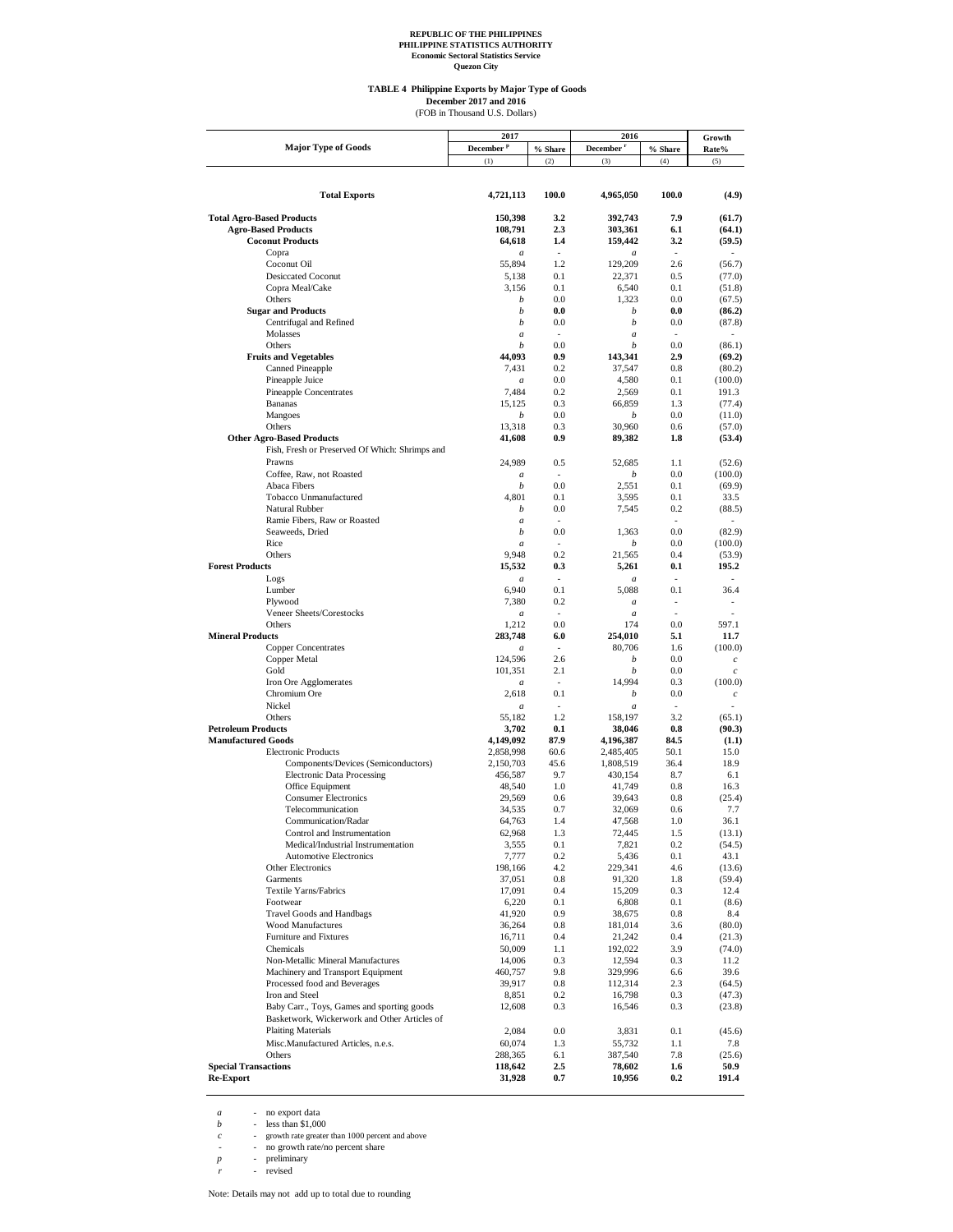**Quezon City**

#### **TABLE 4a Philippine Exports by Major Type of Goods** (FOB in Thousand U.S. Dollars) **January to December 2017 and 2016**

|                                                       | 2017                   | 2016                   | Growth                   |
|-------------------------------------------------------|------------------------|------------------------|--------------------------|
| <b>Major Type of Goods</b>                            | Jan-Dec <sup>p</sup>   | Jan-Dec <sup>r</sup>   | Rate %                   |
|                                                       | (1)                    | (2)                    | (3)                      |
|                                                       |                        |                        |                          |
| <b>Total Exports</b>                                  | 62,874,635             | 57,406,124             | 9.5                      |
|                                                       |                        |                        |                          |
| <b>Total Agro-Based Products</b>                      | 4,225,039              | 3,987,369              | 6.0                      |
| <b>Agro-Based Products</b>                            | 3,334,442              | 3,123,035              | 6.8                      |
| <b>Coconut Products</b>                               | 1,822,335              | 1,436,975              | 26.8                     |
| Copra                                                 | b                      | b                      | 36.2                     |
| Coconut Oil                                           | 1,504,122              | 1,151,686              | 30.6                     |
| <b>Desiccated Coconut</b>                             | 253,937                | 210,039                | 20.9                     |
| Copra Meal/Cake<br>Others                             | 40,984<br>23,177       | 52,059<br>23,106       | (21.3)<br>0.3            |
| <b>Sugar and Products</b>                             | 154,925                | 105,276                | 47.2                     |
| Centrifugal and Refined                               | 150,529                | 99,092                 | 51.9                     |
| Molasses                                              | $\boldsymbol{a}$       | $\boldsymbol{a}$       | $\overline{\phantom{a}}$ |
| Others                                                | 4,396                  | 6,184                  | (28.9)                   |
| <b>Fruits and Vegetables</b>                          | 1,357,182              | 1,580,784              | (14.1)                   |
| <b>Canned Pineapple</b>                               | 277,326                | 369,102                | (24.9)                   |
| Pineapple Juice                                       | 25,258                 | 83,068                 | (69.6)                   |
| Pineapple Concentrates                                | 83,144                 | 19,706                 | 321.9                    |
| <b>Bananas</b>                                        | 662,270                | 730,364                | (9.3)                    |
| Mangoes                                               | 21,911                 | 13,319                 | 64.5                     |
| Others                                                | 287,273                | 365,225                | (21.3)                   |
| <b>Other Agro-Based Products</b>                      | 890,596                | 864,334                | 3.0                      |
| Fish, Fresh or Preserved Of Which: Shrimps and        |                        |                        |                          |
| Prawns                                                | 461,417                | 477,950                | (3.5)                    |
| Coffee, Raw, not Roasted                              | b                      | b                      | (91.4)                   |
| Abaca Fibers                                          | 29,643                 | 20,236                 | 46.5                     |
| Tobacco Unmanufactured                                | 100,324                | 74,852                 | 34.0                     |
| Natural Rubber                                        | 92,989                 | 37,387                 | 148.7                    |
| Ramie Fibers, Raw or Roasted                          | 3,858                  | $\boldsymbol{a}$       | ÷                        |
| Seaweeds, Dried<br>Rice                               | 8,223                  | 8,608                  | (4.5)                    |
| Others                                                | b<br>193,884           | b<br>244,967           | (14.3)                   |
| <b>Forest Products</b>                                | 166,972                | 28,172                 | (20.9)<br>492.7          |
| Logs                                                  | $\boldsymbol{a}$       | $\boldsymbol{a}$       |                          |
| Lumber                                                | 100,165                | 27,268                 | 267.3                    |
| Plywood                                               | 54,483                 | b                      | $\mathfrak c$            |
| Veneer Sheets/Corestocks                              | b                      | b                      | 701.9                    |
| Others                                                | 12,212                 | 403                    | $\overline{c}$           |
| <b>Mineral Products</b>                               | 3,978,734              | 2,349,844              | 69.3                     |
| <b>Copper Concentrates</b>                            | 249,716                | 526,523                | (52.6)                   |
| Copper Metal                                          | 1,269,989              | 125,189                | 914.5                    |
| Gold                                                  | 533,897                | 2,955                  | $\mathfrak{c}$           |
| Iron Ore Agglomerates                                 | 50,701                 | 106,744                | (52.5)                   |
| Chromium Ore                                          | 6,304                  | 6,419                  | (1.8)                    |
| Nickel                                                | b                      | a                      |                          |
| Others                                                | 1,868,063              | 1,582,014              | 18.1                     |
| <b>Petroleum Products</b>                             | 264,123                | 282,112                | (6.4)                    |
| <b>Manufactured Goods</b>                             | 52,958,984             | 49,701,716             | 6.6                      |
| <b>Electronic Products</b>                            | 32,704,497             | 29,417,544             | 11.2                     |
| Components/Devices (Semiconductors)                   | 23,735,095             | 21,159,404             | 12.2<br>9.0              |
| <b>Electronic Data Processing</b><br>Office Equipment | 5,799,875<br>653,585   | 5,322,283<br>431,699   | 51.4                     |
| <b>Consumer Electronics</b>                           | 324,818                | 286,923                | 13.2                     |
| Telecommunication                                     | 495,167                | 716,363                | (30.9)                   |
| Communication/Radar                                   | 725,479                | 474,979                | 52.7                     |
| Control and Instrumentation                           | 805.204                | 758,551                | 6.2                      |
| Medical/Industrial Instrumentation                    | 70,532                 | 117,067                | (39.8)                   |
| <b>Automotive Electronics</b>                         | 94,742                 | 150,274                | (37.0)                   |
| <b>Other Electronics</b>                              | 3,187,918              | 2,825,161              | 12.8                     |
| Garments                                              | 1,068,409              | 1,099,467              | (2.8)                    |
| Textile Yarns/Fabrics                                 | 233,809                | 189,148                | 23.6                     |
| Footwear                                              | 68,894                 | 49,313                 | 39.7                     |
| <b>Travel Goods and Handbags</b>                      | 482,031                | 472,123                | 2.1                      |
| <b>Wood Manufactures</b>                              | 1,221,880              | 2,713,664              | (55.0)                   |
| Furniture and Fixtures                                | 324,987                | 265,300                | 22.5                     |
| Chemicals                                             | 1,503,822              | 1,721,912              | (12.7)                   |
| Non-Metallic Mineral Manufactures                     | 197,088                | 150,814                | 30.7                     |
| Machinery and Transport Equipment                     | 5,281,817              | 4,275,552              | 23.5                     |
| Processed food and Beverages                          | 1,167,394              | 1,076,302              | 8.5                      |
| Iron and Steel                                        | 129,546                | 121,662                | 6.5                      |
| Baby Carr., Toys, Games and sporting goods            | 208,632                | 234,578                | (11.1)                   |
| Basketwork, Wickerwork and Other Articles of          |                        |                        |                          |
| <b>Plaiting Materials</b>                             | 41,035                 | 47,503                 | (13.6)                   |
| Misc.Manufactured Articles, n.e.s.                    | 697,671                | 745,671                | (6.4)                    |
| Others<br><b>Special Transactions</b>                 | 4,439,555<br>1,280,784 | 4,296,002<br>1,056,911 | 3.3<br>21.2              |
| <b>Re-Export</b>                                      | 253,921                | 222,922                | 13.9                     |
|                                                       |                        |                        |                          |

*a* - no export data *b* - less than \$1,000

*c* - growth rate greater than 1000 percent and above<br> *p* - no growth rate/no percent share<br> *p* - preliminary<br> *r* - revised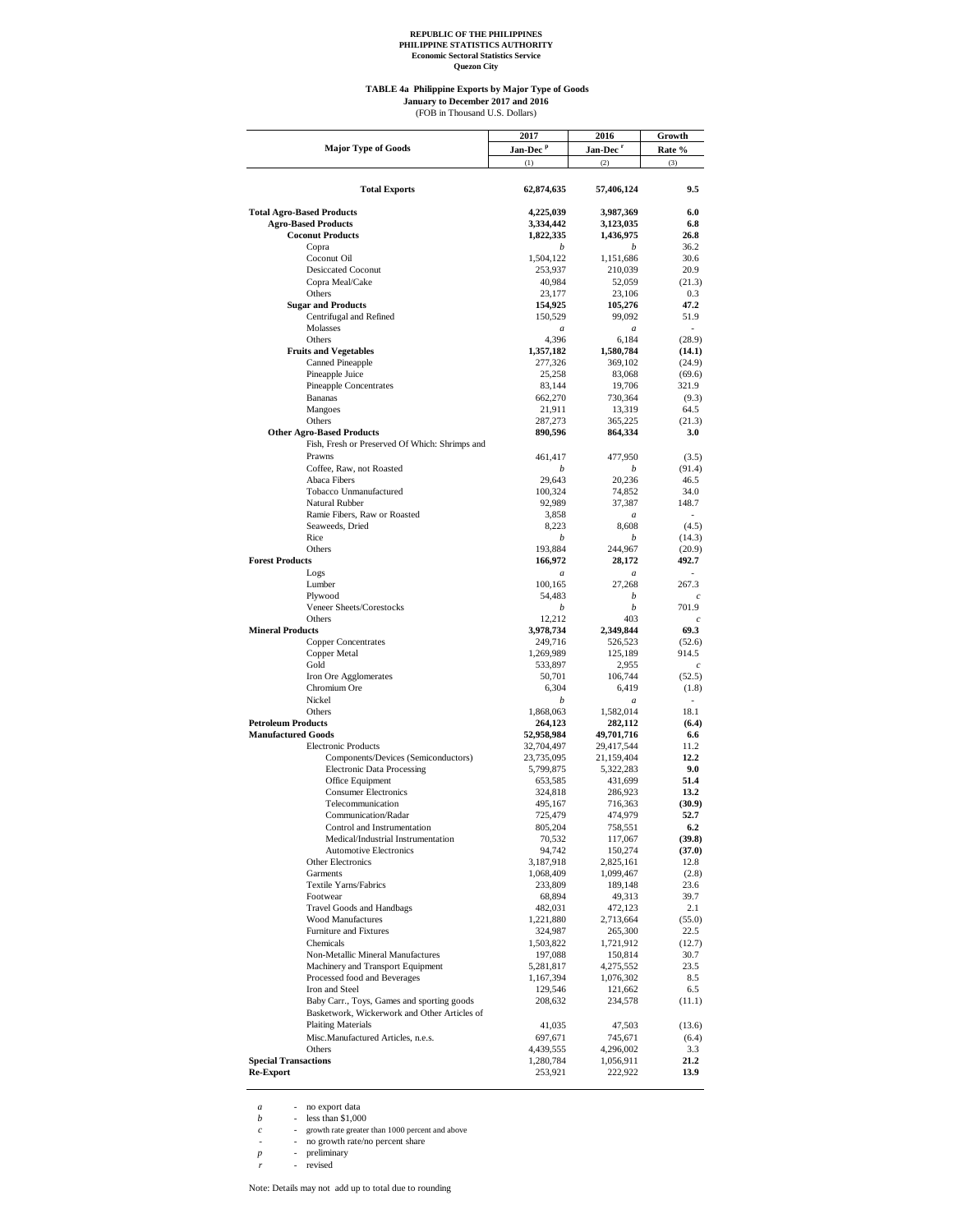# **TABLE 5 Philippine Imports by Major Type of Goods**

December 2017 and 2016<br>(FOB in Thousand U.S. Dollars)

|                                                | 2017                  |            | 2016                  | Growth     |        |
|------------------------------------------------|-----------------------|------------|-----------------------|------------|--------|
| <b>Major Type of Goods</b>                     | December <sup>p</sup> | $\%$ Share | December <sup>r</sup> | $\%$ Share | Rate%  |
|                                                | (1)                   | (2)        | (3)                   | (4)        | (5)    |
| <b>Total Imports</b>                           | 8,737,671             | 100.0      | 7,432,670             | 100.0      | 17.6   |
| <b>Capital Goods</b>                           | 2,886,198             | 33.0       | 2,663,080             | 35.8       | 8.4    |
| Power Generating and Specialized Machines      | 658,844               | 7.5        | 651,532               | 8.8        | 1.1    |
| Office and EDP Machines                        | 220,637               | 2.5        | 172,611               | 2.3        | 27.8   |
| Telecommunication Eqpt.and Elect. Mach.        | 1,249,244             | 14.3       | 1,055,344             | 14.2       | 18.4   |
| Land Transport Eqpt. excl. Passenger Cars and  |                       |            |                       |            |        |
| Motorized cycle                                | 281,609               | 3.2        | 223,322               | 3.0        | 26.1   |
| Aircraft, Ships and Boats                      | 315,190               | 3.6        | 445,311               | 6.0        | (29.2) |
| Prof.Sci.and Cont. Inst., Photographic Eqpt.   |                       |            |                       |            |        |
| and Optical Goods                              | 160,674               | 1.8        | 114,960               | 1.5        | 39.8   |
| <b>Raw Materials and Intermediate Goods</b>    | 3,126,230             | 35.8       | 2,671,576             | 35.9       | 17.0   |
| <b>Unprocessed Raw Materials</b>               | 396,857               | 4.5        | 369,406               | 5.0        | 7.4    |
| Wheat                                          | 85,250                | 1.0        | 56,654                | 0.8        | 50.5   |
| Corn                                           | 8,099                 | 0.1        | 27,947                | 0.4        | (71.0) |
| Unmilled cereals excl. rice and corn           | 685                   | 0.0        | 628                   | 0.0        | 9.0    |
| Crude materials, inedible                      | 295,457               | 3.4        | 273,238               | 3.7        | 8.1    |
| Pulp and waste paper                           | 8,534                 | 0.1        | 5,588                 | 0.1        | 52.7   |
| Cotton                                         | 1,262                 | 0.0        | 2,170                 | 0.0        | (41.8) |
| Syn. Fibers                                    | 7,926                 | 0.1        | 6,021                 | 0.1        | 31.6   |
| Metalliferous ores                             | 231,956               | 2.7        | 202,906               | 2.7        | 14.3   |
| Others                                         | 45,779                | 0.5        | 56,553                | 0.8        | (19.1) |
| Tobacco, unmanufactured                        | 7,366                 | 0.1        | 10,939                | 0.1        | (32.7) |
| Semi-Processed Raw Materials                   | 2,729,373             | 31.2       | 2,302,169             | 31.0       | 18.6   |
| Feeding stuffs for animals                     | 117,324               | 1.3        | 118,388               | 1.6        | (0.9)  |
| Animal and vegetable oils and fats             | 94,636                | 1.1        | 85,805                | 1.2        | 10.3   |
| Chemical                                       | 701,541               | 8.0        | 645,195               | 8.7        | 8.7    |
| Chemical compounds                             | 155,176               | 1.8        | 120,367               | 1.6        | 28.9   |
| Medicinal and pharmaceutical chem.             | 116,681               | 1.3        | 113,122               | 1.5        | 3.1    |
| Urea                                           |                       |            |                       | 0.3        |        |
|                                                | 16,188                | 0.2        | 21,665                |            | (25.3) |
| Fertilizer excl. urea<br>Artificial resins     | 26,772                | 0.3        | 23,703                | 0.3        | 12.9   |
|                                                | 173,769               | 2.0        | 167,801               | 2.3        | 3.6    |
| Others                                         | 212,956               | 2.4        | 198,537               | 2.7        | 7.3    |
| Manufactured goods                             | 993,904               | 11.4       | 815,691               | 11.0       | 21.8   |
| Paper and paper products                       | 93,505                | 1.1        | 73,407                | 1.0        | 27.4   |
| Textile yarn, fabrics and made-up articles     | 100,396               | 1.1        | 89,548                | 1.2        | 12.1   |
| Non-metallic mineral manufactures              | 125,573               | 1.4        | 98,653                | 1.3        | 27.3   |
| Iron and steel                                 | 313,221               | 3.6        | 265,685               | 3.6        | 17.9   |
| Non-ferrous metals                             | 92,474                | 1.1        | 84,560                | 1.1        | 9.4    |
| Metal products                                 | 162,833               | 1.9        | 114,101               | 1.5        | 42.7   |
| Others                                         | 105,902               | 1.2        | 89,736                | 1.2        | 18.0   |
| Embroideries                                   | 2,707                 | 0.0        | 3,237                 | 0.0        | (16.4) |
| Mat/Acc for the mftr. of elect. eqpt.          | 819,261               | 9.4        | 633,854               | 8.5        | 29.3   |
| Iron ore, not agglomerated                     |                       | ÷.         |                       | $\sim$     | ٠      |
| Mineral Fuels, Lubricant and Related Materials | 1,180,234             | 13.5       | 729,602               | 9.8        | 61.8   |
| Coal, Coke                                     | 107,950               | 1.2        | 111,058               | 1.5        | (2.8)  |
| Petroleum crude                                | 364,490               | 4.2        | 264,431               | 3.6        | 37.8   |
| Others                                         | 707,794               | 8.1        | 354,112               | 4.8        | 99.9   |
| <b>Consumer Goods</b>                          | 1,507,475             | 17.3       | 1,330,510             | 17.9       | 13.3   |
| Durable                                        | 920,252               | 10.5       | 785,123               | 10.6       | 17.2   |
| Passenger cars and motorized cycle             | 541,699               | 6.2        | 428,646               | 5.8        | 26.4   |
| Home appliances                                | 60,421                | 0.7        | 58,053                | 0.8        | 4.1    |
| Misc. manufactures                             | 318,132               | 3.6        | 298,424               | 4.0        | 6.6    |
| Non-Durable                                    | 587,223               | 6.7        | 545,387               | 7.3        | 7.7    |
| Food and live animals chiefly for food         | 511,285               | 5.9        | 485,278               | 6.5        | 5.4    |
| Dairy products                                 | 71,193                | 0.8        | 76,300                | 1.0        | (6.7)  |
| Fish and fish preparation                      | 44,523                | 0.5        | 24,731                | 0.3        | 80.0   |
| Rice                                           | 2,863                 | 0.0        | 11,397                | 0.2        | (74.9) |
| Fruits and vegetables                          | 117,638               | 1.3        | 102,437               | 1.4        | 14.8   |
| Others                                         | 275,069               | 3.1        | 270,412               | 3.6        | 1.7    |
| Beverages and tobacco mfture.                  | 28,371                | 0.3        | 24,676                | 0.3        | 15.0   |
| Articles of apparel, access.                   | 47,567                | $0.5\,$    | 35,433                | 0.5        | 34.2   |
| <b>Special Transactions</b>                    | 37,535                | $0.4\,$    | 37,904                | 0.5        | (1.0)  |
| Articles temporarily imported and exported     | 1,604                 | $0.0\,$    | 7,843                 | 0.1        | (79.5) |
| Others                                         | 35,930                | 0.4        | 30,061                | 0.4        | 19.5   |

Note: Details may not add up to total due to rounding.

p - Preliminary r - Revised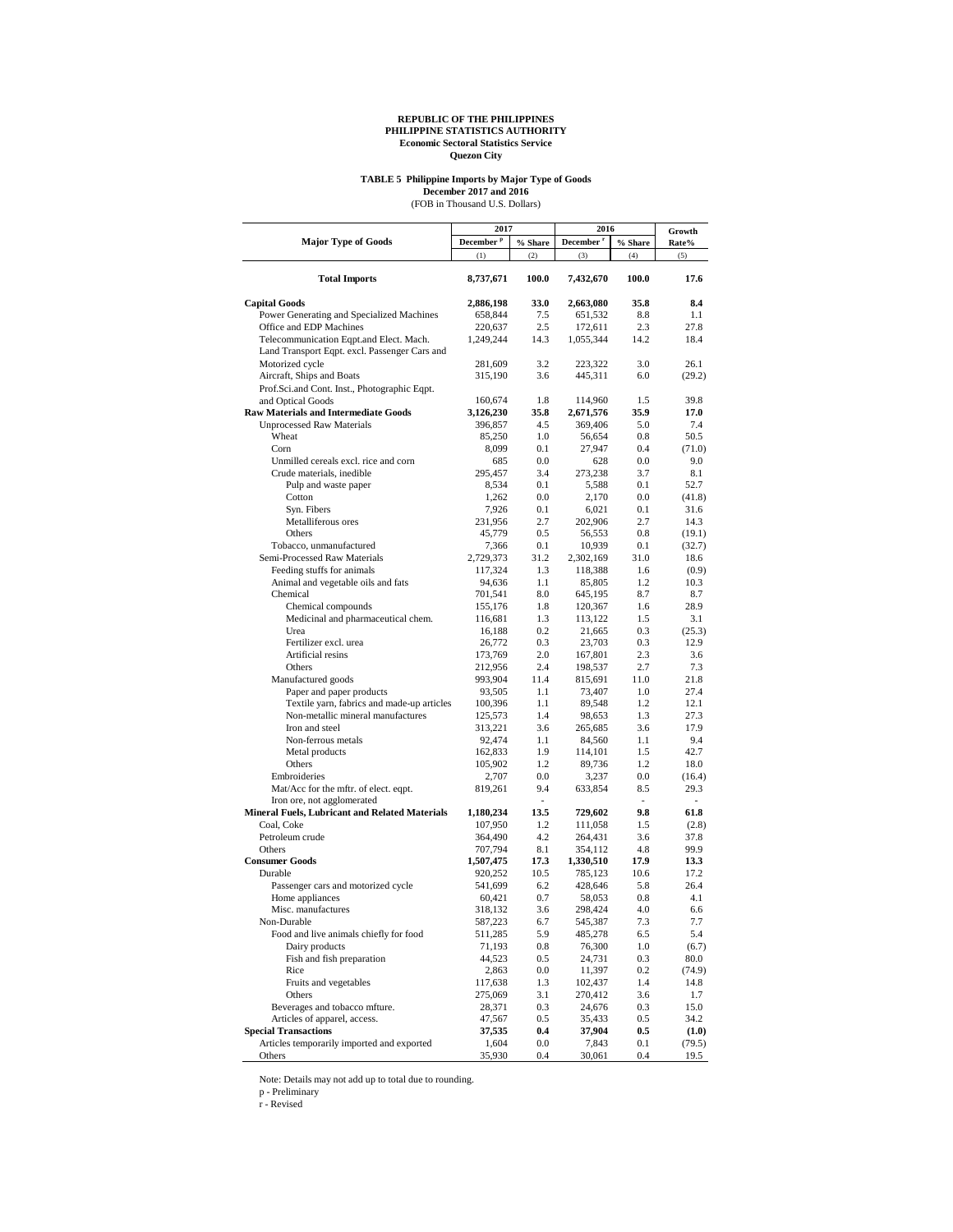## **TABLE 5a Philippine Imports by Major Type of Goods**

(FOB Value in Thousand U.S. Dollars) **January to December 2017 and 2016**

|                                                       | 2017                 | 2016                 | Growth           |  |
|-------------------------------------------------------|----------------------|----------------------|------------------|--|
| <b>Major Type of Goods</b>                            | Jan-Dec <sup>p</sup> | Jan-Dec <sup>r</sup> | Rate %           |  |
|                                                       | (1)                  | (2)                  | (3)              |  |
| <b>Total Imports</b>                                  | 92,660,272           | 84,108,044           | 10.2             |  |
| <b>Capital Goods</b>                                  | 29,967,289           | 28,746,420           | 4.2              |  |
| Power Generating and Specialized Machines             | 7,485,535            | 7,618,707            | (1.7)            |  |
| Office and EDP Machines                               | 3,065,083            | 2,861,195            | 7.1              |  |
| Telecommunication Eqpt.and Elect. Mach.               | 13,236,558           | 12,276,160           | 7.8              |  |
| Land Transport Eqpt. excl. Passenger Cars and         |                      |                      |                  |  |
| Motorized cycle                                       | 2,748,048            | 2,530,084            | 8.6              |  |
| Aircraft, Ships and Boats                             | 1,774,720            | 2,062,346            | (13.9)           |  |
| Prof.Sci.and Cont. Inst., Photographic Eqpt.          |                      |                      |                  |  |
| and Optical Goods                                     | 1,657,346            | 1,397,928            | 18.6             |  |
| <b>Raw Materials and Intermediate Goods</b>           | 35,646,036           | 32,037,849           | 11.3             |  |
| <b>Unprocessed Raw Materials</b>                      | 4,274,667            | 2,727,411            | 56.7             |  |
| Wheat                                                 | 1,108,145            | 1,041,825            | 6.4              |  |
| Corn                                                  | 112,906              | 195,385              | (42.2)           |  |
| Unmilled cereals excl. rice and corn                  | 7,799                | 10,749               | (27.4)           |  |
| Crude materials, inedible                             | 2,875,263            | 1,316,936            | 118.3            |  |
| Pulp and waste paper                                  | 87,036               | 81,735               | 6.5              |  |
| Cotton<br>Syn. Fibers                                 | 27,034               | 15,466               | 74.8             |  |
| Metalliferous ores                                    | 73,469<br>2,059,368  | 76,881<br>444,021    | (4.4)<br>363.8   |  |
| Others                                                | 628,357              | 698,834              | (10.1)           |  |
| Tobacco, unmanufactured                               | 170,555              | 162,516              | 4.9              |  |
| Semi-Processed Raw Materials                          | 31,371,369           | 29,310,438           | 7.0              |  |
| Feeding stuffs for animals                            | 1,167,274            | 1,347,677            | (13.4)           |  |
| Animal and vegetable oils and fats                    | 1,082,089            | 891,265              | 21.4             |  |
| Chemical                                              | 9,064,409            | 8,494,759            | 6.7              |  |
| Chemical compounds                                    | 1,802,324            | 1,559,513            | 15.6             |  |
| Medicinal and pharmaceutical chem.                    | 1,684,225            | 1,505,078            | 11.9             |  |
| Urea                                                  | 217,110              | 210,215              | 3.3              |  |
| Fertilizer excl. urea                                 | 298,358              | 274,492              | 8.7              |  |
| Artificial resins                                     | 2,233,710            | 2,240,762            | (0.3)            |  |
| Others                                                | 2,828,683            | 2,704,698            | 4.6              |  |
| Manufactured goods                                    | 11,673,964           | 10,195,132           | 14.5             |  |
| Paper and paper products                              | 1,152,737            | 1,038,192            | 11.0             |  |
| Textile yarn, fabrics and made-up articles            | 1,104,219            | 1,117,921            | (1.2)            |  |
| Non-metallic mineral manufactures                     | 1,278,805            | 1,214,696            | 5.3              |  |
| Iron and steel                                        | 4,072,896            | 3,321,077            | 22.6             |  |
| Non-ferrous metals                                    | 1,174,853            | 1,022,406            | 14.9             |  |
| Metal products                                        | 1,723,595            | 1,437,613            | 19.9             |  |
| Others                                                | 1,166,859            | 1,043,228            | 11.9             |  |
| Embroideries<br>Mat/Acc for the mftr. of elect. eqpt. | 56,007               | 57,960               | (3.4)<br>0.0     |  |
| Iron ore, not agglomerated                            | 8,327,625            | 8,323,645            | $\sim$           |  |
| Mineral Fuels, Lubricant and Related Materials        | 10,594,408           | 7,968,759            | 32.9             |  |
| Coal, Coke                                            | 1,356,836            | 964,958              | 40.6             |  |
| Petroleum crude                                       | 3,407,417            | 2,806,841            | 21.4             |  |
| Others                                                | 5,830,156            | 4,196,960            | 38.9             |  |
| <b>Consumer Goods</b>                                 | 16,065,967           | 14,821,668           | 8.4              |  |
| Durable                                               | 9,398,392            | 8,373,922            | 12.2             |  |
| Passenger cars and motorized cycle                    | 5,505,994            | 4,865,471            | 13.2             |  |
| Home appliances                                       | 789,217              | 743,295              | 6.2              |  |
| Misc. manufactures                                    | 3,103,181            | 2,765,156            | 12.2             |  |
| Non-Durable                                           | 6,667,575            | 6,447,745            | 3.4              |  |
| Food and live animals chiefly for food                | 5,860,482            | 5,730,741            | 2.3              |  |
| Dairy products                                        | 900,296              | 828,456              | 8.7              |  |
| Fish and fish preparation                             | 484,535              | 385,161              | 25.8             |  |
| Rice                                                  | 264,032              | 257,913              | 2.4              |  |
| Fruits and vegetables                                 | 811,049              | 767,011              | 5.7              |  |
| Others                                                | 3,400,570            | 3,492,200            | (2.6)            |  |
| Beverages and tobacco mfture.                         | 320,150              | 297,989              | 7.4              |  |
| Articles of apparel, access.                          | 486,942              | 419,015              | 16.2             |  |
| <b>Special Transactions</b>                           | 386,572              | 533,348              | (27.5)           |  |
| Articles temporarily imported and exported<br>Others  | 56,479<br>330,093    | 85,698<br>447,650    | (34.1)<br>(26.3) |  |
|                                                       |                      |                      |                  |  |

Note: Details may not add up to total due to rounding. p - Preliminary r - Revised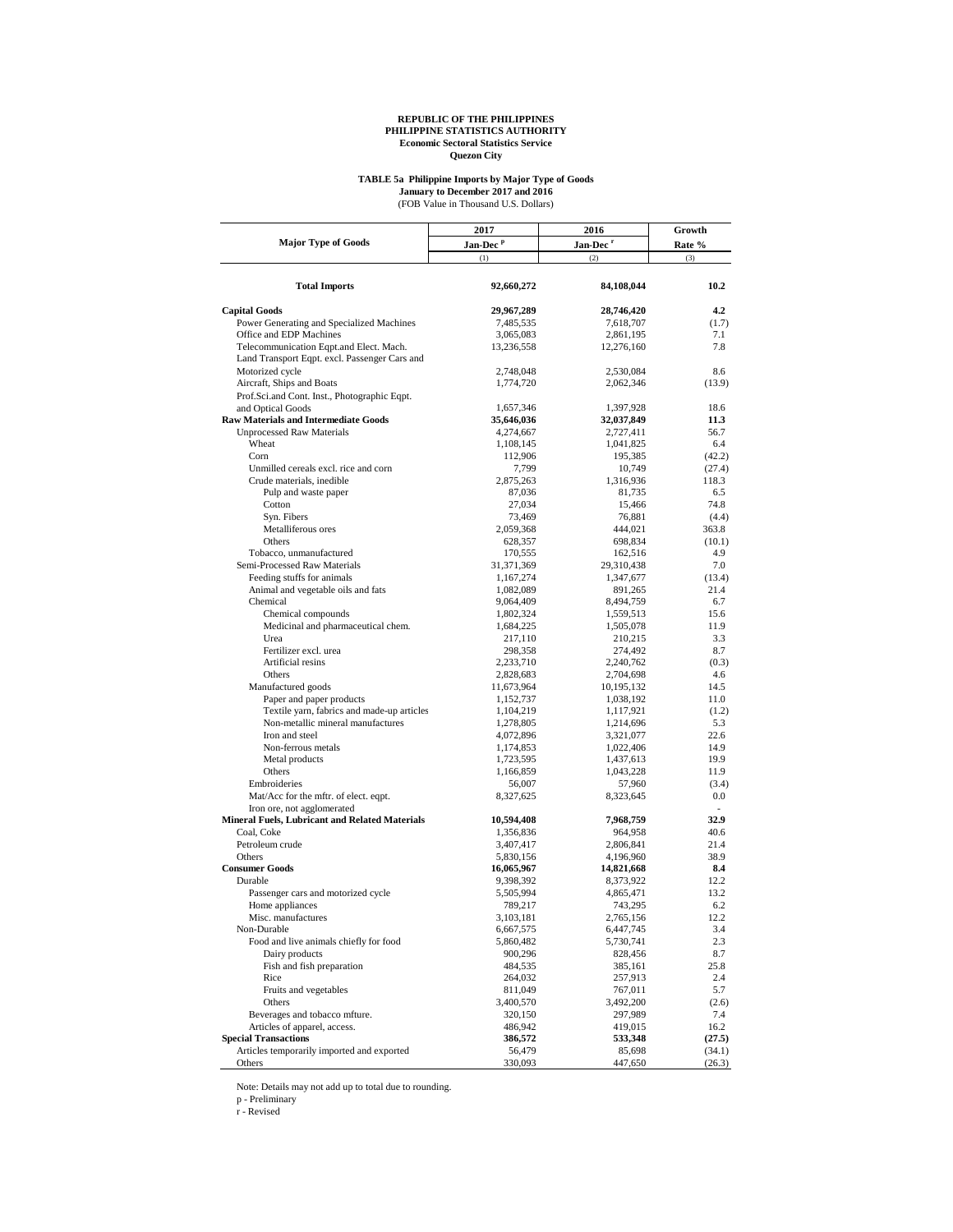#### **REPUBLIC OF THE PHILIPPINES**

#### **PHILIPPINE STATISTICS AUTHORITY**

#### **Economic Sectoral Statistics Service**

**Quezon City**

# **TABLE 6 Philippine Export Statistics from the Top Ten Countries: December 2017 and 2016**

(FOB Value in Million U.S.Dollars)

|    |                                        |                       | 2017    |                      |         |                        | 2016    |                      |         |                | Annual Growth Rate (%) |
|----|----------------------------------------|-----------------------|---------|----------------------|---------|------------------------|---------|----------------------|---------|----------------|------------------------|
|    | <b>Countries</b>                       | December <sup>p</sup> | % Share | Jan-Dec <sup>p</sup> | % Share | December $^\mathrm{r}$ | % Share | Jan-Dec <sup>r</sup> | % Share | <b>Current</b> | Cumulative             |
|    |                                        | (1)                   | (2)     | (3)                  | (4)     | (5)                    | (6)     | (7)                  | (8)     | (9)            | (10)                   |
|    | <b>Total Exports</b>                   | 4,721.11              | 100.0   | 62,874.64            | 100.0   | 4,965.05               | 100.0   | 57,406.12            | 100.0   | (4.9)          | 9.5                    |
|    | <b>Top 10 Countries Total</b>          | 3,904.26              | 82.7    | 49,204.80            | 78.3    | 3,884.43               | 78.2    | 45,743.49            | 79.7    | 0.5            | 7.6                    |
|    | Hong Kong                              | 789.61                | 16.7    | 8,639.49             | 13.7    | 620.33                 | 12.5    | 6,616.70             | 11.5    | 27.3           | 30.6                   |
| 2  | United States Of America <sup>1/</sup> | 655.14                | 13.9    | 9,156.72             | 14.6    | 709.08                 | 14.3    | 8,851.33             | 15.4    | (7.6)          | 3.5                    |
| 3  | Japan $^{2\prime}$                     | 636.62                | 13.5    | 10,186.89            | 16.2    | 970.40                 | 19.5    | 11,670.28            | 20.3    | (34.4)         | (12.7)                 |
|    | China, People's Republic of            | 517.84                | 11.0    | 6,909.86             | 11.0    | 607.07                 | 12.2    | 6,372.52             | 11.1    | (14.7)         | 8.4                    |
| 5  | Singapore                              | 324.38                | 6.9     | 3,847.09             | 6.1     | 285.94                 | 5.8     | 3,823.99             | 6.7     | 13.4           | 0.6                    |
| 6  | Germany                                | 229.05                | 4.9     | 2,614.78             | 4.2     | 174.64                 | 3.5     | 2,329.27             | 4.1     | 31.2           | 12.3                   |
|    | <b>Netherlands</b>                     | 191.72                | 4.1     | 2,449.01             | 3.9     | 147.03                 | 3.0     | 1,743.32             | 3.0     | 30.4           | 40.5                   |
| 8  | Portugal                               | 189.98                | 4.0     | 501.80               | 0.8     | 1.32                   | 0.0     | 25.54                | 0.0     | 14,243.0       | 1,864.5                |
| 9  | Thailand                               | 189.84                | 4.0     | 2,626.59             | 4.2     | 171.40                 | 3.5     | 2,183.86             | 3.8     | 10.8           | 20.3                   |
| 10 | Taiwan                                 | 180.09                | 3.8     | 2,272.56             | 3.6     | 197.22                 | 4.0     | 2,126.67             | 3.7     | (8.7)          | 6.9                    |
|    | <b>Other Countries</b>                 | 816.85                | 17.3    | 13,669.84            | 21.7    | 1,080.62               | 21.8    | 11,662.64            | 20.3    | (24.4)         | 17.2                   |
| 11 | Korea, Republic of                     | 157.88                | 3.3     | 2,513.62             | 4.0     | 198.32                 | 4.0     | 2,181.82             | 3.8     | (20.4)         | 15.2                   |
| 12 | Malaysia <sup>3/</sup>                 | 112.35                | 2.4     | 1.577.91             | 2.5     | 131.27                 | 2.6     | 1,207.93             | 2.1     | (14.4)         | 30.6                   |
| 13 | Vietnam                                | 58.58                 | 1.2     | 860.23               | 1.4     | 74.62                  | 1.5     | 760.96               | 1.3     | (21.5)         | 13.0                   |
| 14 | Indonesia                              | 55.17                 | 1.2     | 702.36               | 1.1     | 40.33                  | 0.8     | 627.59               | 1.1     | 36.8           | 11.9                   |
| 15 | France                                 | 51.33                 | 1.1     | 789.01               | 1.3     | 63.55                  | 1.3     | 734.93               | 1.3     | (19.2)         | 7.4                    |
| 16 | Canada                                 | 45.08                 | 1.0     | 514.68               | 0.8     | 39.21                  | 0.8     | 528.64               | 0.9     | 15.0           | (2.6)                  |
| 17 | Mexico                                 | 38.41                 | 0.8     | 599.26               | 1.0     | 69.34                  | 1.4     | 548.84               | 1.0     | (44.6)         | 9.2                    |
| 18 | Switzerland                            | 32.39                 | 0.7     | 360.33               | 0.6     | 26.42                  | 0.5     | 408.96               | 0.7     | 22.6           | (11.9)                 |
| 19 | India                                  | 28.29                 | 0.6     | 507.56               | 0.8     | 34.14                  | 0.7     | 322.10               | 0.6     | (17.1)         | 57.6                   |
| 20 | UK Great Britain and N. Ireland        | 27.76                 | 0.6     | 473.94               | 0.8     | 39.76                  | 0.8     | 501.06               | 0.9     | (30.2)         | (5.4)                  |
| 21 | Others                                 | 209.62                | 4.4     | 4,770.93             | 7.6     | 363.66                 | 7.3     | 3,839.82             | 6.7     | (42.4)         | 24.2                   |

1/ includes Alaska and Hawaii

2/ includes Okinawa

3/ includes Sabah and Sarawak

p preliminary

r revised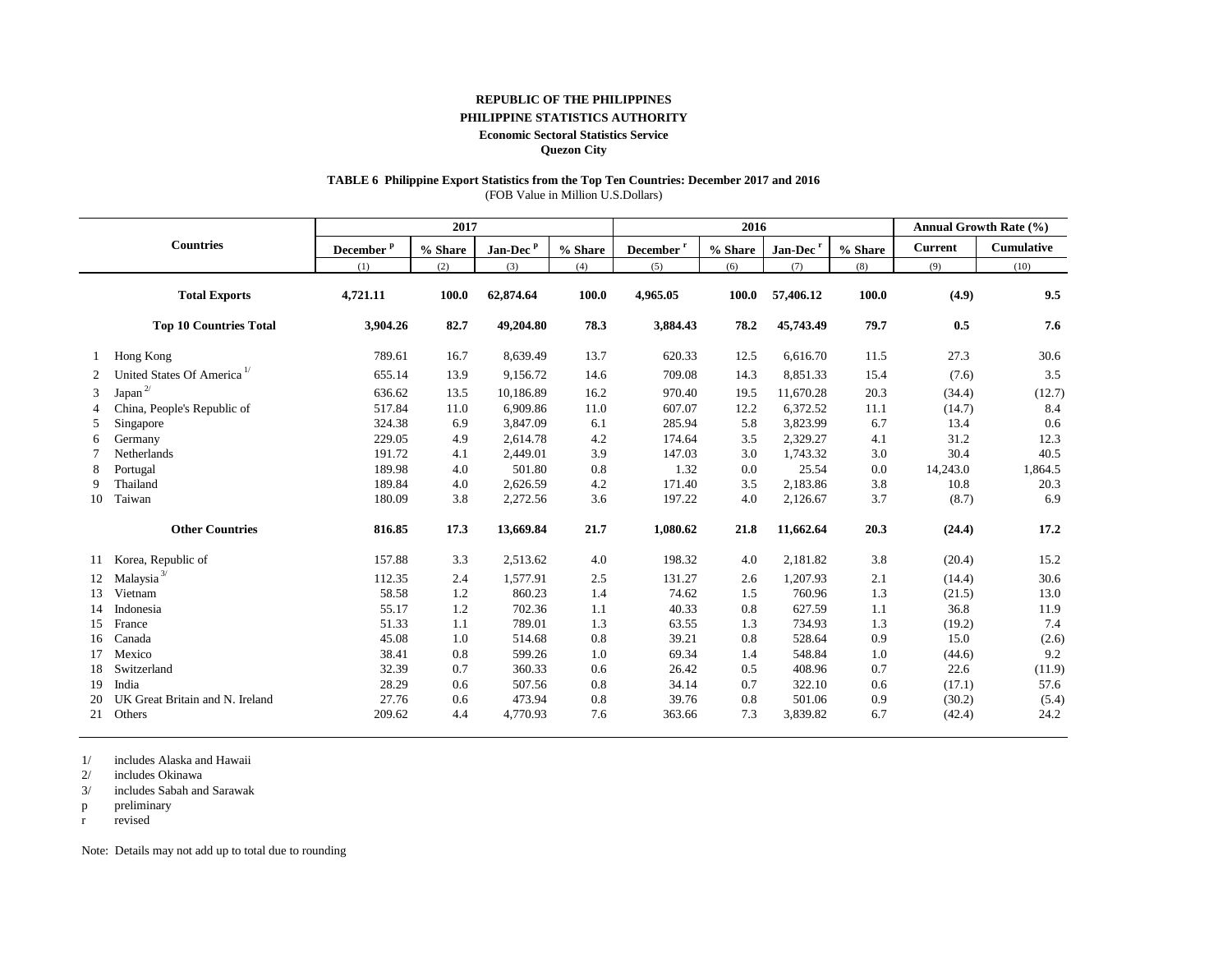#### **REPUBLIC OF THE PHILIPPINES**

#### **PHILIPPINE STATISTICS AUTHORITY**

#### **Economic Sectoral Statistics Service**

**Quezon City**

#### **TABLE 7 Philippine Imports from the Top Ten Countries: December 2017 and 2016**

(FOB Value in Million U.S.Dollars)

|                |                                        |                       | 2017    |                      |         | 2016                   |         |                      |         | <b>Annual Growth Rate (%)</b> |                   |  |
|----------------|----------------------------------------|-----------------------|---------|----------------------|---------|------------------------|---------|----------------------|---------|-------------------------------|-------------------|--|
|                | <b>Countries</b>                       | December <sup>p</sup> | % Share | Jan-Dec <sup>p</sup> | % Share | December $^\mathrm{r}$ | % Share | Jan-Dec <sup>r</sup> | % Share | <b>Current</b>                | <b>Cumulative</b> |  |
|                |                                        | (1)                   | (2)     | (3)                  | (4)     | (5)                    | (6)     | (7)                  | (8)     | (9)                           | (10)              |  |
|                | <b>Total Imports</b>                   | 8,737.67              | 100.0   | 92,660.27            | 100.0   | 7,432.67               | 100.0   | 84,108.04            | 100.0   | 17.6                          | 10.2              |  |
|                | <b>Top 10 Countries Total</b>          | 6,765.84              | 77.4    | 72,049.30            | 77.8    | 5,901.72               | 79.4    | 66,307.12            | 78.8    | 14.6                          | 8.7               |  |
|                | China, People's Republic of            | 1,650.91              | 18.9    | 16,831.89            | 18.2    | 1,286.47               | 17.3    | 15,564.90            | 18.5    | 28.3                          | 8.1               |  |
| 2              | Korea, Republic of                     | 935.98                | 10.7    | 8,073.30             | 8.7     | 575.20                 | 7.7     | 5,567.89             | 6.6     | 62.7                          | 45.0              |  |
| 3              | Japan $1/$                             | 826.15                | 9.5     | 10,555.15            | 11.4    | 946.02                 | 12.7    | 9,881.77             | 11.7    | (12.7)                        | 6.8               |  |
| $\overline{4}$ | United States Of America <sup>2/</sup> | 648.41                | 7.4     | 7,038.55             | 7.6     | 754.26                 | 10.1    | 7,575.92             | 9.0     | (14.0)                        | (7.1)             |  |
| 5              | Thailand                               | 596.85                | 6.8     | 6,603.40             | 7.1     | 544.91                 | 7.3     | 6,578.22             | 7.8     | 9.5                           | 0.4               |  |
| 6              | Indonesia                              | 581.11                | 6.7     | 6,305.49             | 6.8     | 530.53                 | 7.1     | 4,607.69             | 5.5     | 9.5                           | 36.8              |  |
|                | Taiwan                                 | 502.18                | 5.7     | 4,914.23             | 5.3     | 371.51                 | 5.0     | 5,184.77             | 6.2     | 35.2                          | (5.2)             |  |
| 8              | Singapore                              | 468.42                | 5.4     | 5,472.82             | 5.9     | 404.90                 | 5.4     | 5,464.13             | 6.5     | 15.7                          | 0.2               |  |
| 9              | Malaysia <sup>3/</sup>                 | 337.43                | 3.9     | 3,621.33             | 3.9     | 280.35                 | 3.8     | 3,389.99             | 4.0     | 20.4                          | 6.8               |  |
| 10             | Hong Kong                              | 218.39                | 2.5     | 2,633.15             | 2.8     | 207.57                 | 2.8     | 2,491.83             | 3.0     | 5.2                           | 5.7               |  |
|                | <b>Other Countries</b>                 | 1,971.83              | 22.6    | 20,610.98            | 22.2    | 1,530.95               | 20.6    | 17,800.93            | 21.2    | 28.8                          | 15.8              |  |
| 11             | Saudi Arabia                           | 195.80                | 2.2     | 1,248.53             | 1.3     | 98.05                  | 1.3     | 1,052.57             | 1.3     | 99.7                          | 18.6              |  |
| 12             | Ireland                                | 195.52                | 2.2     | 349.53               | 0.4     | 13.47                  | 0.2     | 154.15               | 0.2     | 1,352.1                       | 126.7             |  |
| 13             | India                                  | 169.74                | 1.9     | 1,558.10             | 1.7     | 114.55                 | 1.5     | 1,482.79             | 1.8     | 48.2                          | 5.1               |  |
| 14             | Vietnam                                | 167.70                | 1.9     | 2.522.37             | 2.7     | 146.78                 | 2.0     | 1.959.27             | 2.3     | 14.3                          | 28.7              |  |
| 15             | Germany                                | 151.03                | 1.7     | 1,923.93             | 2.1     | 133.51                 | 1.8     | 2,027.95             | 2.4     | 13.1                          | (5.1)             |  |
| 16             | Australia                              | 115.21                | 1.3     | 1,687.18             | 1.8     | 127.28                 | 1.7     | 924.18               | 1.1     | (9.5)                         | 82.6              |  |
| 17             | Kuwait                                 | 98.25                 | 1.1     | 1,047.96             | 1.1     | 66.40                  | 0.9     | 975.41               | 1.2     | 48.0                          | 7.4               |  |
| 18             | <b>Russian Federation</b>              | 91.48                 | 1.0     | 475.95               | 0.5     | 10.90                  | 0.1     | 184.42               | 0.2     | 739.2                         | 158.1             |  |
| 19             | Canada                                 | 67.90                 | 0.8     | 627.02               | 0.7     | 39.34                  | 0.5     | 416.52               | 0.5     | 72.6                          | 50.5              |  |
| 20             | France                                 | 66.14                 | 0.8     | 906.40               | 1.0     | 193.14                 | 2.6     | 954.18               | 1.1     | (65.8)                        | (5.0)             |  |
| 21             | Others                                 | 653.06                | 7.5     | 8,264.02             | 8.9     | 587.54                 | 7.9     | 7,669.48             | 9.1     | 11.2                          | 7.8               |  |

1/ includes Okinawa

2/ includes Alaska and Hawaii

3/ includes Sabah and Sarawak

p preliminary

r revised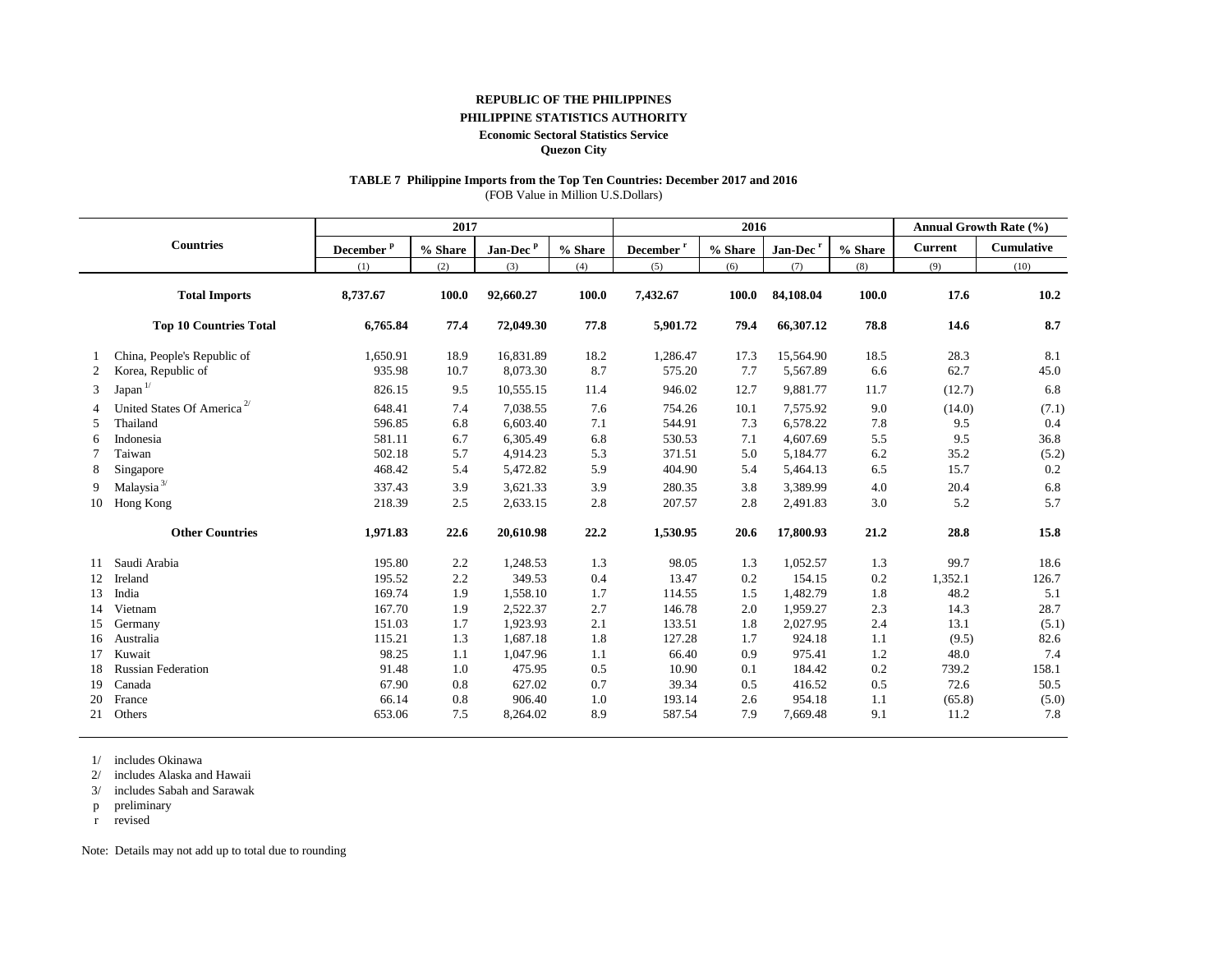# **TABLE 8 Balance of Trade by Major Trading Partners: December 2017** (FOB Value in Million U.S. Dollars)

|                | <b>Countries</b>                       | <b>Total Trade</b> | Imports <sup>p</sup> | Exports <sup>p</sup> | <b>Balance of</b><br><b>Trade in</b> |  |
|----------------|----------------------------------------|--------------------|----------------------|----------------------|--------------------------------------|--|
|                |                                        | (1)                | (2)                  | (3)                  | (4)                                  |  |
|                | <b>Total</b>                           | 13,458.78          | 8,737.67             | 4,721.11             | (4,016.56)                           |  |
| 1              | China, People's Republic of            | 2,168.75           | 1,650.91             | 517.84               | (1, 133.08)                          |  |
| $\overline{2}$ | Japan $^{1/}$                          | 1,462.78           | 826.15               | 636.62               | (189.53)                             |  |
| 3              | United States Of America <sup>2/</sup> | 1,303.55           | 648.41               | 655.14               | 6.74                                 |  |
| 4              | Korea, Republic of                     | 1,093.86           | 935.98               | 157.88               | (778.10)                             |  |
| 5              | Hong Kong                              | 1,008.00           | 218.39               | 789.61               | 571.21                               |  |
| 6              | Singapore                              | 792.80             | 468.42               | 324.38               | (144.05)                             |  |
| 7              | Thailand                               | 786.69             | 596.85               | 189.84               | (407.01)                             |  |
| 8              | Taiwan                                 | 682.26             | 502.18               | 180.09               | (322.09)                             |  |
| 9              | Indonesia                              | 636.28             | 581.11               | 55.17                | (525.94)                             |  |
| 10             | Malaysia $^{3\prime}$                  | 449.78             | 337.43               | 112.35               | (225.08)                             |  |
| 11             | Germany                                | 380.08             | 151.03               | 229.05               | 78.01                                |  |
| 12             | Netherlands                            | 253.88             | 62.16                | 191.72               | 129.56                               |  |
| 13             | Vietnam                                | 226.28             | 167.70               | 58.58                | (109.12)                             |  |
| 14             | Ireland                                | 201.21             | 195.52               | 5.69                 | (189.83)                             |  |
| 15             | India                                  | 198.03             | 169.74               | 28.29                | (141.44)                             |  |
| 16             | Saudi Arabia                           | 197.81             | 195.80               | 2.01                 | (193.79)                             |  |
| 17             | Portugal                               | 190.72             | 0.74                 | 189.98               | 189.24                               |  |
| 18             | Australia                              | 131.58             | 115.21               | 16.37                | (98.85)                              |  |
| 19             | France                                 | 117.47             | 66.14                | 51.33                | (14.82)                              |  |
| 20             | Canada                                 | 112.99             | 67.90                | 45.08                | (22.82)                              |  |
| 21             | Others                                 | 1,063.99           | 779.88               | 284.10               | (495.78)                             |  |

1/ includes Okinawa

2/ includes Alaska and Hawaii

3/ includes Sabah and Sarawak

p preliminary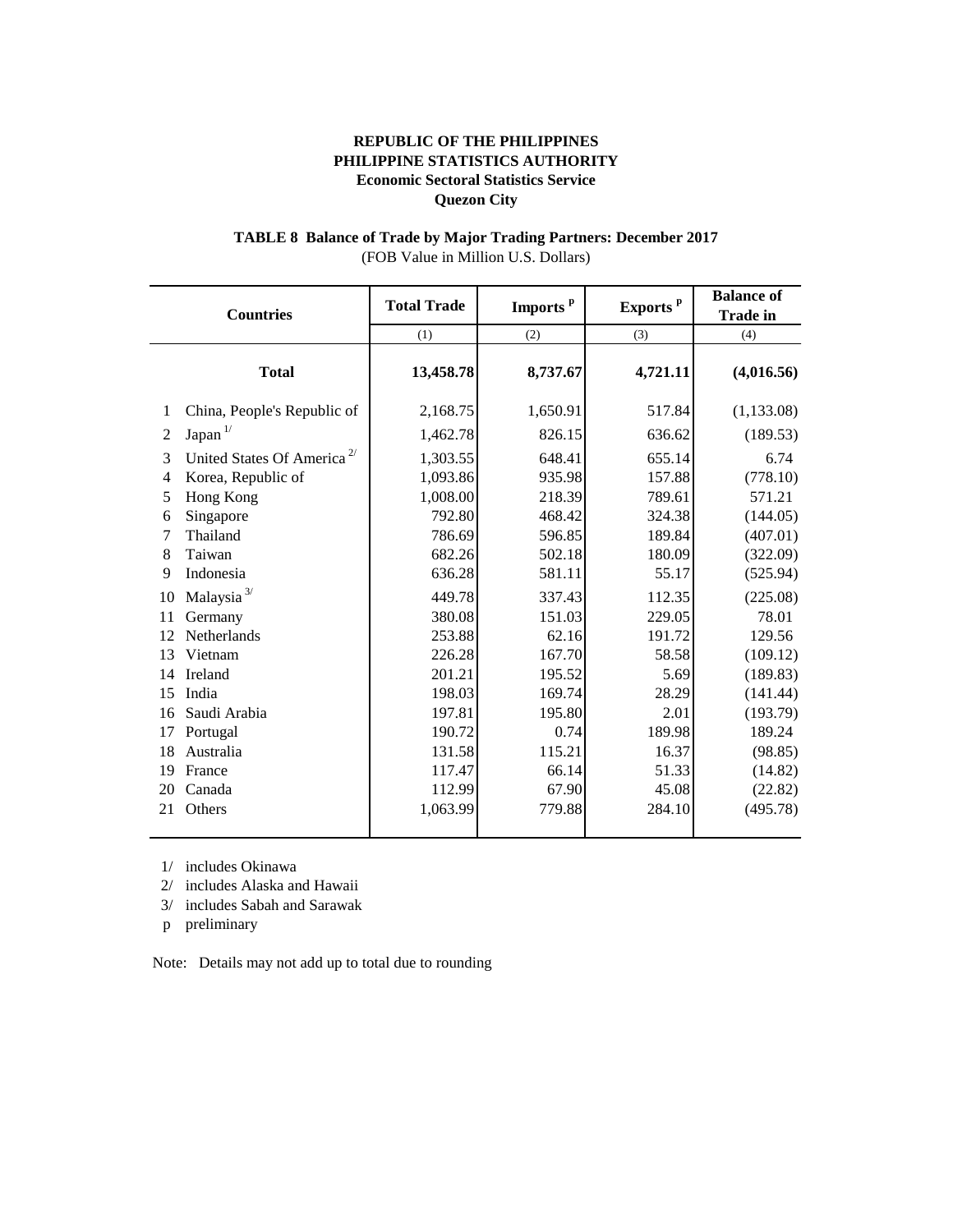# **TABLE 9 Philippine Export Statistics by Selected Economic Bloc: December 2017 and 2016**

(FOB Value in Million U.S. Dollars)

|   |                                                  |                       | 2017        |                      |             | 2016                  |             |                      |             | <b>Annual Growth Rate (%)</b> |                    |
|---|--------------------------------------------------|-----------------------|-------------|----------------------|-------------|-----------------------|-------------|----------------------|-------------|-------------------------------|--------------------|
|   | <b>Economic Bloc</b>                             | December <sup>P</sup> | % Share     | Jan-Dec <sup>p</sup> | % Share     | December <sup>1</sup> | % Share     | Jan-Dec <sup>r</sup> | % Share     | <b>Current</b>                | <b>Cummulative</b> |
|   |                                                  | (1)                   | (2)         | (3)                  | (4)         | (5)                   | (6)         | (7)                  | (8)         | (9)                           | (10)               |
|   | <b>Total Exports</b>                             | 4,721.11              | 100.0       | 62,874.64            | 100.0       | 4.965.05              | 100.0       | 57,406.12            | 100.0       | (4.9)                         | 9.5                |
|   | East Asia $^{1/}$                                | 2,283.65              | 48.4        | 30,573.00            | 48.6        | 2,599.44              | 52.4        | 29,037.73            | 50.6        | (12.1)                        | 5.3                |
|   | European Union (EU) <sup><math>27</math></sup>   | 786.61                | 16.7        | 9,258.64             | 14.7        | 538.85                | 10.9        | 6,970.37             | 12.1        | 46.0                          | 32.8               |
| 3 | $A S E A N^{3/2}$                                | 741.47                | 15.7        | 9,661.14             | 15.4        | 708.79                | 14.3        | 8,646.76             | 15.1        | 4.6                           | 11.7               |
|   | United States of America <sup>4/</sup><br>Others | 655.14<br>254.24      | 13.9<br>5.4 | 9,156.72<br>4,225.14 | 14.6<br>6.7 | 709.08<br>408.89      | 14.3<br>8.2 | 8,851.33<br>3,899.94 | 15.4<br>6.8 | (7.6)<br>(37.8)               | 3.5<br>8.3         |

1/ includes China, Hong Kong, Japan, Macau, Mongolia, N. Korea, S. Korea, Taiwan

includes Austria, Belgium, Bulgaria, Croatia, Cyprus, Czech Republic, Denmark, Estonia, Finland, France, Germany, Greece, Hungary, Ireland, Italy, Latvia, Lithuania,

2/ Luxembourg, Malta, Netherlands, Poland, Portugal, Romania, Slovakia, Slovenia, Spain, Sweden and UK Great Britain

3/ includes Brunei Darussalam, Cambodia, Indonesia, Laos, Malaysia, Myanmar, Singapore, Thailand, Vietnam

4/ includes Alaska and Hawaii

- p preliminary
- r revised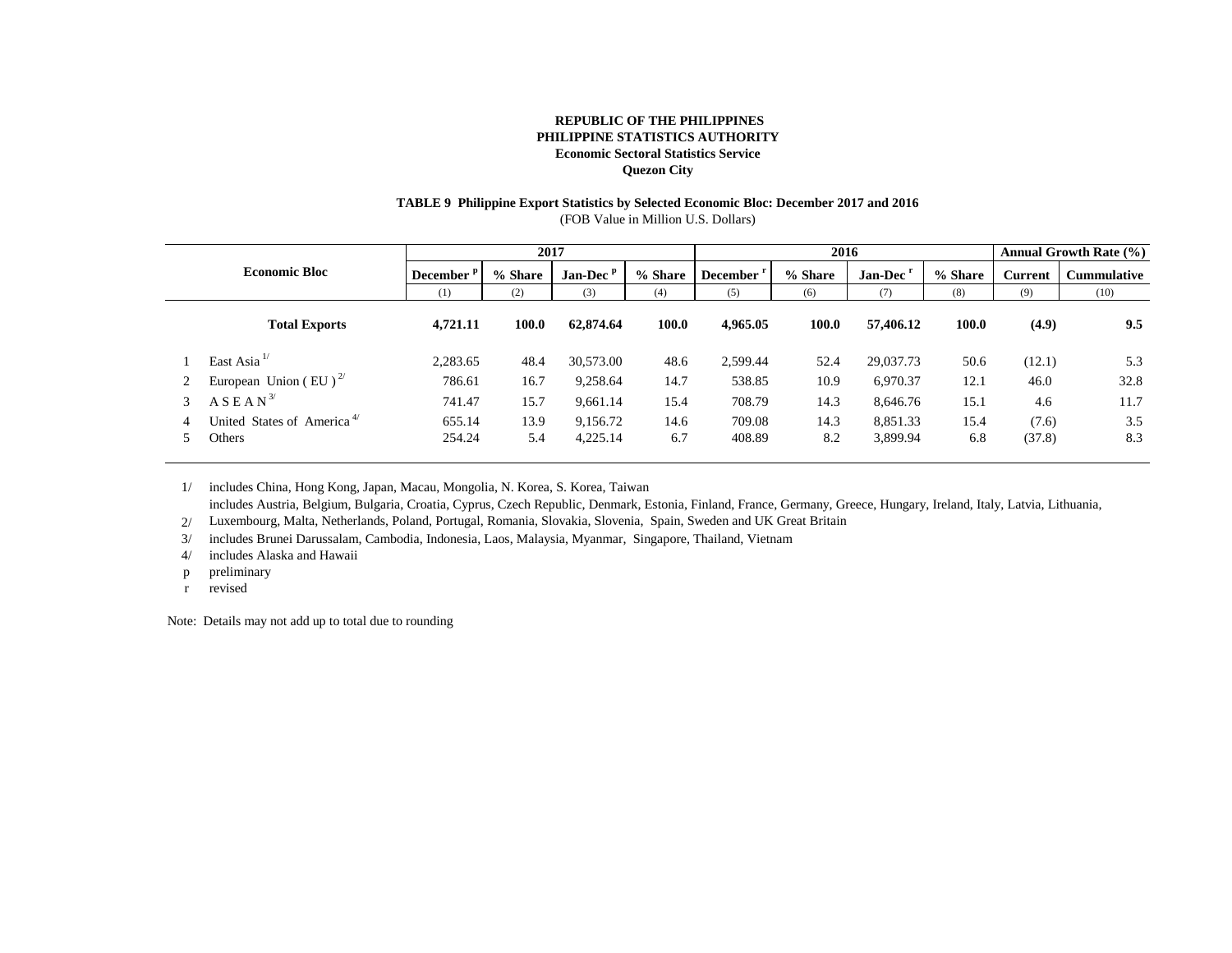# **TABLE 10 Philippine Import Statistics by Selected Economic Bloc: December 2017 and 2016**

(FOB Value in Million U.S. Dollars)

|   |                                                  |                       | 2017        |                       |             | 2016                  |              |                      |             | <b>Annual Growth Rate (%)</b> |                    |
|---|--------------------------------------------------|-----------------------|-------------|-----------------------|-------------|-----------------------|--------------|----------------------|-------------|-------------------------------|--------------------|
|   | <b>Economic Bloc</b>                             | December <sup>P</sup> | % Share     | Jan-Dec $P$           | % Share     | December <sup>r</sup> | % Share      | Jan-Dec'             | % Share     | <b>Current</b>                | <b>Cummulative</b> |
|   |                                                  | (1)                   | (2)         | (3)                   | (4)         | (5)                   | (6)          | (7)                  | (8)         | (9)                           | (10)               |
|   | <b>Total Imports</b>                             | 8,737.67              | 100.0       | 92,660.27             | 100.0       | 7,432.67              | 100.0        | 84,108,04            | 100.0       | 17.6                          | $10.2^{\circ}$     |
|   | East Asia <sup>1/</sup>                          | 4,142.58              | 47.4        | 43,040.25             | 46.4        | 3,389.73              | 45.6         | 38,768.54            | 46.1        | 22.2                          | 11.0               |
|   | A S E A N <sup>2</sup>                           | 2,172.66              | 24.9        | 24,640.41             | 26.6        | 912.48                | 25.7         | 22,061.98            | 26.2        | 13.6                          | 11.7               |
| 3 | European Union (EU) $^{3/}$                      | 731.07                | 8.4         | 6,628.26              | 7.2         | 564.43                | 7.6          | 6,742.63             | 8.0         | 29.5                          | (1.7)              |
|   | United States of America <sup>4/</sup><br>Others | 648.41<br>1,042.96    | 7.4<br>11.9 | 7,038.55<br>11,312.81 | 7.6<br>12.2 | 754.26<br>811.77      | 10.1<br>10.9 | 7.575.92<br>8,958.98 | 9.0<br>10.7 | (14.0)<br>28.5                | (7.1)<br>26.3      |

1/ includes China, Hong Kong, Japan, Macau, Mongolia, N. Korea, S. Korea, Taiwan

2/ includes Brunei Darussalam, Cambodia, Indonesia, Laos, Malaysia, Myanmar, Singapore, Thailand, Vietnam includes Austria, Belgium, Bulgaria, Croatia, Cyprus, Czech Republic, Denmark, Estonia, Finland, France, Germany, Greece, Hungary, Ireland, Italy, Latvia, Lithuania,

3/ Luxembourg, Malta, Netherlands, Poland, Portugal, Romania, Slovakia, Slovenia, Spain, Sweden and UK Great Britain

4/ includes Alaska and Hawaii

- p preliminary
- r revised